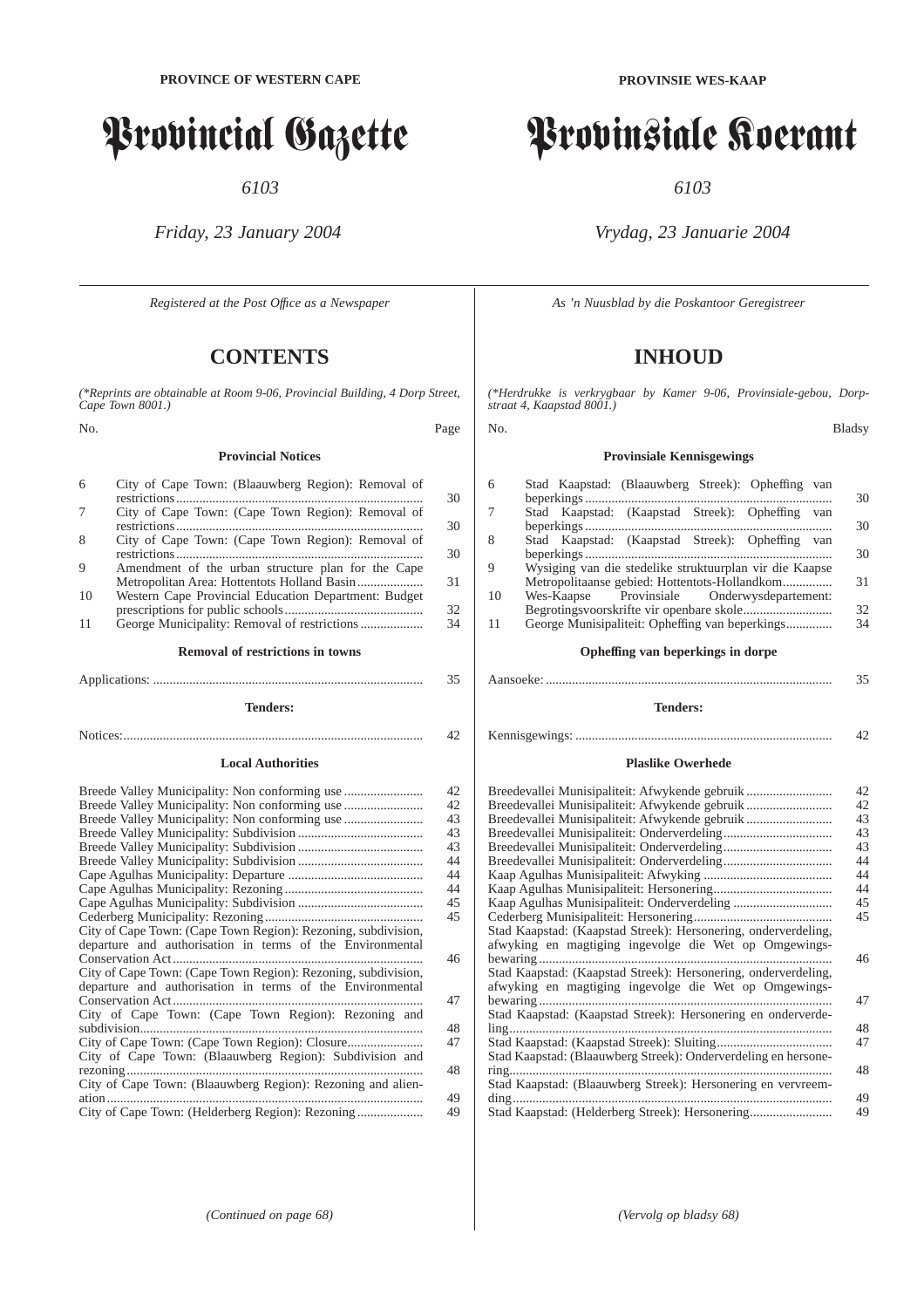| <b>PROVINCIAL NOTICES</b>                                                                                                                                                                                                                                                                                                                                                                                                                                                                                                                                            |                 |                                                | <b>PROVINSIALE KENNISGEWINGS</b>                                                                                                                                                                                                                                                                                                                                                                                                                                                                                                                                     |
|----------------------------------------------------------------------------------------------------------------------------------------------------------------------------------------------------------------------------------------------------------------------------------------------------------------------------------------------------------------------------------------------------------------------------------------------------------------------------------------------------------------------------------------------------------------------|-----------------|------------------------------------------------|----------------------------------------------------------------------------------------------------------------------------------------------------------------------------------------------------------------------------------------------------------------------------------------------------------------------------------------------------------------------------------------------------------------------------------------------------------------------------------------------------------------------------------------------------------------------|
| The following Provincial Notices are published for general informa-<br>tion.                                                                                                                                                                                                                                                                                                                                                                                                                                                                                         |                 | gepubliseer.                                   | Die volgende Provinsiale Kennisgewings word vir algemene inligting                                                                                                                                                                                                                                                                                                                                                                                                                                                                                                   |
| G. A. LAWRENCE,<br>DIRECTOR-GENERAL                                                                                                                                                                                                                                                                                                                                                                                                                                                                                                                                  |                 | G. A. LAWRENCE,<br>DIREKTEUR-GENERAAL          |                                                                                                                                                                                                                                                                                                                                                                                                                                                                                                                                                                      |
| Provincial Building,<br>Wale Street,<br>Cape Town.                                                                                                                                                                                                                                                                                                                                                                                                                                                                                                                   |                 | Provinsiale-gebou,<br>Waalstraat,<br>Kaapstad. |                                                                                                                                                                                                                                                                                                                                                                                                                                                                                                                                                                      |
| P.N. 6/2004                                                                                                                                                                                                                                                                                                                                                                                                                                                                                                                                                          | 23 January 2004 | P.K. 6/2004                                    | 23 Januarie 2004                                                                                                                                                                                                                                                                                                                                                                                                                                                                                                                                                     |
| CITY OF CAPE TOWN:                                                                                                                                                                                                                                                                                                                                                                                                                                                                                                                                                   |                 |                                                | STAD KAAPSTAD:                                                                                                                                                                                                                                                                                                                                                                                                                                                                                                                                                       |
| <b>BLAAUWBERG ADMINISTRATION</b>                                                                                                                                                                                                                                                                                                                                                                                                                                                                                                                                     |                 |                                                | <b>BLAAUWBERG ADMINISTRASIE</b>                                                                                                                                                                                                                                                                                                                                                                                                                                                                                                                                      |
| REMOVAL OF RESTRICTIONS ACT, 1967<br>(ACT 84 OF 1967)                                                                                                                                                                                                                                                                                                                                                                                                                                                                                                                |                 |                                                | WET OP OPHEFFING VAN BEPERKINGS, 1967<br>(WET 84 VAN 1967)                                                                                                                                                                                                                                                                                                                                                                                                                                                                                                           |
| I, Gerhard van Lille, in my capacity as Acting Assistant Director in the<br>Department of Environmental Affairs and Development Planning:<br>Western Cape, acting in terms of the powers contemplated by section $2(1)$<br>of the Removal of Restrictions Act, 1967 (Act 84 of 1967), duly<br>delegated to me in terms of section 1 of the Western Cape Delegation of<br>Powers Law, 1994, and on application by the owner of Erf 23019 (portion<br>of Erf 3640), Milnerton, remove conditions B.1.(a) and (c) contained in<br>Deed of Transfer No. T.85271 of 2002. |                 | T.85271 van 2002, op.                          | Ek, Gerhard van Lille, in my hoedanigheid as Waarnemende Assistent-<br>Direkteur in die Departement van Omgewingsake en Ontwikkelings-<br>beplanning: Wes-Kaap, handelende ingevolge die bevoegdheid beoog in<br>artikel 2(1) van die Wet op Opheffing van Beperkings, 1967 (Wet 84 van<br>1967), behoorlik aan my gedelegeer ingevolge artikel 1 van die<br>Wes-Kaapse Wet op die Delegasie van Bevoegdhede, 1994, en op<br>aansoek van die eienaar van Erf 23019 (gedeelte van Erf 3640),<br>Milnerton, hef voorwaardes B.1.(a) en (c) vervat in Transportakte Nr. |
| P.N. 7/2004                                                                                                                                                                                                                                                                                                                                                                                                                                                                                                                                                          | 23 January 2004 | P.K. 7/2004                                    | 23 Januarie 2004                                                                                                                                                                                                                                                                                                                                                                                                                                                                                                                                                     |
| CITY OF CAPE TOWN:                                                                                                                                                                                                                                                                                                                                                                                                                                                                                                                                                   |                 |                                                | STAD KAAPSTAD:                                                                                                                                                                                                                                                                                                                                                                                                                                                                                                                                                       |
| CAPE TOWN ADMINISTRATION                                                                                                                                                                                                                                                                                                                                                                                                                                                                                                                                             |                 |                                                | KAAPSTAD ADMINISTRASIE                                                                                                                                                                                                                                                                                                                                                                                                                                                                                                                                               |
| REMOVAL OF RESTRICTIONS ACT, 1967<br>(ACT 84 OF 1967)                                                                                                                                                                                                                                                                                                                                                                                                                                                                                                                |                 |                                                | WET OP OPHEFFING VAN BEPERKINGS, 1967<br>(WET 84 VAN 1967)                                                                                                                                                                                                                                                                                                                                                                                                                                                                                                           |
| Notice is hereby given that the Minister of Agriculture, Environmental<br>Affairs and Development Planning, properly designated as competent<br>authority in terms of paragraph (a) of State President Proclamation No.<br>160 of 31 October 1994, in terms of section $2(1)$ of the Removal of<br>Restrictions Act, 1967 (Act 84 of 1967), and on application by the owner<br>of Erven 35316 and 35317, Cape Town at Athlone, remove conditions<br>B.3.(a), (b), (c) and (d) contained in Deeds of Transfer Nos. T.62331 of<br>2000 and T.62332 of 2000.            |                 | ophef.                                         | Kennis geskied hiermee dat die Minister van Landbou, Omgewingsake<br>en Ontwikkelingsbeplanning, behoorlik aangewys as bevoegde gesag<br>ingevolge paragraaf (a) van Staatspresident Proklamasie Nr. 160 van<br>31 Oktober 1994, kragtens artikel 2(1) van die Wet op Opheffing van<br>Beperkings, 1967 (Wet 84 van 1967), en op aansoek van die eienaar van<br>Erwe 35316 en 35317, Kaapstad te Athlone, voorwaardes B.3.(a), (b), (c)<br>en (d) in Transportaktes Nrs T.62331 van 2000 en T.62332 van 2000,                                                        |
| P.N. 8/2004                                                                                                                                                                                                                                                                                                                                                                                                                                                                                                                                                          | 23 January 2004 | P.K. 8/2003                                    | 23 Januarie 2004                                                                                                                                                                                                                                                                                                                                                                                                                                                                                                                                                     |
| CITY OF CAPE TOWN:                                                                                                                                                                                                                                                                                                                                                                                                                                                                                                                                                   |                 |                                                | STAD KAAPSTAD:                                                                                                                                                                                                                                                                                                                                                                                                                                                                                                                                                       |

#### CAPE TOWN ADMINISTRATION

#### REMOVAL OF RESTRICTIONS ACT, 1967

I, Adam Johannes Cloete, in my capacity as Assistant Director in the Department of Environmental Affairs and Development Planning: Western Cape, acting in terms of the powers contemplated by section  $2(1)$ of the Removal of Restrictions Act, 1967 (Act 84 of 1967), duly delegated to me in terms of section 1 of the Western Cape Delegation of Powers Law, 1994, and on application by the owner of Erf 1514, Camps Bay, remove conditions D.5.(b) and D.5.(d) in Deed of Transfer No. T.26313 of 2002.

STAD KAAPSTAD:

#### KAAPSTAD ADMINISTRASIE

#### WET OP OPHEFFING VAN BEPERKINGS, 1967

Ek, Adam Johannes Cloete, in my hoedanigheid as Assistent-Direkteur in die Departement van Omgewingsake en Ontwikkelingsbeplanning: Wes-Kaap, handelende ingevolge die bevoegdheid beoog in artikel 2(1) van die Wet op Opheffing van Beperkings, 1967 (Wet 84 van 1967), behoorlik aan my gedelegeer ingevolge artikel 1 van die Wes-Kaapse Wet op die Delegasie van Bevoegdhede, 1994, en op aansoek van die eienaar van Erf 1514, Kampsbaai, hef voorwaardes D.5.(b) en D.5.(d) in Transportakte Nr. T.26313 van 2002, op.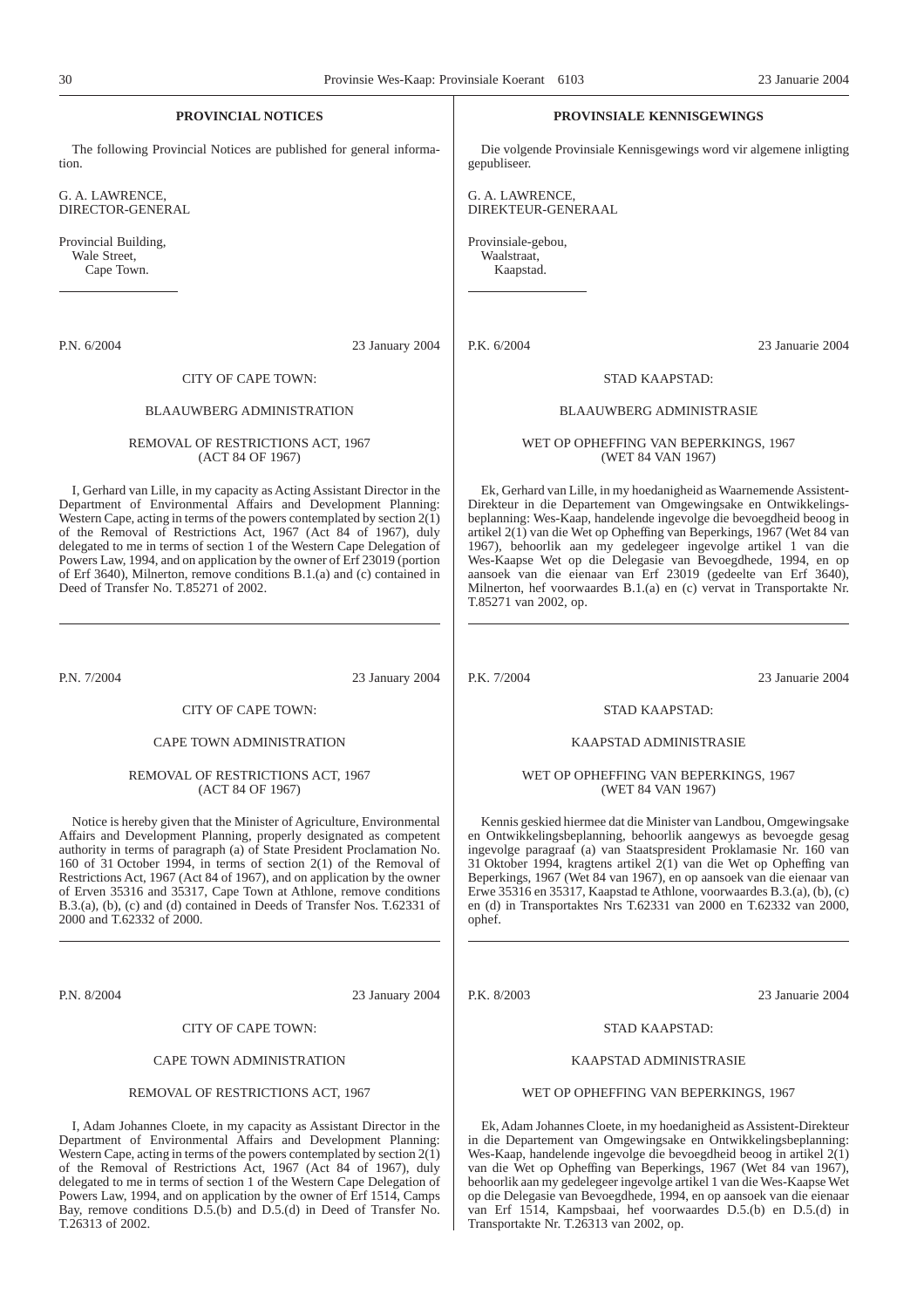map.

#### P.N. 9/2004 23 January 2004

AMENDMENT OF THE URBAN STRUCTURE PLAN FOR THE CAPE METROPOLITAN AREA: HOTTENTOTS HOLLAND BASIN In terms of section 4(7) of the Ordinance, I, J. Gelderbloem, Minister of Development Planning, hereby amend the Urban Structure Plan of the Cape Metropolitan Area: Hottentots Holland Basin (made known as Guide Plan in Government Notice 2467 of 9 December 1988 and declared as Urban Structure Plan in Government Notice 158 of 9 February 1996), by changing the land use Designation of Erf 14792, from Nature Area to Urban Development as indicated on the attached P.K. 9/2004 23 Januarie 2004

#### WYSIGING VAN DIE STEDELIKE STRUKTUUR PLAN VIR DIE KAAPSE METROPOLITAANSE GEBIED: HOTTENTOTS HOLLANDKOM

Kragtens artikel 4(7) van die Ordonnansie 15 van 1985 op Grondgebruikbeplanning, wysig ek, J. Gelderbloem, Minister van Ontwikkelingsbeplanning, hierby die Stedelike Struktuurplan vir die Kaapse Metropolitaanse Gebied: Hottentots Hollandkom, (bekendgemaak as Gidsplan in die Goewermentkennisgewing 2467 van 9 Desember 1988 en verklaar as Stedelike Struktuurplan in die Goewerment kennisgewing 158 van 9 Februarie 1996) deur die grondgebruiktoewysing van Erf 14792 te verander vanaf Natuurgebied na stedelike Ontwikkeling.

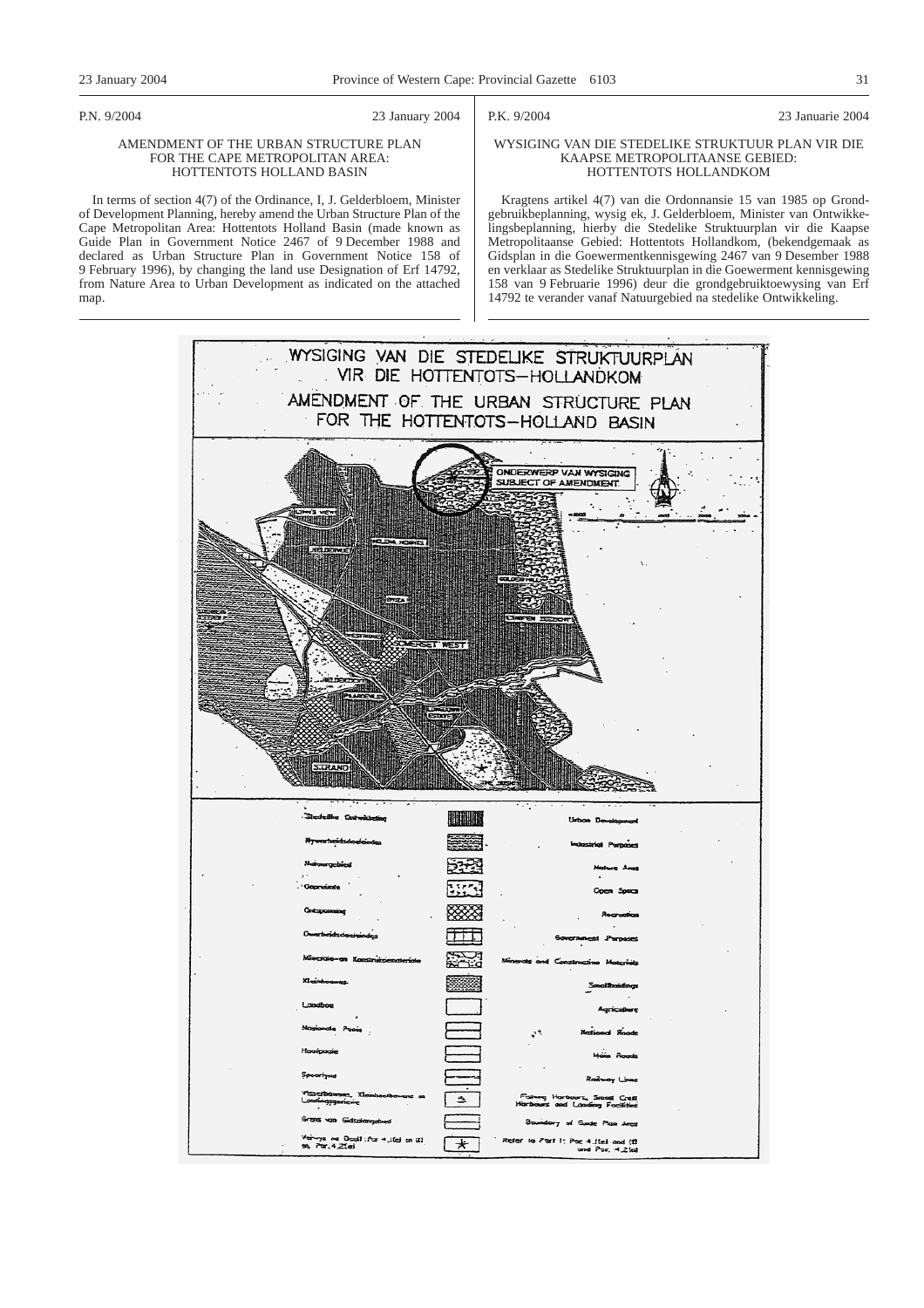#### P.N. 10/2004 23 January 2004

## BUDGET PRESCRIPTIONS FOR PUBLIC SCHOOLS

The Member of the Executive Council responsible for Education in the Province of the Western Cape has in terms of section 38(1) of the South African Schools Act, (Act 84 of 1996) as amended, promulgated the budget prescriptions set out in this Schedule.

#### SCHEDULE

#### ARRANGEMENT OF PRESCRIPTIONS

- 1. Allocation of the budget responsibility.
- 2. Budget process and contents.
- 3. Approval of the budget.
- 4. Implementation of the budget.
- 1. Allocation of the budget responsibility

The governing body of a public school is responsible for the budget of that school in accordance with section  $38(1)$  of the South African Schools Act (SASA), 1996 (Act 84 of 1996) as amended.

- 2. Budget process and contents
	- 2.1 The school's development and strategic plan must be used as the basis for the budget.
	- 2.2 The appointment of a person who must co-ordinate the preparation of the budget from the inputs of the different departments, must be minuted at a governing body meeting.
	- 2.3 The budget must include the following:
		- 2.3.1 Actual income and expenditure of the previous financial year.
		- 2.3.2 Projected income and expenditure for the full current financial year.
		- 2.3.3 Estimated income and expenditure for the following year (the budget year)
		- 2.3.4 Percentage variance (%) between the actual expenses of the previous year and the projected expenses for the current year for each line item.
		- 2.3.5 Percentage variance (%) between the projected expenses for the current year and the budgeted expenses for each line item.
		- 2.3.6 The following items must be included as income and expenses:
			- (a) School fees
				- Gross school fees
				- Exemptions in respect of school fees
				- Bad debt in respect of school fees
			- (b) Other income (transfer payments from WCED)
				- State allocation for Safe Schools
				- State allocation for Norms and Standards (section 21 schools only)
				- State allocation for unscheduled maintenance (non-section 21 schools only)
				- State allocation for municipal services (nonsection 21 schools only)

P.K. 10/2003 23 Januarie 2004

#### BEGROTINGSVOORSKRIFTE VIR OPENBARE SKOLE

Die Lid van die Uitvoerende Raad verantwoordelik vir Onderwys in die Provinsie Wes-Kaap het Kragtens artikel 38(1) van die Suid-Afrikaanse Skolewet, 1996 (Wet 84 van 1996) soos gewysig, die begrotingsvoorskrifte soos in hierdie Bylae uiteengesit, uitgevaardig.

#### BYLAE

#### RANGSKIKKING VAN VOORSKRIFTE

- 1. Toewysing van die verantwoordelikheid vir die begroting.
- 2. Begrotingsproses en -inhoud.
- 3. Goedkeuring van die begroting.
- 4. Implementering van die begroting.
- 1. Toewysing van die verantwoordelikheid vir die begroting.

Die beheerliggaam van 'n openbare skool is verantwoordelik vir die begroting van sodanige skool ooreenkomstig artikel 38(1) van die Suid-Afrikaanse Skolewet (SASA), 1996 (Wet 84 van 1996), soos gewysig.

- 2. Begrotingsproses en -inhoud
	- 2.1 Die skool se ontwikkelings- en stategiese plan moet as grondslag gebruik word vir die skool se begroting.
	- 2.2 Die aanwysing van 'n persoon, wat aan die hand van die insette van die verskillende departemente die voorbereiding van die begroting koördineer, moet op 'n beheerliggaamvergadering genotuleer word.
	- 2.3 Die begroting moet die volgende insluit:
		- 2.3.1 Werklike inkomste en uitgawes van die vorige boekjaar.
		- 2.3.2 Projeksie van die inkomste en uitgawes vir die volle huidige boekjaar.
		- 2.3.3 Beraamde inkomste en uitgawes vir die volgende jaar (die begrotingsjaar).
		- 2.3.4 Persentasie-verskil (%) tussen die vorige jaar se werklike uitgawes en die huidige jaar se geprojekteerde uitgawes vir elke lynitem.
		- 2.3.5 Persentasie-verskil (%) tussen die huidige jaar se geprojekteerde uitgawes en die begrote uitgawes vir elke lynitem.
		- 2.3.6 Die volgende items moet ingesluit word as inkomste en uitgawes:
			- (a) Skoolgeld
				- Bruto skoolgeld
				- Vrystellings van skoolgeld
				- Oninbare skuld ten opsigte van skoolgeld
			- (b) Ander inkomste (oordragbetalings vanaf WKOD)
				- Staatstoekenning vir Veilige Skole
				- Staatstoekenning vir Norme en Standaarde (slegs artikel 21-skole)
				- Staatstoekenning vir ongeskeduleerde instandhouding (slegs nie-artikel 21-skole)
				- Staatstoekenning vir munisipale dienste (slegs nie-artikel 21-skole)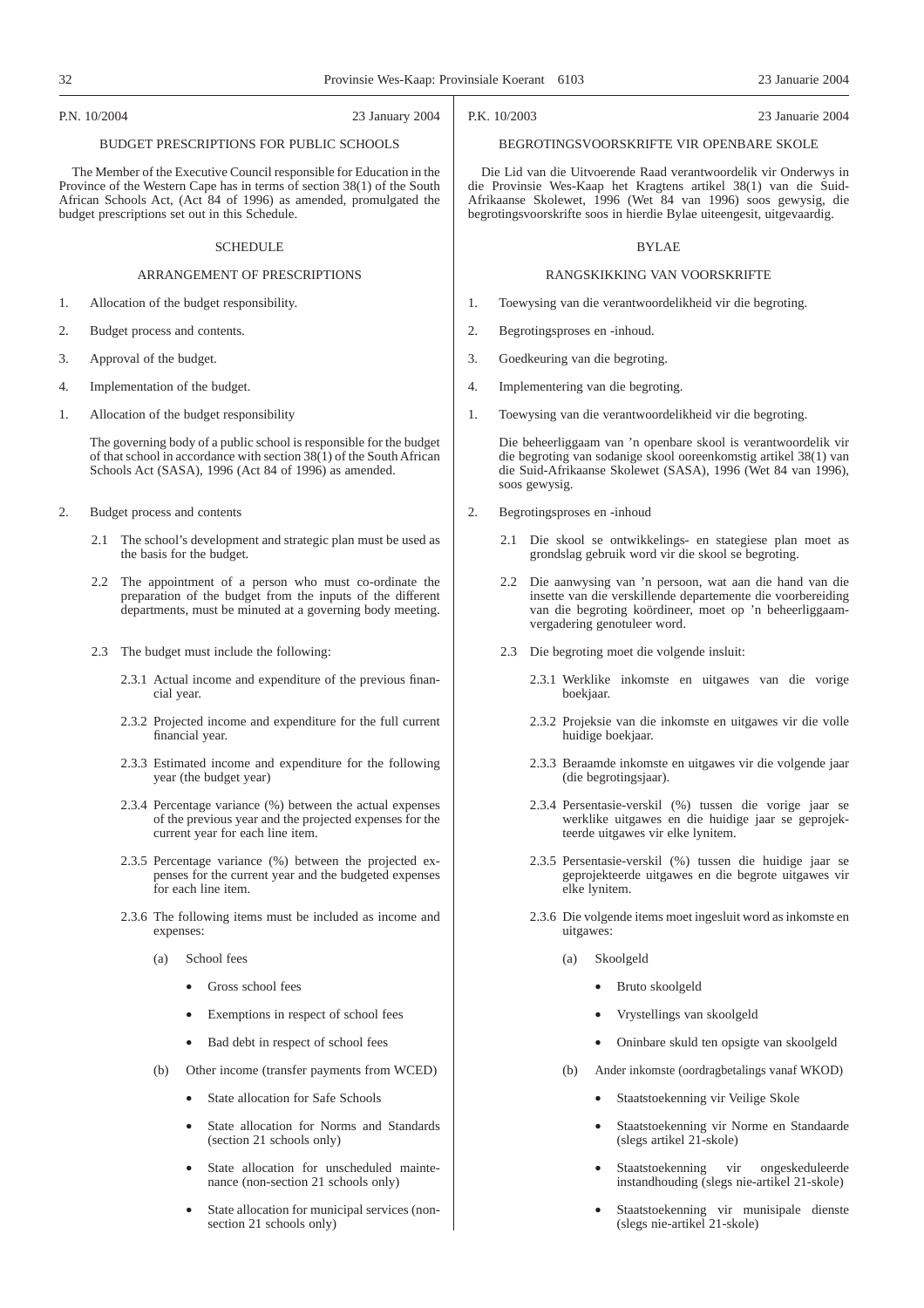- State allocation for other expenses
- (c) Other expenses
	- Municipal services
	- **Textbooks**
	- **Maintenance**
	- Personnel expenditure: Governing Body appointments (indicate number of appointments)
	- Capital expenditure
- 2.3.7 Schedules, with details of current figures in respect of the following items:
	- (a) Capital expenditure
	- (b) Investments
	- (c) Other assets
	- (d) Liabilities
	- (e) Trusts
- 2.4 A separate budget for hostel income and expenses must be drafted in the same manner as the school's budget.
- 3. Approval of the budget
	- 3.1 Approval by the governing body
		- 3.1.1 The treasurer of the governing body must evaluate the budget for completeness and accuracy and sign it as indication of support.
		- 3.1.2 The budget, together with the supporting documents and schedules, must be presented and explained to the governing body by the treasurer.
		- 3.1.3 The governing body must consider the budget and minute the adoption thereof before presenting it at the general meeting of parents for their approval.
		- 3.1.4 A general meeting must be convened with parents for the presentation and approval of the budget.
	- 3.2 Approval at the general meeting of parents.
		- 3.2.1 A notice and agenda must be sent to the parents at least 30 days before the meeting, detailing the particulars and purpose of the meeting to be held.
		- 3.2.2 The notice must contain the following:
			- (a) A schedule for current and proposed school fees
			- (b) Notification that the criteria and procedures to be followed for fee exemptions may be obtained from the school.
			- (c) Notification that the budget will be available for inspection at the school at least 14 days prior to the meeting.
			- (d) An invitation, which contains the agenda of the meeting and invites parents to attend the meeting.
			- (e) An explanation that a resolution will be proposed at the meeting, to be approved by the majority of parents present and voting, to approve the budget and the proposed school fees, and that this decision will be binding on all parents.
- Staatstoekenning vir ander uitgawes
- (c) Ander uitgawes
	- Munisipale dienste
	- Handboeke
	- **Instandhouding**
	- Personeelkostes: Beheerliggaamaanstellings (dui getal aanstellings aan)
	- Kapitaaluitgawes
- 2.3.7 Bylaes, met besonderhede van huidige syfers rakende die volgende items:
	- (a) Kapitale uitgawes
	- (b) Beleggings
	- (c) Ander bates
	- (d) Laste
	- (e) Trusts
- 2.4 'n Aparte begroting vir koshuisinkomste en -uitgawes moet op dieselfde manier as die skool se begroting opgestel word.
- 3. Goedkeuring van die begroting
	- 3.1 Goedkeuring deur die beheerliggaam
		- 3.1.1 Die tesourier van die beheerliggaam moet die begroting vir volledigheid en akkuraatheid evalueer en onderteken as aanduiding van die ondersteuning.
		- 3.1.2 Die begroting, tesame met die stawende dokumente en bylaes, moet deur die tesourier aan die beheerliggaam voorgelê en verduidelik word.
		- 3.1.3 Die beheeerliggaam moet die begroting oorweeg en die aanvaarding daarvan notuleer voordat dit by die algemene vergadering van ouers vir hul goedkeuring voorgelê word.
		- 3.1.4 'n Algemene vergadering moet met die ouers belê word vir die voorlê en goedkeuring van die begroting.
	- 3.2 Goedkeuring by die algemene vergadering van ouers.
		- 3.2.1 'n Kennisgewing en agenda wat die besonderhede en doel van die vergadering wat gehou sal word uiteensit, moet ten minste 30 dae voor die vergadering aan die ouers gestuur word.
		- 3.2.2 Die kennisgewing moet die volgende bevat:
			- (a) 'n Skedule van huidige en voorgestelde skoolgeld.
			- (b) 'n Kennisgewing dat die kriteria en prosedures wat vir skoolgeldvrystellings gevolg moet word, by die skool verkrygbaar is.
			- (c) 'n Kennisgewing dat die begroting ten minste 14 dae voor die veergadering by die skool ter insae sal wees.
			- (d) 'n Uitnodiging, wat die agenda van die vergadering weergee en ouers uitnooi om die vergadering by te woon.
			- (e) 'n Verduideliking dat 'n mosie by die vergadering voorgestel sal word wat deur die meerderheid ouers teenwoordig wat stem, goedgekeur moet word vir die goedkeuring van die begroting en die voorgestelde skoolgelde en dat hierdie besluit op alle ouers bindend sal wees.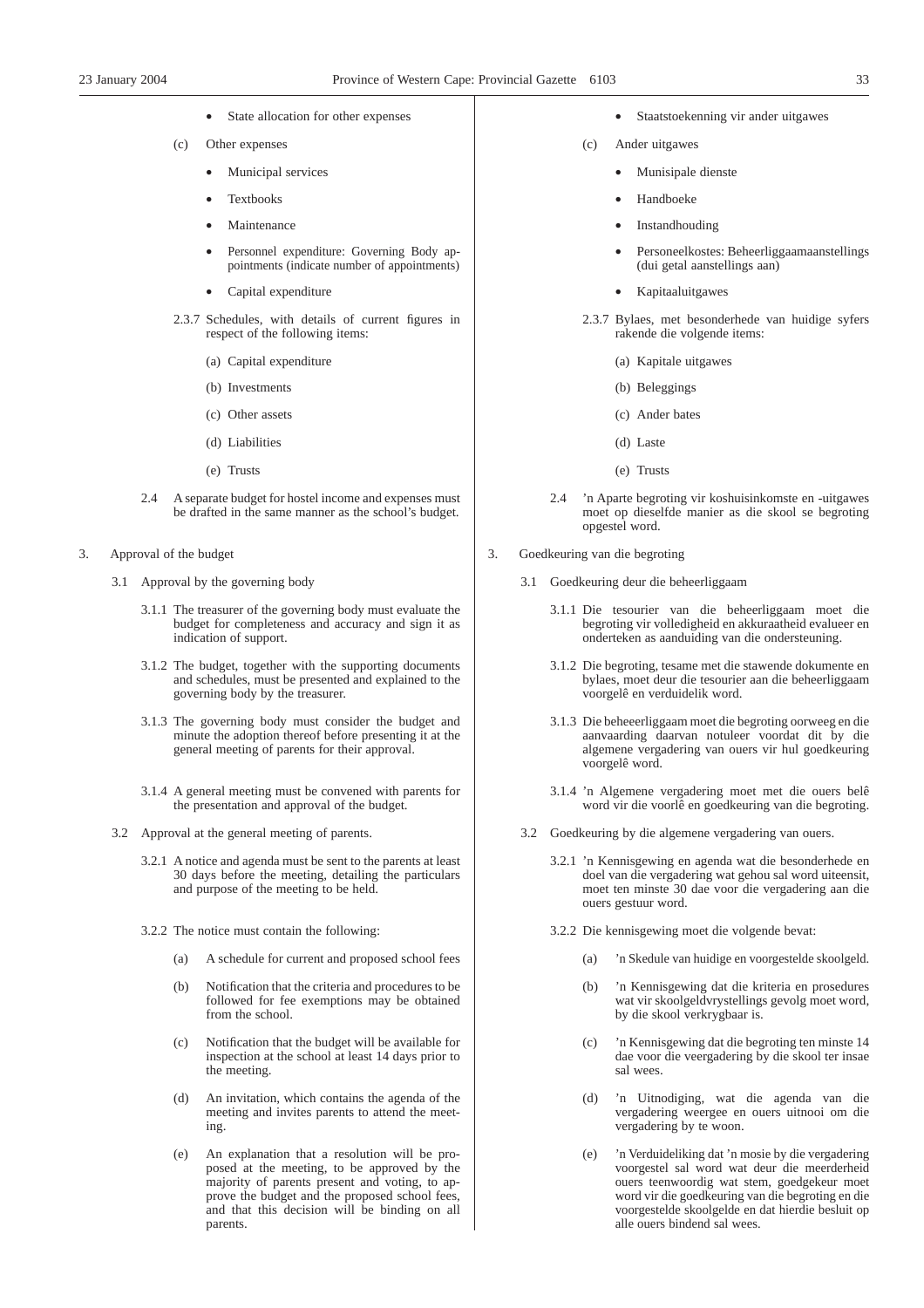3.2.3 The meeting

- (a) An attendance register must be kept.
- (b) The minutes of the previous parent budget meeting must be read to the meeting.
- (c) The proceedings and the decisions taken at the meeting must be minuted.
- (d) The detailed budget, as described above, must be presented to the parents.
- (e) Approval of the budget requires that the majority of parents present vote in favour.
- (f) The following must be voted on individually:
	- (i) The amount of the fees to be charged per phase.
	- (ii) Equitable criteria and procedures for the total, partial or conditional exemption of parents who are unable to pay school fees.
	- (iii) The budget.
- 3.3 Approval of the budget.
	- 3.3.1 Should the budget not be adopted by the majority of parents, the adjustments as proposed by the majority of parents present and voting, must be implemented by the governing body.
	- 3.3.2 The governing body must ratify the budget as approved by the parents. The principal, treasurer and chairperson of the governing body must sign the budget.
- 4. Implementation of the budget
	- 4.1 The governing body must ensure that full detail regarding the school fees for the new year with notification that the criteria and procedures for exemption are available at the school, are published in the next parent newsletter.
	- 4.2 A copy of the signed budget and minutes of the parents' budget meeting must be submitted to the relevant EMDC Director by no later than 1 December of each year.
- 3.2.3 Die vergadering
	- (a) 'n Teenwoordigheidsregister moet gehou word.
	- (b) Die notule van die vorige ouerbegrotingsvergadering moet aan die vergadering gelees word.
	- (c) Die verrigtinge en besluite van die vergadering moet genotuleer word.
	- (d) Die volledige begroting, soos hierbo beskryf, moet aan die ouers voorgelê word.
	- (e) Goedkeuring van die begroting vereis dat die meerderheid ouers teenwoordig ten gunste daarvan stem.
	- (f) Daar moet individueel vir die volgende gestem word:
		- (i) Die bedrag van skoolgelde wat per fase gehef staan te word.
		- (ii) Billike maatstawwe en prosedures vir die algehele, gedeeltelike of voorwaardelike vrystelling van ouers wat nie in staat is om skoolgeld te betaal nie.
		- (iii) Die begroting.
- 3.3 Goedkeuring van die begroting
	- 3.3.1 Indien die meerderheid van die ouers nie ten gunste van aanvaarding van die begroting stem nie, moet die beheerliggaam die wysigings soos voorgestel en aanvaar deur die meerderheid van die ouers teenwoordig wat stem, implementeer.
	- 3.3.2 Die beheerliggaam moet die begroting, soos goedgekeur deur die ouers, bekragtig. Die prinsipaal, tesourier en voorsitter van die beheerliggaam moet die begroting onderteken.
- 4. Implementering van die begroting
	- 4.1 Die beheerliggaam moet toesien dat die besonderhede van skoolgelde vir die nuwe jaar, tesame met vermelding dat die kriteria en prosedures vir kwytskelding by die skool beskikbaar is, in die daaropvolgende ouernuusbrief gepubliseer word.
	- 4.2 'n Afskrif van die ondertekende begroting en die notule van die ouerbegrotingsvergadering moet teen nie later nie as 1 Desember van elke jaar aan die betrokke OBOS-direkteur voorsien word.

P.N. 11/2004 23 January 2004

## GEORGE MUNICIPALITY

#### REMOVAL OF RESTRICTIONS ACT, 1967 (ACT 84 OF 1967)

I, Gerhard van Lille, in my capacity as Acting Assistant Director in the Department of Environmental Affairs and Development Planning: Western Cape, acting in terms of the powers contemplated by section 2(1) of the Removal of Restrictions Act, 1967 (Act 84 of 1967), duly delegated to me in terms of section 1 of the Western Cape Delegation of Powers Law, 1994, and on application by the owner of Erf 2044, Mossel Bay, remove conditions B.A.(b). B.A.(c) and B.B.(f) contained in Deed of Transfer No. T.18984 of 1995.

P.K. 11/2004 23 Januarie 2004

## MUNISIPALITEIT GEORGE

#### WET OP OPHEFFING VAN BEPERKINGS, 1967 (WET 84 VAN 1967)

Ek, Gerhard van Lille, in my hoedanigheid as Waarnemende Assistent-Direkteur in die Departement van Omgewingsake en Ontwikkelingsbeplanning: Wes-Kaap, handelende ingevolge die bevoegdheid beoog in artikel 2(1) van die Wet op Opheffing van Beperkings, 1967 (Wet 84 van 1967), behoorlik aan my gedelegeer ingevolge artikel 1 van die Wes-Kaapse Wet op die Delegasie van Bevoegdhede, 1994, en op aansoek van die eienaar van Erf 2044, Mosselbaai, hef voorwaardes B.A.(b), B.A.(c) en B.B.(f) vervat in Transportakte Nr. T.18984 van 1995, op.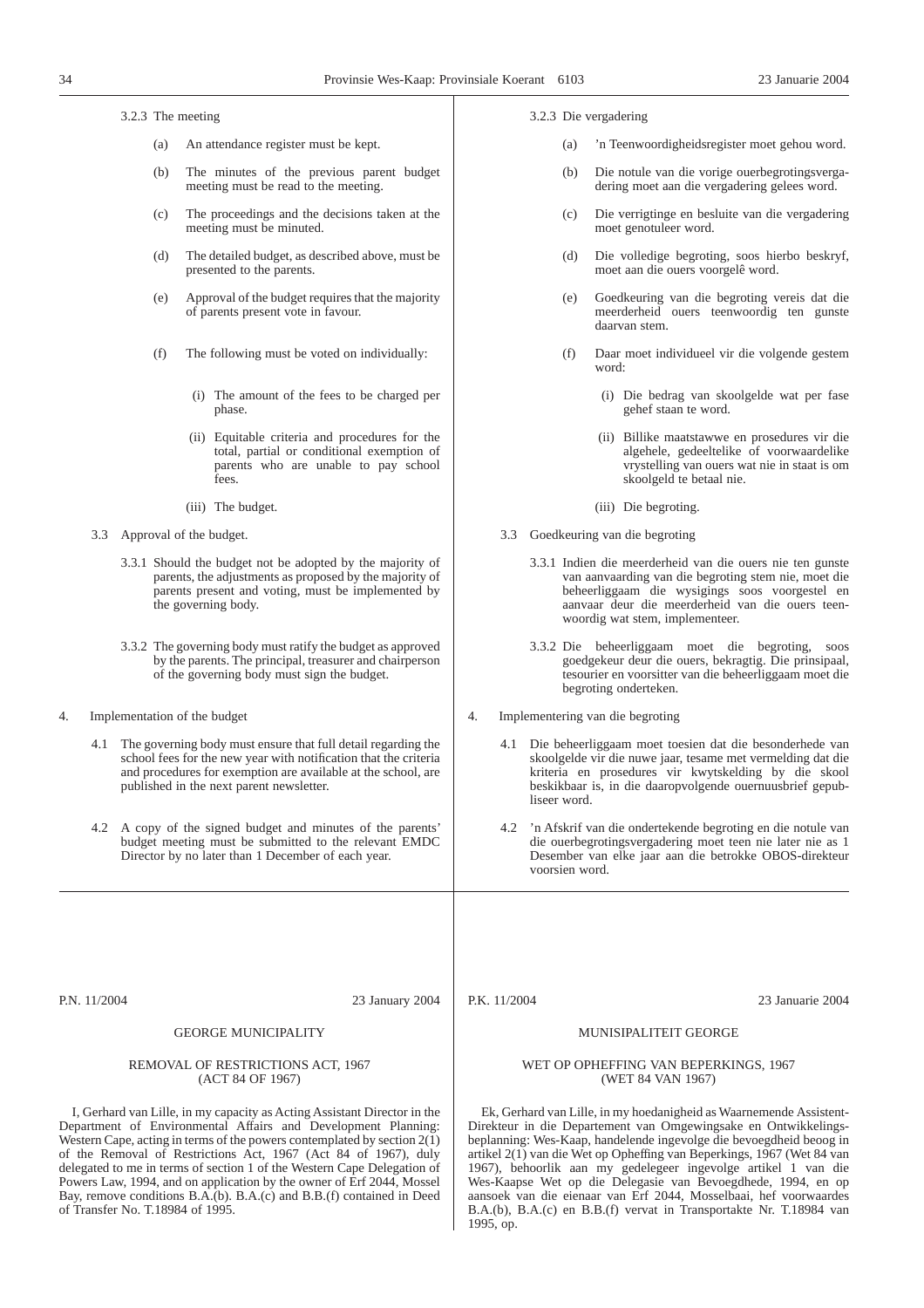#### GEORGE MUNICIPALITY

#### NOTICE NO 10 OF 2004

#### REMOVAL OF RESTRICTIONS ACT, 1967 (ACT 84 OF 1967): ERF 3460, 12 CHURCHILL STREET, GEORGE

Notice is hereby given in terms of section 3(6) of the above Act that the undermentioned application has been received and is open to inspection at the office of the Municipal Manager, George Municipality and any enquiries may be directed to The Chief Town Planner, York Street, George.

The application is also open to inspection at the office of the Director, Land Development Management, Provincial Government of the Western Cape, at Room 601, 27 Wale Street, Cape Town, from 08:00-12:30 and 13:00-15:30 (Monday to Friday). Telephonic enquiries in this regard may be made at 021-483 8788 (M Abrahams) and the Directorate's fax number is 021-483 3633. Any objections, with full reasons therefore, should be lodged in writing at the office of the above-mentioned Director: Land Development Management at Private Bag X9086, Cape Town, 8000, with a copy to the above-mentioned Municipal Manager on or before 23 February 2004 quoting the above Act and the objectors erf number. Any comments received after the aforementioned closing date may be disregarded.

*Applicant Nature of Application*

Sightfull 1262 CC Removal of a restrictive title condition applicable to erf 3460, George to enable the owner to operate a guest-house (3 bedrooms) on the property.

T I Lötter, Municipal Manager

Civic Centre, York Street, George, 6529

#### KNYSNA MUNICIPALITY

#### REMOVAL OF RESTRICTIONS ACT, 1967 (ACT 84 OF 1967)

Notice is hereby given in terms of Section 3(6) of the Removal of Restrictions Act, 84 of 1967, that the undermentioned application has been received and is open for inspection at the office of the Municipal Manager, Municipal Offices, Clyde Street, Knysna, and at the office of the Director: Land Development Management, Provincial Administration of the Western Cape, Room 601, 27 Wale Street, Cape Town from 08:00-12:30 and 13:00-15:30 (Monday to Friday). Any objections, with full reasons therefor, should be lodged in writing at the Office of the abovementioned Director: Land Development Management, Private Bag X9086, Cape Town, 8000, with a copy to the abovementioned Local Authority on or before Monday, 1 March 2004 quoting the above Act and the objector's erf number.

Notice is further given in terms of section 21(4) of the Local Government Act: Municipal Systems 2000 (Act 32 of 2000) that people who cannot write can approach the Town Planning Section during normal office hours at the Municipal Offices where the Secretary will refer you to the responsible official whom will assist you in putting your comments or objections in writing.

#### *Applicant Nature of Application*

Settlement Planning Services (on behalf of the owner of the Lake Brenton Holiday Resort) Removal of restrictive title conditions applicable to Portion 92 (a portion of Portion 53) of the farm Uitzicht No. 216, Knysna to enable the owner to upgrade the resort and to allow investors the opportunity to purchase some of the units. The resort will be available on a rental basis for holidaymakers and tourist.

File reference: Kny 216/92

S. Brink, Acting Municipal Manager

#### GEORGE MUNISIPALITEIT

#### KENNISGEWING NR 10 VAN 2004

#### WET OPHEFFlNG VAN BEPERKINGS, 1967 (WET 84 VAN 1967): ERF 3460, CHURCHILLSTRAAT 12, GEORGE

Kragtens artikel 3(6) van bostaande Wet word hiermee kennis gegee dat die onderstaande aansoek ontvang is en ter insae lê by die kantoor van die Munisipale Bestuurder, George Munisipaliteit en enige navrae kan gerig word aan Die Hoof Stadsbeplanner, Yorkstraat, George.

Die aansoek lê ook ter insae by die Kantoor van die Direkteur, Grondontwikkelingsbestuur, Provinsiale Regering van die Wes-Kaap, by Kamer 601, Waalstraat 27, Kaapstad, vanaf 08:00-12:30 en 13:00-15:30 (Maandag tot Vrydag). Telefoniese navrae in hierdie verband kan gerig word aan 021-483 8788 (M Abrahams) en die Direktoraat se faksnommer is 021-483 3633. Enige besware met die volledige redes daarvoor, moet skriftelik by die kantoor van die bogenoemde Direkteur: Grondontwikkelingsbestuur, Privaatsak X9086, Kaapstad, 8000, met 'n afskrif aan die bogenoemde Munisipale bestuurder, ingedien word op of voor 23 Februarie 2004 met vermelding van bogenoemde Wet en die beswaarmaker se erfnommer. Enige kommentaar wat na die voorgemelde sluitingsdatum ontvang word, mag moontlik nie in ag geneem word nie.

#### *Aansoeker Aard van Aansoek*

Sightfull 1262 BK Opheffing van 'n beperkende titelvoorwaarde van toepassing op erf 3460, George ten einde die eienaar in staat te stel om 'n gastehuis (3 slaapkamers) op die eiendom te bedryf.

T I Lötter, Munisipale Bestuurder

Burgersentrum, Yorkstraat, George, 6529

#### KNYSNA MUNISIPALITEIT

#### WET OP OPHEFFING VAN BEPERKINGS, 1987 (WET 84 VAN 1967)

Kennis geskied hiermee ingevolge Artikel 3(6) van Wet op Opheffing van Beperkings, 84 van 1967, dat die onderstaande aansoek ontvang is en by die Waarnemende Munisipale Bestuurder, Munisipale Kantore, Clydestraat, Knysna en by die kantoor van die Direkteur: Grondontwikkelingsbestuur, Provinsiale Administrasie van die Wes-Kaap, Kamer 601, Waalstraat 27, Kaapstad vanaf 08:00-12:30 en 13:00-15:30 (Maandag tot Vrydag) ter insae lê. Enige besware, met redes, moet skriftelik voor of op Maandag, 1 Maart 2004 by die kantoor van bogenoemde Direkteur: Grondontwikkelingsbestuur, Privaatsak X9086, Kaapstad 8000, met 'n afskrif aan bogenoemde Plaaslike Owerheid ingedien word met vermelding van bogenoemde Wet en beswaarmaker se erfnomme.

Ingevolge Artikel 21(4) van die Wet op Plaaslike Regering: Munisipale Stelsels 2000 (Wet 32 van 2000) word verder kennis gegee dat persone wat nie kan skryf nie die Stadsbeplanningsafdeling kan nader tydens normale kantoorure waar die Sekretaresse u sal verwys na die betrokke amptenaar wat u sal help om u kommentaar of besware op skrif te stel.

#### *Aansoeker Aard van Aansoek*

Settlement Planning Services (namens Lake Brenton Holiday Resort)

Opheffing van beperkende titelvoorwaardes van toepassing op Gedeelte 92 ('n Gedeelte van Gedeelte 53 van die Plaas Uitzicht Nr. 216 in die Afdeling Knysna, om die eienaar in staat te stel om die oord op te gradeer en die eienaars die geleentheid te gee om sommige van die eenhede te koop. Die eenhede bly beskikbaar vir die publiek op 'n huurbasis vir vakansiegangers en toeriste.

Lêerverwysing: Kny 216/92

S. Brink, Waarnemende Munisipale Bestuurder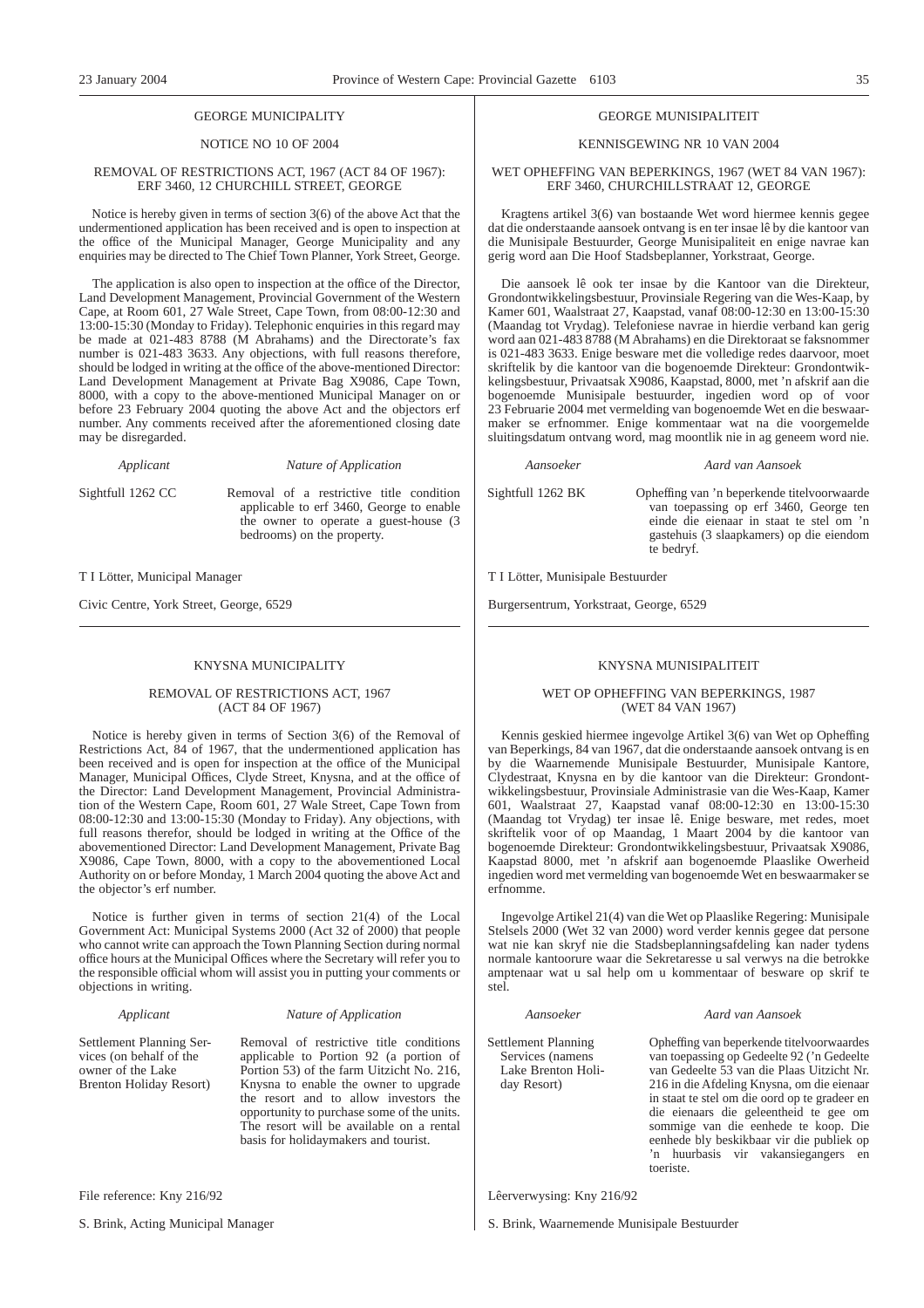#### CITY OF CAPE TOWN (TYGERBERG REGION)

#### REMOVAL OF RESTRICTIONS: ERF 38101, 33 PLETTENBERG STREET, WELGEMOED, BELLVILLE

Notice is hereby given in terms of section 3(6) of the Removal of Restrictions Act, 1967 (Act 84 of 1967) that the undermentioned application has been received and is open to inspection at the office of the Area Planner: East, Tygerberg Area: Town Planning, Bellville Municipal Offices, Voortrekker Road, Bellville (PO Box 2, Bellville, 7535). Enquiries may be directed to Mr SJ Krynauw, tel. (021) 918-2157. The application is also open to inspection at the office of the Director: Land Development Management, Provincial Administration of the Western Cape, at Room 601, 27 Wale Street, Cape Town from 08:00-12:30 and 13:00-15:30 (Monday to Friday). Telephonic enquiries in this regard may be made to Mr M Abrahams at tel.  $(021)$  483-8788 and the Directorate's fax number is (021) 483-3633. Any objections, with full reasons, should be lodged in writing at the office of the abovementioned Director: Land Development Management, Private Bag X9086, Cape Town, 8000, with a copy to the abovementioned local authority, on or before 1 March 2004, quoting the above Act and the objector's erf number.

#### *Applicant:* SSJ Associates on behalf of B Taute

*Nature of application:* Removal of restrictive title conditions applicable to Erf 38101, 33 Plettenberg Street, Welgemoed, Bellville, to enable the owner to build a garage on the lateral boundary of the property.

Notice is also hereby given in terms of the Land Use Planning Ordinance, 1985 (Ordinance 15 of 1985), that an application has been received for a departure from the Bellville Zoning Scheme to allow the above-mentioned encroachment from the 1,5 m lateral building line. Further detail is available on appointment from Mr SJ Krynauw, Municipal Offices, Voortrekker Road, Bellville (tel. (021) 918-2157) during office hours. Any objections to the proposed use, should be fully motivated and lodged in writing to the Area Planner: East, Municipal Building, Voortrekker Road, Bellville (PO Box 2, Bellville, 7535) not later than 1 March 2004. Should no objection to the application be lodged in writing with the undersigned by the abovementioned date, it will be assumed that you have no comment/objection to the application. Kindly note that this office refers all objections to the applicant for comments before the applicant can be submitted to Council for a decision. (TE 18/6/1/3/30)

WA Mgoqi, City Manager

23 January 2004.

#### CITY OF CAPE TOWN (BLAAUWBERG REGION)

#### REMOVAL OF RESTRICTIONS: ERVEN 3653 AND 3654, TABLE VIEW

Notice is hereby given in terms of section 3(6) of the Removal of Restrictions Act, 1967 (Act 84 of 1967) that the undermentioned application has been received and is open for inspection at the office of the City Manager, Milpark Centre, cnr Koeberg Road & Ixia Street, Milnerton (PO Box 35, Milnerton, 7435) and at the office of the Director: Land Development Management, Provincial Administration of the Western Cape, Room 601, 27 Wale Street, Cape Town from 8:00-12:30 and 13:00-15:30 (Monday to Friday). Any objections, with full reasons, should be lodged in writing at the office of the above-mentioned Director: Land Development Management, Private Bag X9086, Cape Town, 8000, with a copy to the above-mentioned Local Authority on or before 1 March 2004, quoting the above Act and the objector's erf number.

*Erven 3653 & 3654, Table View*

*Ref:* LC3653/4T

*Applicants:* DG & SDR Zanello

*Nature of application:* Removal of restrictive title conditions applicable to Erven 3653 & 3654, Blaauwberg Road, Table View and the rezoning of these erven from general residential to general business to enable the owners to utilise the property for office purposes.

WA Mgoqi, City Manager

23 January 2004.

#### STAD KAAPSTAD (TYGERBERG-STREEK)

#### OPHEFFING VAN BEPERKINGS: ERF 38101, PLETTENBERGSTRAAT 33, WELGEMOED, BELLVILLE

Kragtens artikel 3(6) van die Wet op Opheffing van Beperkings, 1967 (Wet 84 van 1967) word hiermee kennis gegee dat die onderstaande aansoek ontvang is en ter insae lê by die kantoor van die Areabeplanner: Oos, Stadsbeplanning, Tygerberg Area, Bellville Munisipale Kantore, Voortrekkerweg, Bellville (Posbus 2, Bellville, 7535). Navrae kan gerig word aan mnr SJ Krynauw by tel. (021) 918-2157. Die aansoek lê ook ter insae by die Kantoor van die Direkteur: Grondontwikkelingsbestuur, Provinsiale Administrasie van die Wes-Kaap, by Kamer 601, Waalstraat 27, Kaapstad, vanaf 08:00-12:30 en 13:00-15:30 (Maandag tot Vrydag). Telefoniese navrae in die verband kan gerig word aan mnr M Abrahams, tel. (021) 483-8788 en die Direktoraat se faksnommer is (021) 483-3633. Enige besware, met die volledige redes daarvoor, moet skriftelik by die kantoor van die bogenoemde Direkteur: Grondontwikkelingsbestuur, Privaatsak X9086, Kaapstad, 8000 met 'n afskrif aan die bogenoemde plaaslike owerheid, ingedien word op of voor 1 Maart 2004. Enige kommentaar wat na die voorgemelde sluitingsdatum ontvang word mag moontlik nie in ag geneem word nie.

#### *Aansoeker:* SSJ Associates namens B Taute

*Aard van aansoek:* Opheffing van beperkende titelvoorwaardes van toepassing op Erf 38101, Plettenbergstraat 33, Welgemoed, Bellville, ten einde die eienaar in staat te stel om 'n motorhuis op die sygrens op te rig.

Kennis geskied ook hiermee ingevolge die Ordonnansie op Grondgebruikbeplanning, 1985 (Ordonnansie 15 van 1985), dat 'n aansoek ontvang is vir 'n afwyking van die Bellville Soneringskema ten einde die bovermelde oorskreiding van die 1,5 m sygrensboulyn moontlik te maak. Nadere besonderhede is gedurende kantoorure op afspraak van mnr SJ Krynauw, Munisipale Kantore, Bellville (tel. (021) 918-2157) verkrygbaar. Enige besware teen die voorgestelde gebruik, met die volledige redes daarvoor, moet skriftelik op die kantoor van die Areabeplanner: Oos, Voortrekkerweg, Bellville (Posbus 2, Bellville, 7535) beteken word nie later nie as 1 Maart 2004. Indien geen besware teen die aansoek skriftelik by die ondergetekende ingedien word voor of op bovermelde datum nie, sal dit aanvaar word dat u geen kommentaar/beswaar teen die aansoek het nie. Neem asseblief kennis dat hierdie kantoor enige besware wat ontvang word vir kommentaar na die aansoeker verwys alvorens die aansoek vir 'n beslissing aan die Raad voorgelê kan word. (TE 18/6/1/3/30)

WA Mgoqi, Stadsbestuurder

23 Januarie 2004.

#### STAD KAAPSTAD (BLAAUWBERG-STREEK)

#### OPHEFFING VAN BEPERKINGS: ERWE 3653 EN 3654, TABLE VIEW

Kennis geskied hiermee ingevolge artikel 3(6) van die Wet op Opheffing van Beperkings, 1967 (Wet 84 van 1967) dat die onderstaande aansoek ontvang is en by die Stadsbestuurder, Milpark-sentrum, h/v Koebergweg en Ixiastraat, Milnerton (Posbus 35, Milnerton, 7435) en by die kantoor van die Direkteur: Grondontwikkelingsbestuur, Provinsiale Administrasie van die Wes-Kaap, Kamer 601, Waalstraat 27, Kaapstad vanaf 08:00-12:30 en 13:00-15:30 (Maandag tot Vrydag) ter insae lê. Enige besware, met redes, moet skriftelik voor 1 Maart 2004 by die kantoor van bogenoemde Direkteur: Grondontwikkelingsbestuur, Privaatsak X9086, Kaapstad, 8000, ingedien word met 'n afskrif aan bogenoemde Plaaslike Owerheid en met vermelding van bogenoemde wet en beswaarmaker se erfnommer.

*Erwe 3653 & 3654, Table View*

*Verw:* LC3653/4T

*Aansoekers:* DG & SDR Zanello

*Aard van aansoek:* Opheffing van beperkende titelvoorwaardes van toepassing op Erwe 3653 en 3654, Blaauwbergweg, Table View en die hersonering van hierdie erwe vanaf algemeenresidensieel na algemeen besigheid ten einde die eienaars in staat te stel om die eiendomme vir kantoordoeleindes aan te wend.

WA Mgoqi, Stadsbestuurder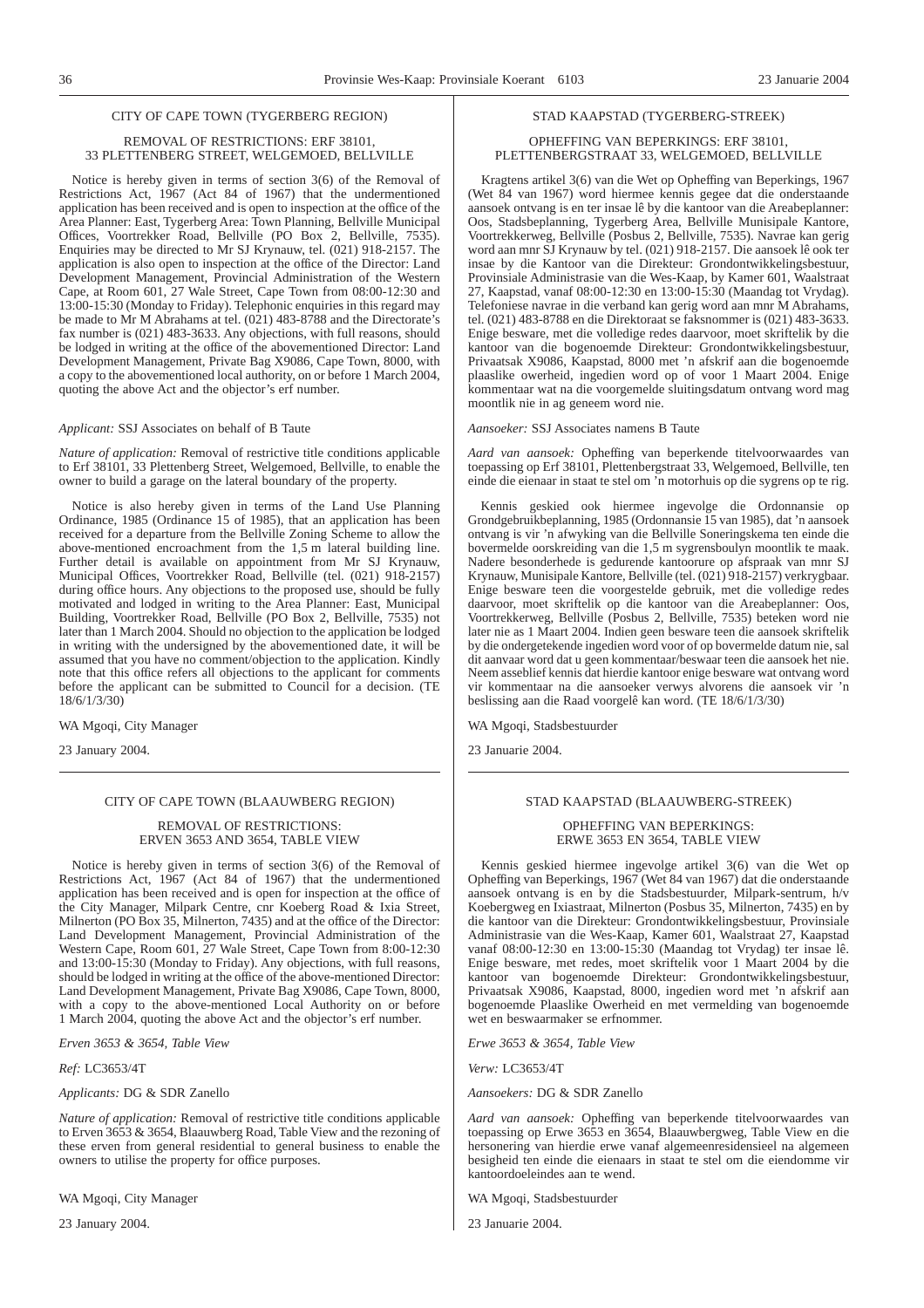#### CITY OF CAPE TOWN (TYGERBERG REGION)

#### DEPARTURE AND REMOVAL OF RESTRICTIVE TITLE CONDITIONS: ERF 41, CNR HOFMEYR AND VAN JAARSVELD STREET, WELGEMOED, BELLVILLE

Notice is hereby given in terms of the Land Use Planning Ordinance, 1985 (Ordinance 15 of 1985), that an application has been received for a departure from the Bellville Zoning Scheme to allow the erection of a second dwelling unit on the abovementioned property. Further particulars are available on appointment from Mr SJ Krynauw, Urban Planning, Municipal Offices, Voortrekker Road, Bellville (tel. (021) 918-2157) during office hours. Any objections to the proposed use, should be fully motivated and lodged in writing to the Area Planner: East, Municipal Building, Voortrekker Road, Bellville (PO Box 2, Bellville, 7535) not later than 1 March 2004. Should no objection to the application be lodged in writing at the abovementioned address by the mentioned date, it will be assumed that you have no comment/objection to the application. Kindly note that the applicant must be afforded the opportunity to comment on any objections received before the application can be submitted to Council for a decision.

Notice is also hereby given in terms of section 3(6) of the Removal of Restrictions Act, 1967 (Act 84 of 1967) that the undermentioned application has been received and is open to inspection at the office of the Area Planner: East, Tygerberg Area: Town Planning, Bellville, Municipal Offices, Voortrekker Road, Bellville (PO Box 2, Bellville, 7535). Enquiries may be directed to Mr SJ Krynauw, tel. (021) 918-2157. The application is also open to inspection at the office of the Director: Land Development Management, Provincial Administration of the Western Cape, at Room 601, 27 Wale Street, Cape Town from 08:00-12:30 and 13:00-15:30 (Monday to Friday). Telephonic enquiries in this regard may be made to Mr M Abrahams at tel.  $(021)$  483-8788 and the Directorate's fax number is (021) 483-3633. Any objections, with full reasons, should be lodged in writing at the office of the abovementioned Director: Land Development Management at Private Bag X9086, Cape Town, 8000 with a copy to the local authority on or before 1 March 2004 quoting the above Act and the objectors erf number. Any comments received after the abovementioned closing date may be disregarded.

#### *Applicant:* CJ van Niekerk

*Nature of application:* Removal of restrictive title conditions applicable to Erf 41, Welgemoed, Bellville to enable the owner to erect a second dwelling on the property. The structure will be 4,5 m from the street boundary and 1,5 m from the lateral boundary. (TE 1816/1/3/29)

WA Mgoqi, City Manager

23 January 2004.

#### CITY OF CAPE TOWN (BLAAUWBERG REGION)

#### REMOVAL OF RESTRICTIONS: ERF 3407, TABLE VIEW

Notice is hereby given in terms of section 3(6) of the Removal of Restrictions Act, 1967 (Act 84 of 1967) that the undermentioned application has been received and is open for inspection at the office of the City Manager, Milpark Centre, cnr Koeberg Road & Ixia Street, Milnerton (PO Box 35, Milnerton, 7435) and at the office of the Director: Land Development Management, Provincial Administration of the Western Cape, Room 601, 27 Wale Street, Cape Town from 8:00-12:30 and 13:00-15:30 (Monday to Friday). Any objections, with full reasons, should be lodged in writing at the office of the above-mentioned Director: Land Development Management, Private Bag X9086, Cape Town, 8000, with a copy to the above-mentioned Local Authority on or before 1 March 2004, quoting the above Act and the objector's erf number.

*Erf 3407, Table View*

*Ref:* LC3407T

*Applicant:* JC Viljoen

*Nature of application:* Removal of restrictive title conditions applicable to Erf 3407, 14 Gie Road, Table View to enable the owner to run an IT company & small training room from a section of the existing house. The building lines will be encroached upon.

WA Mgoqi, City Manager

23 January 2004.

#### STAD KAAPSTAD (TYGERBERG-STREEK)

#### AFWYKING EN OPHEFFING VAN BEPERKENDE TITELVOORWAARDES: ERF 41, EN HOFMEYR- EN VAN JAARSVELDSTRAAT, WELGEMOED, BELLVILLE

Kennis geskied hiermee ingevolge die Ordonnansie op Grondgebruikbeplanning, 1985 (Ordonnansie 15 van 1985), dat 'n aansoek ontvang is vir 'n afwyking van die Bellville Soneringskema ten einde die oprigting van 'n tweede wooneenheid op bovermelde perseel toe te laat. Nadere besonderhede is gedurende kantoorure op afspraak van mnr SJ Krynauw, Stadsbeplanning, Munisipale Kantore, Voortrekkerweg, Bellville (tel. (021) 918-2157) verkrygbaar. Enige besware teen die voorgestelde gebruik, met die volledige redes daarvoor, moet skriftelik by die kantoor van die Areabeplanner: Oos: Voortrekkerweg, Bellville (Posbus 2 Bellville, 7535) beteken word nie later nie as 1 Maart 2004. Indien geen besware teen die aansoek skriftelik by die ondergetekende ingedien word voor of op bovermelde datum nie, sal dit aanvaar word dat u geen kommentaar/beswaar teen die aansoek het nie. Neem asseblief kennis dat die aansoeker geleentheid gebied moet word om kommentaar te lewer op enige besware wat ontvang word alvorens die aansoek aan die Raad vir 'n beslissing voorgelê kan word.

Kragtens artikel 3(6) van die Wet op Opheffing van Beperkings, 1967 (Wet 84 van 1967) word ook hiermee kennis gegee dat die onderstaande aansoek ontvang is en ter insae lê by die kantoor van die Areabeplanner: Oos, Stadsbeplanning, Tygerberg Area, Bellville Munisipale Kantore, Voortrekkerweg, Bellville (Posbus 2, Bellville, 7535). Navrae kan gerig word aan mnr SJ Krynauw, tel. (021) 918-2157. Die aansoek lê ook ter insae by die kantoor van die Direkteur: Grondontwikkelingsbestuur, Provinsiale Administrasie van die Wes-Kaap, by Kamer 601, Waalstraat 27, Kaapstad, vanaf 08:00-12:30 en 13:00-15:30 (Maandag tot Vrydag). Telefoniese navrae in dié verband kan gerig word aan mnr M Abrahams, tel. (021) 483-8788 en die Direktoraat se faksnommer is (021) 483-3633. Enige besware, met die volledige redes daarvoor, moet skriftelik by die kantoor van die bogenoemde Direkteur: Grondontwikkelingsbestuur, Privaatsak X9086, Kaapstad, 8000 met 'n afskrif aan die plaaslike owerheid, ingedien word op of voor 1 Maart 2004 met vermelding van bogenoemde Wet en die beswaarmaker se erfnommer. Enige kommentaar wat na die voorgemelde sluitingsdatum ontvang word, mag moontlik nie in ag geneem word nie.

*Aansoeker:* CJ van Niekerk

*Aard van aansoek:* Opheffing van beperkte titelvoorwaardes van toepassing op Erf 41, Welgemoed, Bellville om die eienaar in staat te stel om 'n tweede wooneenheid op die perseel op te rig. Die struktuur sal binne 4,5 m vanaf die straatgrens en 1,5 m vanaf die sygrens wees. (TE 18/6/l/3/29)

WA Mgoqi, Stadsbestuurder

23 Januarie 2004.

## STAD KAAPSTAD (BLAAUWBERG-STREEK)

#### OPHEFFING VAN BEPERKINGS: ERF 3407, TABLE VIEW

Kennis geskied hiermee ingevolge artikel 3(6) van die Wet op Opheffing van Beperkings, 1967 (Wet 84 van 1967) dat die onderstaande aansoek ontvang is en by die Stadsbestuurder, Milpark-sentrum, h/v Koebergweg en Ixiastraat, Milnerton (Posbus 35, Milnerton, 7435) en by die kantoor van die Direkteur: Grondontwikkelingsbestuur, Provinsiale Administrasie van die Wes-Kaap, Kamer 601, Waalstraat 27, Kaapstad vanaf 08:00-12:30 en 13:00-15:30 (Maandag tot Vrydag) ter insae lê. Enige besware, met redes, moet skriftelik voor 1 Maart 2004 by die kantoor van bogenoemde Direkteur: Grondontwikkelingsbestuur, Privaatsak X9086, Kaapstad, 8000, ingedien word met 'n afskrif aan bogenoemde Plaaslike Owerheid en met vermelding van bogenoemde wet en beswaarmaker se erfnommer.

*Erf 3407, Table View*

*Verw:* LC3407T

*Aansoeker:* JC Viljoen

*Aard van aansoek:* Opheffing van beperkende titelvoorwaardes van toepassing op Erf 3407, Giestraat 14, Table View ten einde die eienaars in staat te stel om 'n gedeelte van die huis vir 'n IT-maatskappy en 'n klein opleidingskamer aan te wend. Die straatboulyne sal oorskry word.

WA Mgoqi, Stadsbestuurder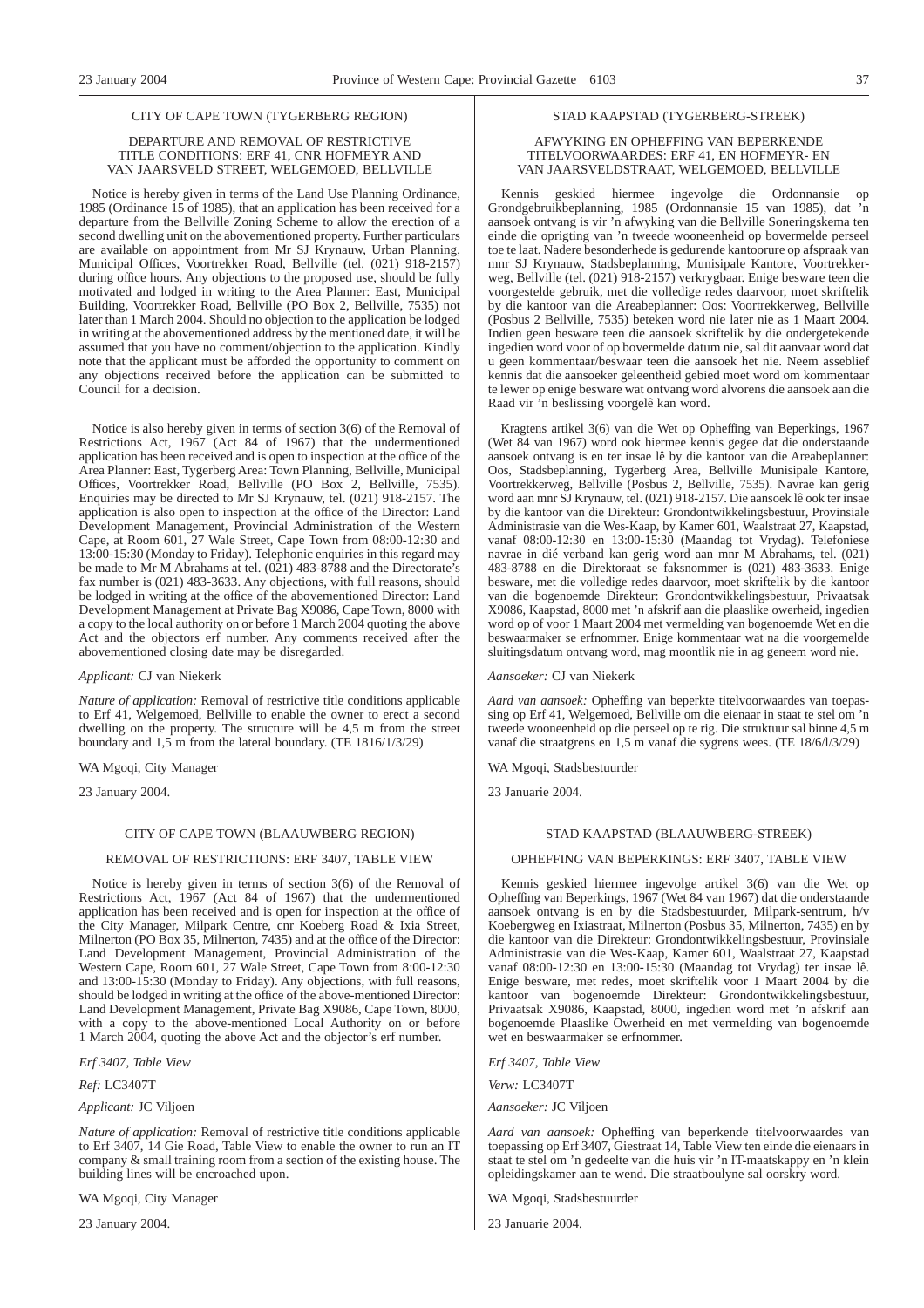STAD KAAPSTAD (KAAPSTAD-STREEK)

OPHEFFING VAN BEPERKINGS EN AFWYKINGS: ERF 56508, KAAPSTAD

Kennis geskied hiermee ingevolge artikel 3(6) van die Wet op Opheffing van Beperkings (Wet 84 van 1967) en ingevolge artikel 15(2)(a) van die Ordonnansie op Grondgebruikbeplanning, Nr 15 van 1985, dat die onderstaande aansoek ontvang is en tussen 08:30-12:30 (Maandag tot Vrydag) by die kantoor van die Bestuurder: Grondgebruikbestuurstak, Stad Kaapstad, 14de Verdieping, Burgersentrum, Hertzogboulevard, Kaapstad, 8001 ter insae beskikbaar is en ook vanaf 08:00-12:30 en 13:00-15:30 (Maandag tot Vrydag) by die kantoor van die Direkteur: Grondontwikkelingsbestuur, Provinsiale Administrasie van die Wes-Kaap, Kamer 10-12, Waalstraat 27, Kaapstad. Telefoniese navrae in hierdie verband kan gerig word aan (021) 483-4589 en die Direktoraat se faksnommer is (021) 483-3633. Enige besware moet skriftelik, tesame met volledige redes, voor of op 23 Februarie 2004 by die kantoor van die bogemelde Direkteur: Grondontwikkelingsbestuur, Privaatsak X9083, Kaapstad, 8000, met 'n afskrif aan die Bestuurder: Grondgebruikbestuur, Stad Kaapstad, Posbus 4529, Kaapstad, 8000 ingedien word of per faks gerig word aan (021) 421-1963 of e-pos trevor.upsher@capetown.gov.za, met vermelding van bogenoemde Wet en Ordonnansie en die beswaarmaker se erf- en telefoonnommers. Enige kommentaar wat na die voormelde sluitingsdatum ontvang word, mag buite rekening gelaat word.

#### REMOVAL OF RESTRICTIONS AND DEPARTURES: ERF 56508, CAPE TOWN

Notice is hereby given in terms of section 3(6) of the Removal of Restrictions Act (Act 84 of 1967) and in terms of section  $15(2)(a)$  of the Land Use Planning Ordinance, No 15 of 1985 that the undermentioned application has been received and is open for inspection at the office of the Manager: Land Use Management Branch, City of Cape Town, 14th Floor, Civic Centre, Hertzog Boulevard, Cape Town, 8001 between 08:30-12:30 (Monday to Friday) and at the office of the Director: Land Development Management, Provincial Administration of the Western Cape, at Room 10-12, 27 Wale Street, Cape Town from 08:00-12:30 and 13:00-15:30 (Monday to Friday). Telephonic enquiries in this regard may be directed to (021) 483-4589 and the Directorate's fax number is (021) 483-3633. Any objections, with full reasons, should be lodged in writing at the office of the abovementioned Director: Land Development Management, Private Bag X9083, Cape Town, 8000, with a copy to the office of the Manager: Land Use Management, City of Cape Town, PO Box 4529, Cape Town, 8000 or faxed to (021) 421-1963 or e-mailed to trevor.upsher@capetown.gov.za on or before 23 February 2004, quoting the above Act and Ordinance and the objector's erf and phone numbers. Any comments received after the aforementioned closing date may be disregarded.

| Erf 56508, Cape Town                                                                                                                                                                                                        | Erf 56508, Kaapstad                                                                                                                                                                                                                  |  |
|-----------------------------------------------------------------------------------------------------------------------------------------------------------------------------------------------------------------------------|--------------------------------------------------------------------------------------------------------------------------------------------------------------------------------------------------------------------------------------|--|
| File No: SG7/56508                                                                                                                                                                                                          | Lêer nr: SG7/56508                                                                                                                                                                                                                   |  |
| Owners: L & S Salo                                                                                                                                                                                                          | Eienaars: L & S Salo                                                                                                                                                                                                                 |  |
| Erf: 56508, Cape Town                                                                                                                                                                                                       | Erf: 56508, Kaapstad                                                                                                                                                                                                                 |  |
| <i>Location:</i> 3 Hildalan Road                                                                                                                                                                                            | Ligging: Hildalanweg 3                                                                                                                                                                                                               |  |
| Suburb: Claremont                                                                                                                                                                                                           | Voorstad: Claremont                                                                                                                                                                                                                  |  |
| Nature: Removal of restrictive title condition applicable to Erf 56508, 3<br>Hildalan Road, Claremont, to enable the owners to erect a double garage<br>on the property. The building line restrictions will be encroached. | Aard: Opheffing van beperkende titelvoorwaarde van toepassing op erf<br>56508, Hildalanweg 3, Claremont om die eienaar in staat te stel om 'n<br>dubbelmotorhuis op die eiendom op te rig. Die boulynbeperkings sal<br>oorskry word. |  |
| The following departure from the Zoning Scheme Regulations is also<br>required:                                                                                                                                             | Die volgende afwyking van die Soneringskemaregulasies word ook<br>verlang:                                                                                                                                                           |  |
| Section 47(1): Proposed double garage to be set back $1,300$ m in lieu of<br>4,500 m from Hildalan Road.                                                                                                                    | Artikel 47(1): Inspringing ten opsigte van voorgestelde dubbelmotorhuis<br>1,300 m in plaas van 4,500 m vanaf Hildalanweg.                                                                                                           |  |
| WA Mgoqi, City Manager                                                                                                                                                                                                      | WA Mgoqi, Stadsbestuurder                                                                                                                                                                                                            |  |
| 23 January 2004.                                                                                                                                                                                                            | 23 Januarie 2004.                                                                                                                                                                                                                    |  |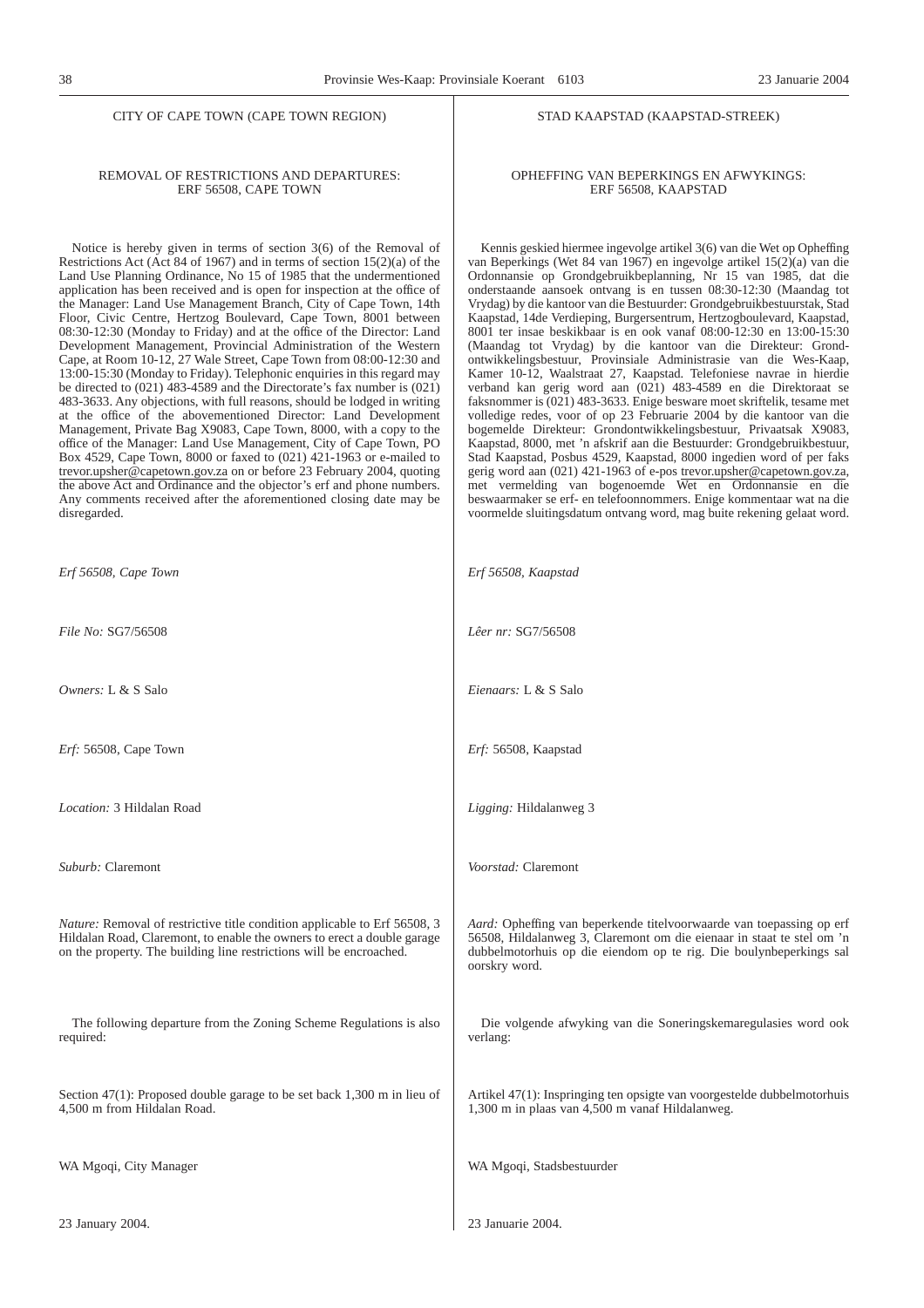#### REMOVAL OF RESTRICTIONS AND DEPARTURES: ERF 1091, FRESNAYE

Notice is hereby given in terms of section 3(6) of the Removal of Restrictions Act (Act 84 of 1967) and in terms of section 15(2)(a) of the Land Use Planning Ordinance, No 15 of 1985 that the undermentioned application has been received and is open for inspection at the office of the Manager: Land Use Management Branch, City of Cape Town, 14th Floor, Civic Centre, Hertzog Boulevard, Cape Town, 8001 between 08:30-12:30 (Monday to Friday) and at the office of the Director: Land Development Management, Provincial Administration of the Western Cape, at Room 10-12, 27 Wale Street, Cape Town from 08:00-12:30 and 13:00-15:30 (Monday to Friday). Telephonic enquiries in this regard may be directed to (021) 483-4589 and the Directorate's fax number is (021) 483-3633. Any objections, with full reasons, should be lodged in writing at the office of the abovementioned Director: Land Development Management, Private Bag X9083, Cape Town, 8000, with a copy to the office of the Manager: Land Use Management, City of Cape Town, PO Box 4529, Cape Town, 8000 or faxed to (021) 421-1963 or e-mailed to trevor.upsher@capetown.gov.za on or before 23 February 2004, quoting the above Act and Ordinance and the objector's erf and phone numbers. Any comments received after the aforementioned closing date may be disregarded.

*Erf 1091, Fresnaye*

*File No:* SG18/1091

*Owners:* Mr & Mrs Masson

*Location:* 46 Avenue Disandt

*Suburb:* Fresnaye

*Nature:* Removal of restrictive title conditions applicable to remainder Erf 1091, 46 Avenue Disandt, Fresnaye, to enable the owners to erect a double garage and a roofed entrance porch on the property. The building lines restriction will be encroached.

The following departures from the Zoning Scheme Regulations are also required:

*Section 47(1)*

Proposed covered entrance 0,0 m in lieu of 4,5 m from Avenue Disandt; first floor terrace 0,0 m in lieu of 4,5 m from Avenue Disandt.

*Section 54(2)*

First floor terrace with overlooking features setback 1,5 m in lieu of 4,5 m from the west boundary.

WA Mgoqi, City Manager

23 January 2004.

#### STAD KAAPSTAD (KAAPSTAD-STREEK)

#### OPHEFFING VAN BEPERKINGS EN AFWYKINGS: ERF 1091, FRESNAYE

Kennis geskied hiermee ingevolge artikel 3(6) van die Wet op Opheffing van Beperkings (Wet 84 van 1967) en ingevolge artikel 15(2)(a) van die Ordonnansie op Grondgebruikbeplanning, Nr 15 van 1985, dat die onderstaande aansoek ontvang is en tussen 08:30-12:30 (Maandag tot Vrydag) by die kantoor van die Bestuurder: Grondgebruikbestuurstak, Stad Kaapstad, 14de Verdieping, Burgersentrum, Hertzogboulevard, Kaapstad, 8001 ter insae beskikbaar is en ook vanaf 08:00-12:30 en 13:00-15:30 (Maandag tot Vrydag) by die kantoor van die Direkteur: Grondontwikkelingsbestuur, Provinsiale Administrasie van die Wes-Kaap, Kamer 10-12, Waalstraat 27, Kaapstad. Telefoniese navrae in hierdie verband kan gerig word aan (021) 483-4589 en die Direktoraat se faksnommer is (021) 483-3633. Enige besware moet skriftelik, tesame met volledige redes, voor of op 23 Februarie 2004 by die kantoor van die bogemelde Direkteur: Grondontwikkelingsbestuur, Privaatsak X9083, Kaapstad, 8000, met 'n afskrif aan die Bestuurder: Grondgebruikbestuur, Stad Kaapstad, Posbus 4529, Kaapstad, 8000 ingedien word of per faks gerig word aan (021) 421-1963 of e-pos trevor.upsher@capetown.gov.za, met vermelding van bogenoemde Wet en Ordonnansie en die beswaarmaker se erf- en telefoonnommers. Enige kommentaar wat na die voormelde sluitingsdatum ontvang word, mag buite rekening gelaat word.

*Erf 1091, Fresnaye*

*Lêer nr:* SG18/1091

*Eienaars:* Mnr & mev Masson

*Ligging:* Avenue Disandt 46

*Voorstad:* Fresnaye

*Aard:* Opheffing van beperkende titelvoorwaardes van toepassing op restant Erf 1091, Avenue Disandt 46, Fresnaye, om die eienaars in staat te stel om 'n dubbelmotorhuis en 'n onderdak ingangstoep op die eiendom op te rig. Die boulynbeperking sal oorskry word.

Die volgende afwykings van die Soneringskemaregulasies word ook verlang:

*Artikel 47(1):*

Voorgestelde onderdak-ingang 0,0 m in plaas van 4,5 m vanaf Avenue Disandt; terras op eerste verdieping 0,0 m in plaas van 4,5 m vanaf Avenue Disandt.

*Artikel 54(2):*

Inspringing ten opsigte van terras op eerste verdieping met uitkykkenmerke, 1,5 m in plaas van 4,5 m vanaf die westelike grens.

WA Mgoqi, Stadsbestuurder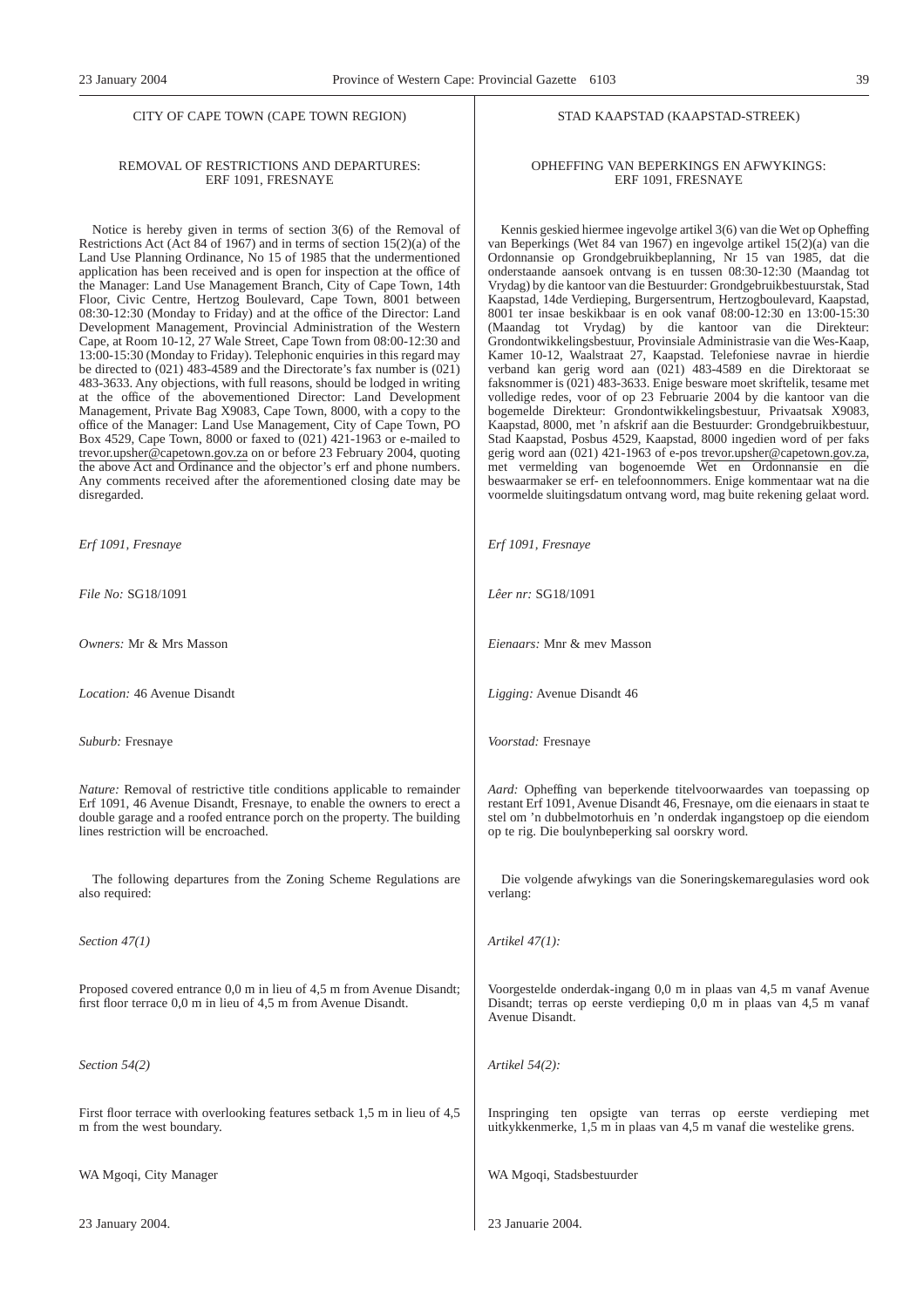## CITY OF CAPE TOWN (HELDERBERG REGION)

#### REMOVAL OF RESTRICTIONS: ERF 4480, STRAND

Notice is hereby given in terms of section 3(6) of the Removal of Restrictions Act, 1967 (Act 84 of 1967) and section 15 of Ordinance 15 of 1985, that the undermentioned application has been received and is open for inspection at the office of the Directorate: Planning & Environment, Town Planning Division, First Floor, Municipal offices, Somerset West between 08:00 and 13:00 and at the office of the Director: Land Development Management, Provincial Government of the Western Cape, at Room 601, 27 Wale Street, Cape Town from 08:00-12:30 and 13:00-15:30 (Monday to Friday). Written objections, if any, stating reasons and directed to the Director: Planning & Environment, PO Box 19, Somerset West, 7129, or faxed to (021) 850-4354, or e-mailed to ciska.du\_toit@capetown.gov.za, or hand delivered to the Land Use Management Branch, 1st Floor, Municipal Offices, Andries Pretorius Street, Somerset West, quoting the abovementioned reference number, will be received from 23 January 2004 up to 1 March 2004. If your response is not sent to this address, e-mail address or fax number and as a consequence arrives late, it will be deemed to be invalid.

*Removal of Restrictions & Departure — Erf 4480, 15 Roux Street, Strand*

*Ref No:* Erf 4480 STR

*Notice No:* 02UP/2004

*Applicant:* Mr DC Luiters

*Nature of application:* The removal of restrictive title conditions applicable to Erf 4480, 15 Roux Street, Strand and the departure from the Zoning Scheme Regulations for the encroachment of the 4,5 m street building line to 0 m to enable the owner to convert the existing carport into a garage.

*Any enquiries in the above regard can be directed to Mr Charles Melck, tel. (021) 850-4478.*

WA Mgoqi, City Manager

23 January 2004.

# CITY OF CAPE TOWN (CAPE TOWN REGION)

REMOVAL OF RESTRICTIONS: ERF 924, FRESNAYE

Notice is hereby given in terms of section 3(6) of the Removal of Restrictions Act (Act 84 /1967) that the undermentioned application has been received and is open for inspection at the office of the Manager: Land Use Management Branch, City of Cape Town, 14th Floor, Civic Centre, 12 Hertzog Boulevard, Cape Town, 8001 from 08:00-12:30 (Monday to Friday), and at the office of the Director: Land Development Management, Provincial Administration of the Western Cape, at Room 601, 27 Wale Street, Cape Town from 08:00-12:30 and 13:00-15:30 (Monday to Friday). Telephonic enquiries in this regard may be directed to (021) 483-4589 and the Directorate's fax number is (021) 483-3633. Any objections, with full reasons, should be lodged in writing at the office of the abovementioned Director: Land Development Management, Private Bag X9086, Cape Town, 8000, with a copy to the office of the Manager: Land Use Management Branch, City of Cape Town, PO Box 4529, Cape Town, 8000 or faxed to (021) 421-1963 or e-mailed to trevor.upsher@capetown.gov.za on or before 23 February 2004, quoting the above Act and the objector's erf and phone numbers. Any comments received after the aforementioned closing date may be disregarded.

*Erf 924, Fresnaye*

*File No:* SG 18 / 924

*Owner:* City of Cape Town

*Erf:* 924, Fresnaye

*Location:* Avenue St Charles

*Suburb:* Fresnaye

*Nature of application:* Removal of restrictive title conditions applicable to Erf 924, a public passage, bordered by Ocean View Drive and Avenue St Charles, Fresnaye, to enable the cancellation of a right of way servitude. This public passage has already been closed and will be subdivided into two portions. Portion  $1 \pm 7\tilde{1}$  m<sup>2</sup> to be consolidated with Erf 920 and Portion  $2 \pm 48$ m<sup>2</sup> to be consolidated with Erf 922.

WA Mgoqi, City Manager

23 January 2004.

#### STAD KAAPSTAD (HELDERBERG-STREEK)

#### OPHEFFING VAN BEPERKINGS: ERF 4480, STRAND

Kennis geskied hiermee ingevolge artikel 3(6) van die Wet op Opheffing van Beperkings, 1967 (Wet 84 van 1967) en artikel 15 van Ordonnansie 15 van 1985, dat die onderstaande aansoek ontvang is en by die Direktoraat: Beplanning & Omgewing, Stadsbeplanningsafdeling, Eerste Verdieping, Munisipale Kantore, Somerset-Wes, tussen 08:00 en 13:00 en by die kantoor van die Direkteur: Grondontwikkelingsbestuur, Provinsiale Regering van die Wes-Kaap, by Kamer 601, Waalstraat 27, Kaapstad vanaf 08:00-12:30 en 13:00-15:30 (Maandag tot Vrydag) ter insae lê. Skriftelike besware, indien enige, met redes en gerig aan die Direkteur: Beplanning en Omgewing, Posbus 19, Somerset-Wes, 7129, of gefaks na (021) 850-4354, of per e-pos aan ciska.du\_toit@capetown.gov.za, of per hand afgelewer by die Grondgebruiksbestuursafdeling, 1ste Verdieping, Munisipale Kantore, Andries Pretoriusstraat, Somerset-Wes, en met vermelding van die bostaande verwysingsnommer, word vanaf 23 Januarie 2004 tot 1 Maart 2004 ingewag. Indien u terugvoer nie na die bogenoemde adres, e-posadres of faksnommer gestuur word nie en as gevolg daarvan laat ontvang word, sal dit as ongeldig geag word.

*Opheffıng van beperkings & afwyking — Erf 4480, Rouxstraat 15, Strand*

*Verw No:* Erf 4480 STR

*Kennisgewing No:* 02UP/2004

*Aansoeker:* Mnr DC Luiters

*Aard van aansoek:* Die opheffing van beperkende titelvoorwaardes van toepassing op Erf 4480, Rouxstraat 15, Strand en die afwyking van die Soneringskemaregulasies vir die oorskryding van die 4,5 m-straatboulyn na 0 m ten einde die eienaar in staat te stel om die bestaande motorafdak op die eiendom in 'n motorhuis te omskep.

*Enige navrae in die bogenoemde verband kan aan mnr Charles Melck, tel. (021) 850-4478, gerig word.*

WA Mgoqi, Stadsbestuurder

23 Januarie 2004.

#### STAD KAAPSTAD (KAAPSTAD-STREEK)

OPHEFFING VAN BEPERKINGS: ERF 924, FRESNAYE

Kennis geskied hiermee ingevolge artikel 3(6) van die Wet op Opheffing van Beperkings (Wet 84 van 1967) dat die onderstaande aansoek ontvang is en tussen 08:30-12:30 (Maandag tot Vrydag) by die kantoor van die Bestuurder: Grondgebruikbestuurstak, Stad Kaapstad, 14de Verdieping, Burgersentrum, Hertzogboulevard, Kaapstad, 8001 ter insae beskikbaar is en ook vanaf 08:00- 12:30 en 13:00-15:30 (Maandag tot Vrydag) by die kantoor van die Direkteur: Grondontwikkelingsbestuur, Provinsiale Administrasie van die Wes-Kaap, Kamer 601, Waalstraat 27, Kaapstad. Telefoniese navrae in hierdie verband kan gerig word aan (021) 483-4589 en die Direktoraat se faksnommer is (021) 483-3633. Enige besware moet skriftelik, tesame met volledige redes, voor of op 23 Februarie 2004 by die kantoor van die bogemelde Direkteur: Grondontwikkelingsbestuur, Privaatsak X9086, Kaapstad, 8000, met 'n afskrif aan die Bestuurder: Grondgebruikbestuur, Stad Kaapstad, Posbus 4529, Kaapstad, 8000 ingedien word of per faks gerig word aan (021) 421-1963 of e-pos trevor.upsher@capetown.gov.za, met vermelding van bogenoemde Wet en Ordonnansie en die beswaarmaker se erf- en telefoonnommers. Enige kommentaar wat na die voormelde sluitingsdatum ontvang word, mag buite rekening gelaat word.

*Erf 924, Fresnaye*

*Lêer nr:* SG 18 / 924

*Eienaar:* Stad Kaapstad

*Erf:* 924, Fresnaye

*Ligging:* Avenue St Charles

*Voorstad:* Fresnaye

*Aard van aansoek:* Opheffing van beperkende titelvoorwaardes van toepassing op Erf 924, 'n openbare steeg, begrens deur Ocean Viewrylaan en Avenue St Charles, Fresnaye om die kansellasie van 'n ryvoorrang-serwituut moontlik te maak. Die openbare steeg is reeds gesluit en sal in twee gedeeltes onderverdeel word. Gedeelte  $1 \pm 71$  m<sup>2</sup> moet met Erf 920 gekonsolideer word en Gedeelte  $2 \pm 48$  m<sup>2</sup> met Erf 922.

WA Mgoqi, Stadsbestuurder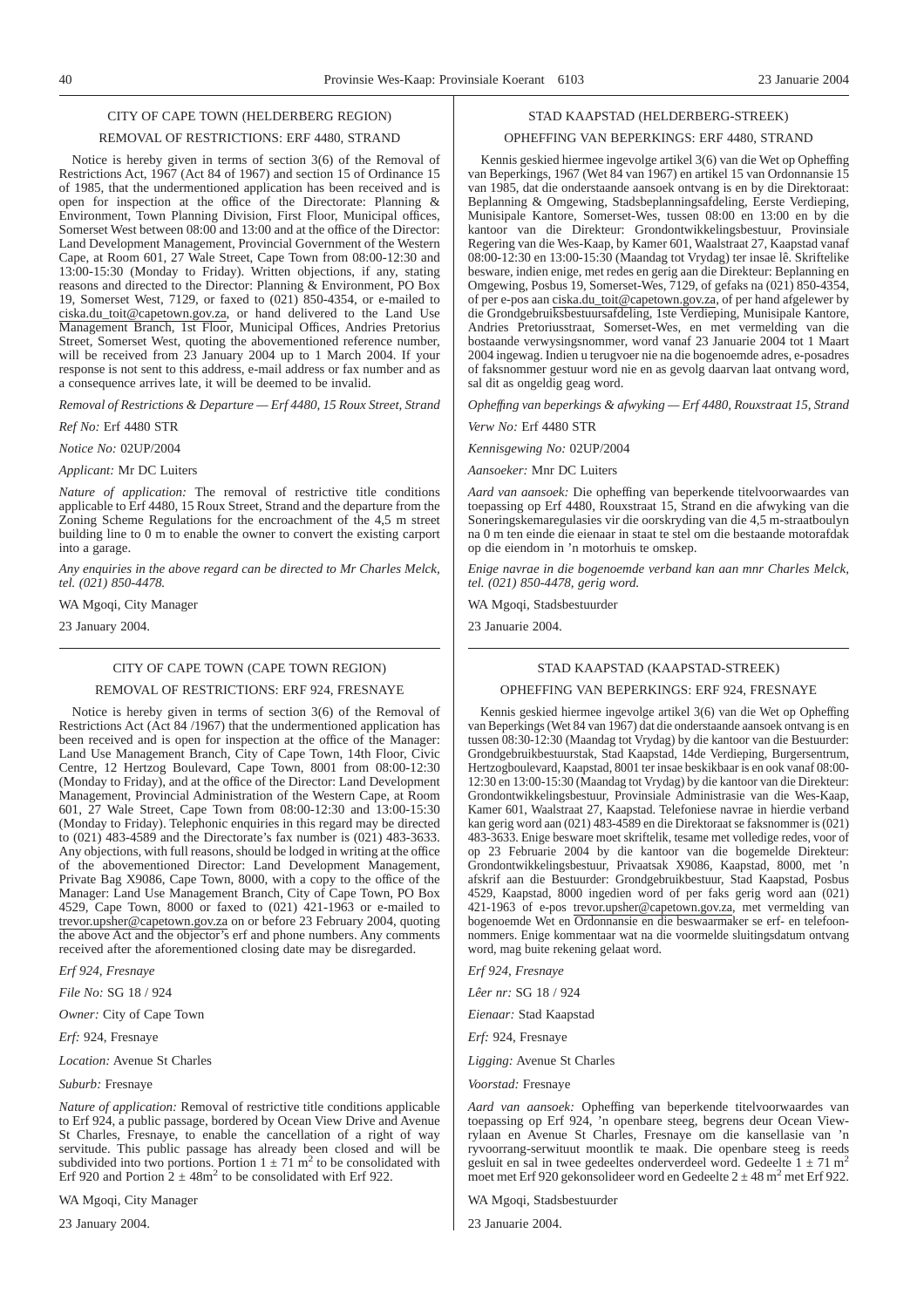#### LANGEBERG MUNICIPALITY

1. REMOVAL OF RESTRICTIONS ACT, 1967 (ACT 84 OF 1967)

2. APPLICATION FOR REZONING ERVEN 606 AND 609, MAIN ROAD-WEST, STILBAAI WEST

3. APPLICATION FOR CONSENT USE

#### 4. AMENDMENT STILBAAI STRUCTURE PLAN

#### REMOVAL OF RESTRICTIONS ACT, 1967 (ACT 84 OF 1967)

1. Notice is hereby given in terms of section 3(6) of the above Act that the undermentioned application has been received and is open to inspection at the office of the Municipal Manager, Langeberg Municipality at the Stilbaai Office, and any enquiries may be directed to Mrs. C. Saayman, Tel. (028) 754-1577, Fax (028) 754-1140. The application is also open to inspection at the office of the Director, Land Development Management, Provincial Government of the Western Cape, at Room 601, 27 Wale Street, Cape Town, from 08:00-12:30 and 13:00-15:30 (Monday to Friday). Telephonic enquiries in this regard may be made at (021) 483-8779 (Farah Abrahams) and the Directorate's fax number is (021) 483-3633. Any objections, with full reasons therefor, should be lodged in writing at the office of the above-mentioned Director: Land Development Management at Private Bag X9086, Cape Town, 8000, with a copy to the above-mentioned Municipal Manager before 1 March 2004, quoting the above Act and the objectors erf number. Any comments received after the aforementiornod closing date may be disregarded.

| P. Groenewald<br>On behalf of D. J. van<br>Tonder | Removal of a restrictive title conditions<br>applicable to Erven 606 and 609, Main<br>Road-West, Stilbaai West, to enable the<br>owner to rezone the property for the |
|---------------------------------------------------|-----------------------------------------------------------------------------------------------------------------------------------------------------------------------|
|                                                   | establishment of offices, flats and a<br>farmstall.                                                                                                                   |

*Applicant Nature of Application*

2. Notice is hereby given in terms of the provisions of section 17 and 4(7) of Ordinance 15 of 1985 and Regulation 4.7 of the Stilbaai Scheme Regulations that the Council received the following application for rezoning and consent use.

*Property:* Erven 606 and 609, Main Road West, Stilbaai West.

*Proposal:* (1) The rezoning of Erven 606 and 609 from residential I to business II purposes (office use with flats above ground floor); (2) Consent use only pertaining Erf 606 in order to run a paint shop on a business II site; (3) Amendment of Stilbaai Structure Plan.

*Applicant:* P. Groenewald/D. J. van Tonder

Details concerning the application are available at the office of the undersigned during office hours. Any objections, to the proposed rezoning should be smbmitted in writing to the office of the undersigned before 1 March 2004.

People who cannot write can approach the office of the undersigned during normal office hours where the responsible official will assist you in putting your comments or objections in writing.

Municipal Manager, Langeberg Municipality, Main Road West, P.O. Box 2, Stilbaai 6674. 23 January 2004

#### LANGEBERG MUNISIPALITEIT

1. OPHEFFlNG VAN BEPERKINGS (WET 84 VAN 1967)

2. AANSOEK OM HERSONERING VAN ERWE 606 EN 609, STILBAAI-WES

#### 3. AANSOEK OM VERGUNNINGSGEBRUIK

#### 4. WYSIGING VAN STILBAAI STRUKTUURPLAN

#### WET OP OPHEFFING VAN BEPERKINGS, 1967 (WET 84 VAN 1967)

1. Kragtens artikel 3(6) van bostaande Wet word hiermee kennis gegee dat die onderstaande aansoek ontvang is en ter insae lê by die kantoor van die Munisipale Bestuurder, Langeberg Munisipaliteit, by onderstaande adres en enige navrae kan gerig word aan mev. C. Saayman, Munisipale Kantoor te Stilbaai. Telefoon (028) 754-1577. Faks (028) 754-1140. Die aansoek lê ook ter insae by die Kantoor van die Direkteur, Grondontwikkelingsbestuur, Provinsiale Regering van die Wes-Kaap, by Kamer 601, Waalstraat 27, Kaapstad, vanaf 08:00-12:30 en 13:00-15:30 (Maandag tot Vrydag). Telefoniese navrae in hierdie verband kan gerig word aan Farah Abrahams, Tel. (021) 483-8779 en die Direktoraat se faksnommer is (021) 483-3633. Enige besware met die volledige redes daarvoor, moet skriftelik by die kantoor van die bogenoemde Direkteur: Grondontwikkelingsbestuur, Privaatsak X9086, Kaapstad 8000, met 'n afskrif aan die bogenoemde Munisipale Bestuurder, ingedien word voor 1 Maart 2004, met vermelding van bogenoemde Wet en die beswaarmaker se erfnommer. Enige kommentaar wat na die voorgemelde sluitingsdatum ontvang word, mag moontlik nie in ag geneem word nie.

*Aansoeker Aard van Aansoek*

P. Groenewald Namens D. J. van Tonder

Opheffing van 'n beperkende titelvoorwaarde van toepassing op Erwe 606 en 609, Hoofweg-Wes, Stilbaai, ten einde die eienaar in staat te stel om die eiendom te hersoneer en dit in kantore, woonstelle en 'n werfwinkel te omskep.

2. Kennis geskied hiermee ingevolge die bepalings van artikels 17 en 4(7) van Ordonnansie 15 van 1985 en Regulasie 4.7 van die Stilbaai Skemaregulasies dat die Langeberg Raad die volgende aansoek om hersonering van vergunningsgebruik ontvang het:

*Eiendomsbeskrywing:* Erwe 606 en 609, Dienspad Hoofweg-Wes, Stilbaai-Wes.

*Aansoek:* (1) Die hersonering van Erwe 606 en 609 vanaf residensieel en Sakedoeleindes II (kantoorgebruik met woonstelle bo grondverdieping); (2) Vergunningsgebruik slegs ten opsigte van Erf 606, ten einde 'n winkel op 'n sakeperseel II te bedryf; (3) Wysiging van Stilbaai Struktuurplan.

*Applikant:* P. Groenewald vir D. J. van Tonder

Besonderhede rakende die aansoek is ter insae by die kantoor van die ondergetekende gedurende kantoorure. Enige besware teen die voorgenome hersonering moet skriftelik gerig word om die ondergetekende te bereik voor 1 Maart 2004.

Persone wat nie kan skryf nie, kan die onderstaande kantoor nader tydens sy normale kantoorure waar die betrokke amptenaar u sal help om u kommentaar of besware op skrif te stel.

Munisipale Bestuurder, Langeberg Munisipaliteit, Hoofweg-Wes, Posbus 2, Stilbaai 6674. 23 Januarie 2004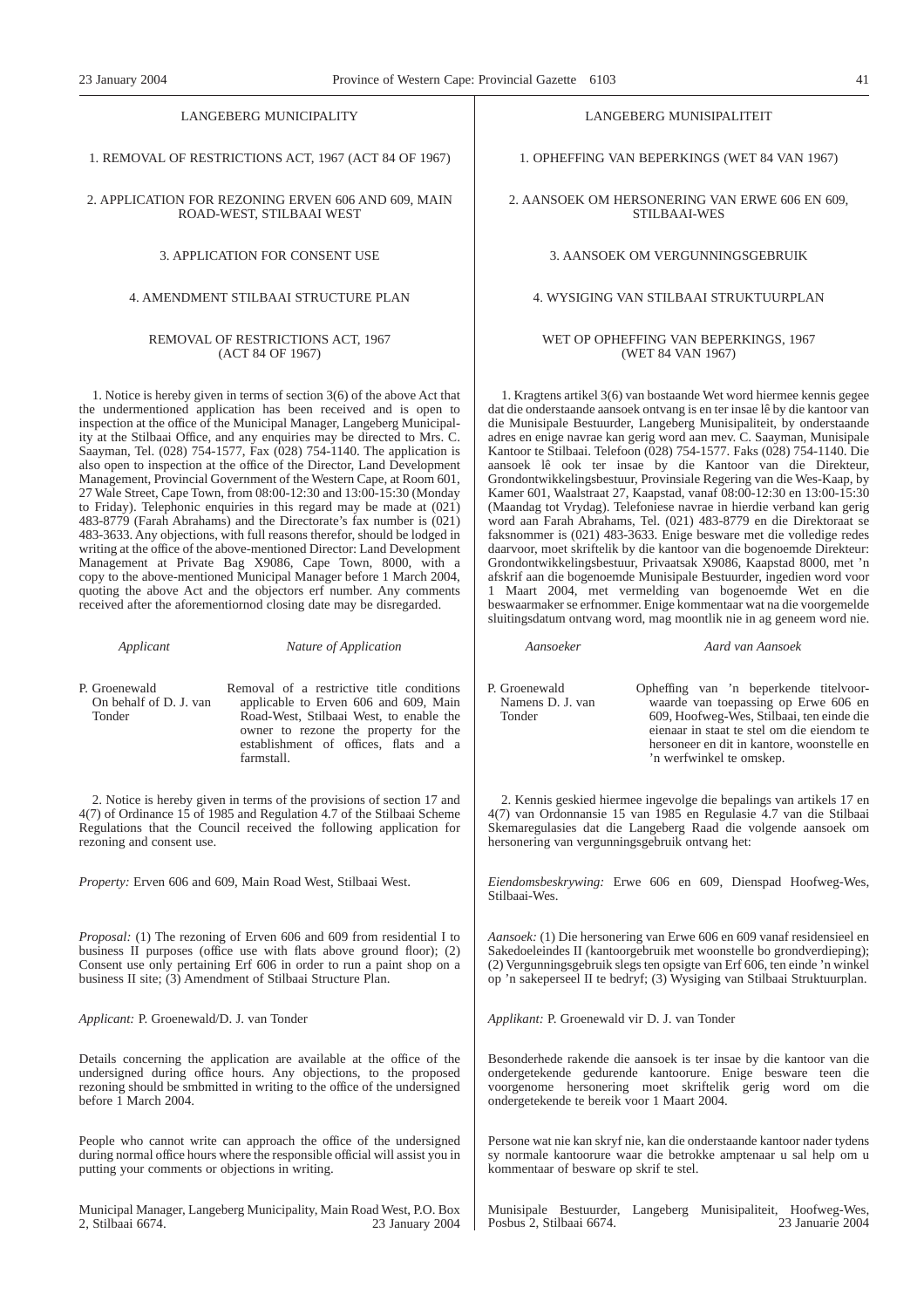#### **TENDERS**

**N.B.** Tenders for commodities/services, the estimated value of which exceeds R20 000, are published in the Government Tender Bulletin, which is obtainable from the Government Printer, Private Bag X85, Pretoria, on payment of a subscription.

#### BREEDE VALLEY MUNICIPALITY

#### APPLICATION FOR NONCONFORMING USE ERF 3642, 41 DE WAAL STREET, WORCESTER

NOTICE IS HEREBY GIVEN in terms of Section 16 (1) of the Land Use Planning Ordinance 1985 (Ordinance 15 of 1985) that an application has been received for the non conforming use of erf 3642, 41 De Waal Street, Worcester (Residential Zone I) in order to allow the owner to operate a shop.

Full particulars regarding the application are available at the office of the Manager: Corporate Services, Room 213 (Mr. Bennett Hlongwana) Tel. No. 023 348-2621, Civic Centre, Baring Street, Worcester.

Written objections, if any, should be addressed to the Municipal Manager, Private Bag X3046, Worcester, 6849 and must reach the undersigned on or before 23 February 2004.

A.A. Paulse, Municipal Manager

(Notice No. 2/2004)

23 January 2004 6306

#### BREEDE VALLEY MUNICIPALITY

#### APPLICATION FOR NONCONFORMING USE ERF 257, 10 HIGH STREET, WORCESTER

NOTICE IS HEREBY GIVEN in terms of Section 16(1) of the Land Use Planning Ordinance 1985 (Ordinance 15 of 1985) that an application has been received for the nonconforming use of erf 257, 10 High Street, Worcester (Industrial Zone I) in order to allow the owner to operate a place of entertainment (Tavern).

Full particulars regarding the application are available at the office of the Corporate Services Department, Room 213, (Mr. Bennett Hlongwana) Tel. No. 023 348-2621, Civic Centre, Baring Street, Worcester.

Written objections, if any, should be addressed to the Municipal Manager, Private Bag X3046, Worcester, 6849 and must reach the undersigned on or before 23 February 2004.

A.A. Paulse, Municipal Manager

(Notice No. 3/2004)

23 January 2004 6307

#### **TENDERS**

**L.W.** Tenders vir kommoditeite/dienste waarvan die beraamde waarde meer as R20 000 beloop, word in die Staatstenderbulletin gepubliseer wat by die Staatsdrukker, Privaatsak X85, Pretoria, teen betaling van 'n intekengeld verkrygbaar is.

#### **NOTICES BY LOCAL AUTHORITIES KENNISGEWINGS DEUR PLAASLIKE OWERHEDE**

#### BREEDEVALLEI MUNISIPALITEIT

#### AANSOEK OM AFWYKENDE GEBRUIK VAN ERF 3642, DE WAALSTRAAT 41, WORCESTER

KENNIS GESKIED HIERMEE ingevolge die bepalings van Artikel 16 (1) van die Ordonnansie op Grondgebruikbeplanning, 1985 (Ordonnansie 15 van 1985) dat 'n aansoek ontvang is waarin goedkeuring versoek word om die afwykende gebruik van erf 3642, De Waalstraat 41, Worcester (Residensiële Sone I) ten einde die eienaar in staat te stel om 'n winkel te bedryf.

Volledige besonderhede van die aansoek is beskikbaar in die kantoor van die Bestuurder: Korporatiewe Dienste, Kamer 213, Burgersentrum, Baringstraat, Worcester (mnr. Bennett Hlongwana) Tel. Nr. 023 343-2621.

Besware, indien enige, moet skriftelik gerig word aan die Munisipale Bestuurder, Privaatsak X3046, Worcester, 6849 om die ondergetekende te bereik voor of op 23 Februarie 2004.

A.A. Paulse, Munisipale Bestuurder

(Kennisgewing Nr. 2/2004)

23 Januarie 2004 6306

#### BREEDEVALLLEI MUNISIPALITEIT

#### AANSOEK OM AFWYKENDE GEBRUIK VAN ERF 257, HOOGSTRAAT 10, WORCESTER

KENNIS GESKIED HIERMEE ingevolge die bepalings van Artikel 16(1) van die Ordonnansie op Grondgebruikbeplanning, 1985 (Ordonnansie 15 van 1985) dat 'n aansoek ontvang is waarin goedkeuring versoek word om die afwykende gebruik van erf 257, Hoogstraat 10, Worcester (Nywerheidsone I) ten einde die eienaar in staat te stel om 'n vermaaklikheidsplek (Taverne) te bedryf.

Volledige besonderhede van die aansoek is beskikbaar in die kantoor van die Bestuurder, Korporatiewe Dienste, Kamer 213, Burgersentrum, Baringstraat, Worcester (mnr. Bennett Hlongwana) Tel. Nr. 023 348-2621.

Besware, indien enige, moet skriftelik gerig word aan die Munisipale Bestuurder, Privaatsak X3046, Worcester, 6849 om die ondergetekende te bereik voor of op 23 Februarie 2004.

A.A. Paulse, Munisipale Bestuurder

(Kennisgewing Nr. 3/2004)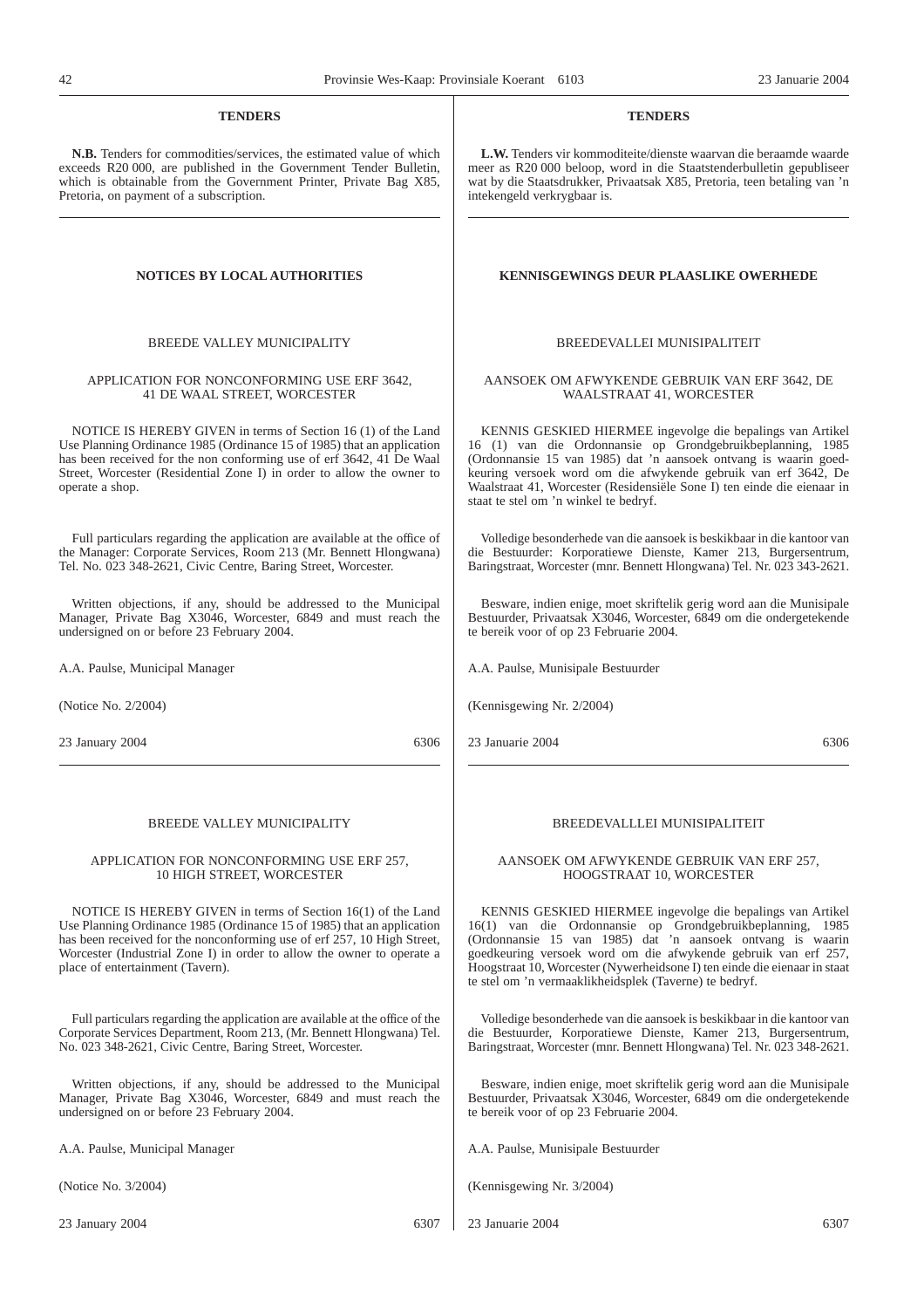#### BREEDE VALLEY MUNICIPALITY

#### APPLICATION FOR NONCONFORMING USE ERF 6023, 11 KRONE STREET, WORCESTER

NOTICE IS HEREBY GIVEN in terms of Section 16(1) of the Land Use Planning Ordinance 1985 (Ordinance 15 of 1985) that an application has been received for the nonconforming use of erf 6023, 11 Krone Street, Worcester (Industrial Zone I) in order to allow the owner to operate a place of entertainment (Night Club).

Full particulars regarding the application are available at the office of the Corporate Services Department, Room 213, (Mr. Bennett Hlongwana) Tel. No. 023 348-2621, Civic Centre, Baring Street, Worcester.

Written objections, if any, should be addressed to the Municipal Manager, Private Bag X3046, Worcester, 6849 and must reach the undersigned on or before 23 February 2004.

A.A. Paulse, Municipal Manager

(Notice No. 4/2004)

23 January 2004 6308

#### BREEDE VALLEY MUNICIPALITY

#### APPLICATION FOR SUBDIVISION OF ERF 8428, 75 TULBAGH STREET, WORCESTER

NOTICE IS HEREBY GIVEN in terms of Section 24(2)(a) of the Land Use Planning Ordinance 1985 (Ordinance 15 of 1985) that an application for the subdivision of erf 8428, 75 Tulbagh Street, Worcester, (Business Zone I) has been received by the Breede Valley Municipality.

Full particulars regarding the application are available at the office of the Manager: Corporate Services, Room 213, (Mr. Bennett Hlongwana) Tel. No. (023) 348-2621, Civic Centre, Baring Street, Worcester.

Written objections, if any, should be addressed to the Municipal Manager, Private Bag X3046, Worcester, 6849 and must reach the undersigned on or before 23 February 2004.

A.A. Paulse, Municipal Manager

(Notice No. 5/2004)

23 January 2004 6309

#### BREEDE VALLEY MUNICIPALITY

#### APPLICATION FOR SUBDIVISION OF THE FARM RONDO NO 756, WORCESTER

NOTICE IS HEREBY GIVEN in terms of Section 24(2)(a) of the Land Use Planning Ordinance 1985 (Ordinance 15 of 1985) that an application for the subdivision of the Farm Rondo, No. 756, Worcester (Agriculture Zone I) has been received by the Breede Valley Municipality.

Full particulars regarding the application are available at the office of the Manager: Corporate Services, Room 213 (Mr. Bennett Hlongwana) Tel No. 023 348-2621, Civic Centre, Baring Street, Worcester.

Written objections, if any, should be addressed to the Municipal Manager, Private Bag X3046, Worcester, 6849 and must reach the undersigned on or before 23 February 2004.

A.A. Paulse, Municipal Manager

(Notice No. 6/2004)

23 January 2004 6310

#### BREEDEVALLEI MUNISIPALITEIT

AANSOEK OM AFWYKENDE GEBRUIK VAN ERF 6023, KRONESTRAAT 11, WORCESTER

KENNIS GESKIED HIERMEE ingevolge die bepalings van Artikel 16(1) van die Ordonnansie op Grondgebruikbeplanning, 1985 (Ordonnansie 15 van 1985) dat 'n aansoek ontvang is waarin goedkeuring versoek word om die afwykende gebruik van erf 6023, Kronestraat 11, Worcester (Nywerheidsone I) ten einde die eienaar in staat te stel om 'n vermaaklikheidsplek (Nagklub) te bedryf.

Volledige besonderhede van die aansoek is beskikbaar in die kantoor van die Bestuurder, Korporatiewe Dienste, Kamer 213, Burgersentrum, Baringstraat, Worcester (mnr. Bennett Hlongwana) Tel. Nr. 023 348-2621.

Besware, indien enige, moet skriftelik gerig word aan die Munisipale Bastuurder, Privaatsak X3046, Worcester, 6849 om die ondergetekende te bereik voor of op 23 Februarie 2004.

A.A. Paulse, Munisipale Bestuurder

(Kennisgewing Nr. 4/2004)

23 Januarie 2004 6308

#### BREEDEVALLEI MUNISIPALITEIT

#### AANSOEK OM ONDERVERDELING VAN ERF 8428, TULBAGHSTRAAT 75, WORCESTER

KENNIS GESKIED HIERMEE ingevolge die bepalings van Artikel 24(2)(a) van die Ordonnansie op Grondgebruikbeplanning 1985 (Ordonnansie 15 van 1985) dat 'n aansoek om die onderverdeling van erf 8428 Tulbaghstraat 75, Worcester (Sakesone I) deur die Breedevallei Munisipaliteit ontvang is.

Volledige besonderhede van die aansoek is beskikbaar in die kantoor van die Bestuurder: Korparatiewe Dienste, Kamer 213, Burgersentrum, Baringstraat, Worcester (mnr. Bennett Hlongwana) Tel. Nr. (023) 348-2621.

Besware, indien enige, moet skriftelik gerig word aan die Munisipale Bestuurder, Privaatsak X3046, Worcester 6849 om die ondergetekende te bereik voor of op 23 Februarie 2004.

A.A. Paulse, Munisipale Bestuurder

(Kennisgewing Nr. 5/2004)

23 Januarie 2004 6309

#### BREEDEVALLEI MUNISIPALITEIT

#### AANSOEK OM ONDERVERDELING VAN DIE PLAAS RONDO NR. 756, WORCESTER

KENNIS GESKIED HIERMEE ingevolge die bepalings van Artikel 24(2)(a) van die Ordonnansie op Grondgebruikbeplanning 1985 (Ordonnansie 15 van 1985) dat 'n aansoek om die onderverdeling van die Plaas Rondo Nr. 756, Worcester (Landbousone I) deur die Breedevallei Munisipaliteit ontvang is.

Volledige besonderhede van die aansoek is beskikbaar in die kantoor van die Bestuurder: Korporatiewe Dienste, Kamer 213, Burgersentrum, Baringstraat, Worcester (Mnr. Bennett Hlongwana) Tel. Nr. 023 348-2621.

Besware, indien enige, moet skriftelik gerig word aan die Munisipale Bestuurder, Privaatsak X3046, Worcester 6849 om die ondergetekende te bereik voor of op 23 Februarie 2004.

A.A. Paulse, Munisipale Bestuurder

(Kennisgewing Nr. 6/2004)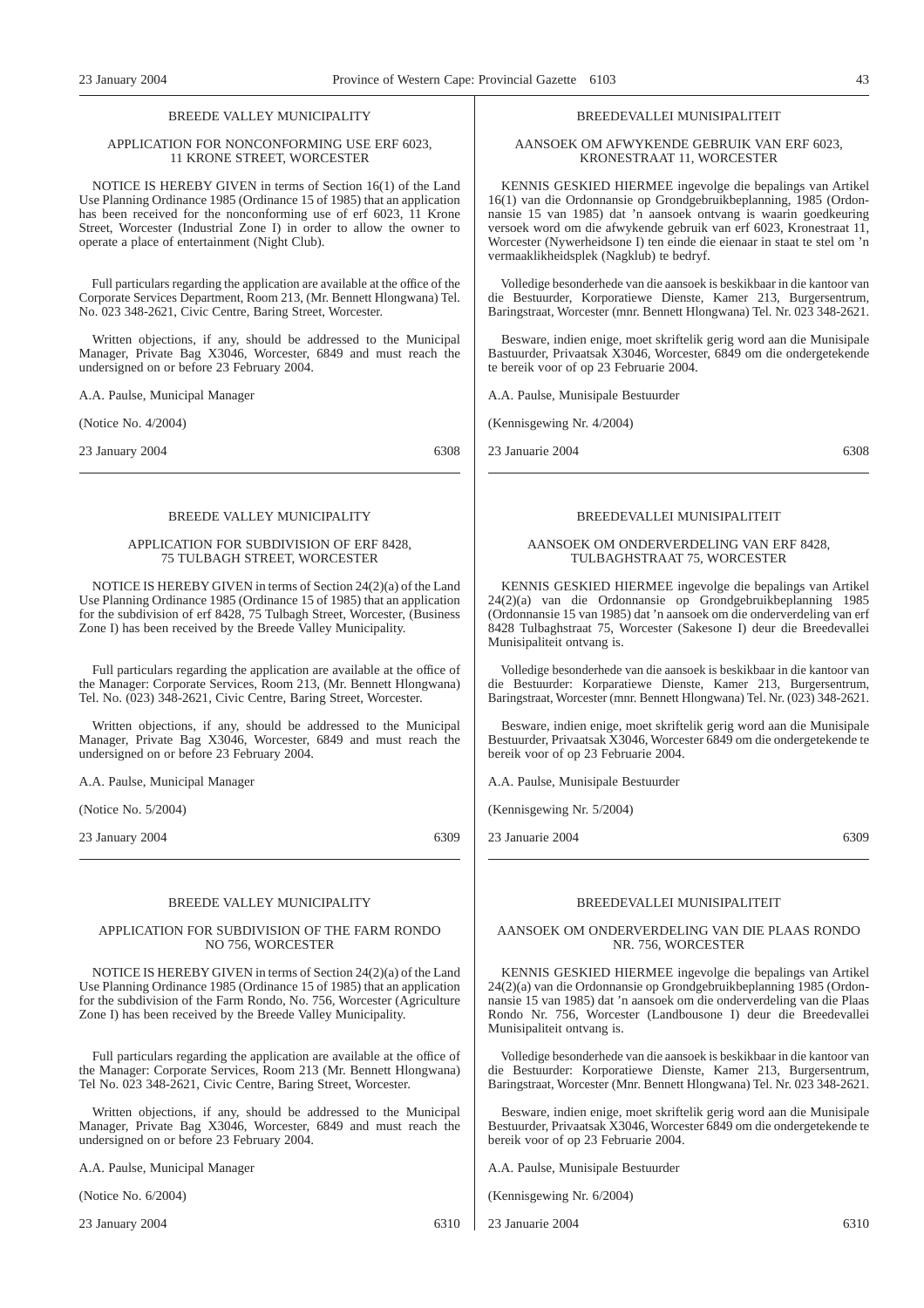#### BREEDE VALLEY MUNICIPALITY

#### APPLICATION FOR SUBDIVISION OF ERF 1880, 59 PARKER STREET, WORCESTER

NOTICE IS HEREBY GIVEN in terms of Section 24 (2)(a) of the Land Use Planning Ordinance 1985 (Ordinance 15 of 1985) that an application for the subdivision of erf 1880, 59 Parker Street, Worcester (Residential I) has been received by the Breede Valley Municipality.

Full particulars regarding the application are available at the office of the Corporate Services Manager, Room 213, (Mr. Bennett Hlongwana) Tel. No. 023 348-2621 Civic Centre, Baring Street, Worcester.

Written objections if any, should be addressed to the Municipal Manager, Private Bag X3046, Worcester, 6849 and must reach the undersigned on or before 23 February 2004.

A.A. Paulse, Municipal Manager

(Notice No. 7/2004)

23 January 2004 6311

#### CAPE AGULHAS MUNICIPALITY

#### DEPARTURE: ERF 599, SAREL CILLIERS STREET, NAPIER

Notice is hereby given in terms of section 15 of the Land Use Planning Ordinance, 1985 (Ordinance No. 15 of 1985) that Council has received an application or a departure on erf 599, Napier in order to enable the applicant (the Blomberg Family Trust) to operate a ''milk shop'' on the property. Milk will be pasteurised, proccessed and sold in the retail trade.

In terms of section 21(4) of the Local Government Act: Municipal Systems, 2000 (Act 32 of 2000) notice is hereby given that persons who cannot read or write, may request that an employee at any of the reception offices of the Cape Agulhas Municipal Council assist in the formulation and writing of input, comments of objections.

Further particulars are available for inspection in the office of the undersigned during office hours and written objections, if any, must reach him not later than 23 February 2004.

K Jordaan, Municipal Manager

PO Box 51, Bredasdorp, 7280

23 January 2004 6312

#### CAPE AGULHAS MUNICIPALITY

#### REZONING OF ERF 126, HIGH STREET, NAPIER

Notice is hereby given in terms of section 17 of the Land Use Planning Ordinance 1985 (No 15 of 1985) that Council has received an application from Mr PJ Beasley for the rezoning of erf 1055, Napier from Residential Zone I to Business Zone I in order to operate a 'delicatessen' on the property.

In terms of section 21(4) of the Local Government Act: Municipal Systems, 2000 (Act 32 of 2000) notice is hereby given that persons who cannot read or write may request that an employee at any of the reception offices of the Cape Agulhas Municipal Council assist in the formulation and writing of input, comments or objections.

Further particulars are available for inspection in the office of the undersigned during office hours and written objections, if any, must reach him not later than 23 February 2004.

K Jordaan, Municipal Manager

PO Box 51, Bredasdorp, 7280

23 January 2004 6313

#### BREEDEVALLEI MUNISIPALITEIT

AANSOEK OM ONDERVERDELING VAN ERF 1880, PARKERSTRAAT 59, WORCESTER

KENNIS GESKIED HIERMEE ingevolge die bepalings van Artikel 24(2)(a) van die Ordonnansie op Grondgebruikbeplanning 1985 (Ordonnansie 15 van 1985) dat 'n aansoek om onderverdeling van erf 1880, Parkerstraat 59, Worcester (Residensieël I) deur die Breedevallei Munisipaliteit ontvang is.

Volledige besonderhede van die aansoek is beskikbaar in die kantoor van die Bestuurder: Korparatiewe Dienste, Kamer 213, Burgersentrum, Baringstraat, Worcester (mnr. Bennett Hlongwana) Tel. Nr. 023 348-2621.

Besware, indien enige, moet skriftelik gerig word aan die Munisipale Bestuurder, Privaatsak X3046, Worcester 6849 om die ondergetekende te bereik voor of op 23 Februarie 2004.

A.A. Paulse, Munisipale Bestuurder

(Kennisgewing No. 7/2004)

23 Januarie 2004 6311

#### MUNISIPALITEIT KAAP AGULHAS

#### AFWYKING: ERF 599, SAREL CILLIERSSTRAAT, NAPIER

Kennis geskied hiermee ingevolge artikel 15 van die Ordonnansie op Grondgebruikbeplanning, 1985 (Ordonnansie Nr. 15 van 1985) dat die Raad 'n aansoek ontvang het vir 'n afwyking op erf 599, Napier ten einde die aansoeker (die Blomberg Familie Trust) in staat te stel om 'n melkwinkel vanaf die betrokke perseel te bedryf. Melk sal op die perseel gepasteuriseer, verwerk en in die kleinhandel verkoop word.

Ingevolge artikel 21(4) van die Wet op Plaaslike Regering: Munisipale Stelsels 2000 (Wet 32 van 2000) word kennis gegee dat persone wat nie kan skryf nie enige munisipale personeellid by enige ontvangskantore van die Raad te Kaap Agulhas kan nader vir hulpverlening om u kommentaar, beswaar of insae op skrif te stel.

Verdere besonderhede van bogenoemde lê ter insae in die kantoor van die ondergetekende en skriftelike besware, indien enige, moet hom nie later as 23 Februarie 2004 bereik nie.

K Jordaan, Munisipale Bestuurder

Posbus 51, Bredasdorp, 7280

23 Januarie 2004 6312

#### MUNISIPALITEIT KAAP AGULHAS

#### HERSONERING VAN ERF 126, HOOFPAD, NAPIER

Kennis geskied hiermee ingevolge artikel 17 van die Ordonnansie Grondgebruikbeplanning 1985 (Nr 15 van 1985) dat die Raad 'n aansoek ontvang het van mnr PJ Beasley vir die hersonering van erf 1055, Napier vanaf Residensiële Sone I na Besigheidsone I ten einde 'n 'delicatessen' op die erf te bedryf.

Ingevolge artikel 21(4) van die Wet op Plaaslike Regering: Munisipale Stelsels, 2000 (Wet 32 van 2000) word kennis gegee dat persone wat nie kan skryf nie enige munisipale personeellid by enige ontvangskantore van die Raad te Kaap Agulhas kan nader vir hulpverlening om u kommentaar, beswaar of insae, op skrif te stel.

Verdere besonderhede van bogenoemde lê ter insae in die kantoor van die ondergetekende en skriftelike besware, indien enige, moet hom nie later as 23 Februarie 2004 bereik nie.

K Jordaan, Munisipale Bestuurder

Posbus 51, Bredasdorp, 7280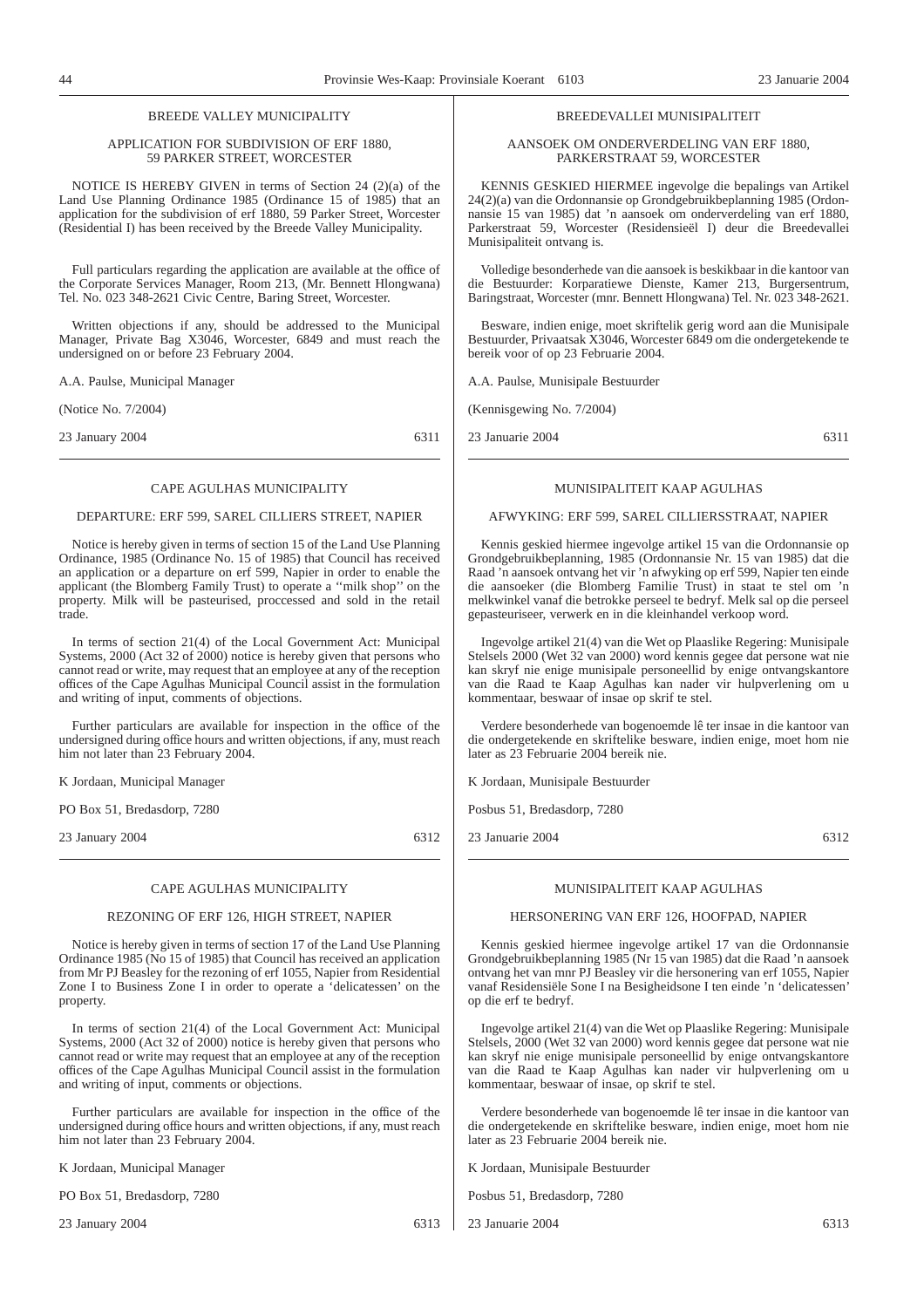#### CAPE AGULHAS MUNICIPALITY

#### PROPOSED SUBDIVISION OF A PORTION OF THE REMAINDER OF THE FARM PAAPEKUILFONTEIN NO. 281, BREDASDORP AND ERF 39, STRUISBAAI

Notice is hereby given in terms of section 24 of the Land Use Planning Ordinance 1985 (Ordinance No. 15 of 1985) that Council has received an application from Planconsult for the subdivision of the above-mentioned properties in order to establish 471 single residential erven, a business plot, eight public open spaces and streets. The properties are zoned as subdivisional area and will be developed in phases.

In terms of section 21(4) of the Local Government Act: Municipal Systems, 2000 (Act 32 of 2000) notice is hereby given that persons who cannot read or write may request that an employee at any of the reception offices of the Cape Agulhas Municipal Council assist in the formulation and writing of input, comments or objections.

Further particulars are available for inspection in the office of the undersigned during office hours and written objections, if any, must reach him not later than 23 February 2004.

K Jordaan, Municipal Manager

PO Box 51, Bredasdorp, 7280

23 January 2004 6314

#### KAAP AGULHAS MUNISIPALITEIT

#### VOORGESTELDE ONDERVERDELING VAN 'N GEDEELTE VAN DIE RESTANT VAN DIE PLAAS PAAPEKUILFONTEIN NR. 281, BREDASDORP EN ERF 39, STRUISBAAI

Kennis geskied hiermee ingevolge artikel 24 van die Ordonnansie op Grondgebruikbeplanning, 1985 (Ordonnansie Nr. 15 van 1985) dat die Raad 'n aansoek ontvang het van Planconsult vir die onderverdeling van bogenoemde eiendomme ten einde 471 residensiële erwe, 'n besigheidserf, agt publieke oopruimtes en strate te vestig. Die eiendomme is tans as onderverdelingsgebied gesoneer en gaan in fases ontwikkel word.

Ingevolge artikel 21(4) van die Wet op Plaaslike Regering: Munisipale Stelsels, 2000 (Wet 32 van 2000) word kennis gegee dat persone wat nie kan skryf nie enige munisipale personeellid by enige ontvangskantore van die Raad te Kaap Agulhas kan nader vir hulpverlening om u kommentaar, beswaar of insae op skrif te stel.

Verdere besonderhede van bogenoemde lê ter insae in die kantoor van die ondergetekende en skriftelike besware, indien enige, moet hom nie later as 23 Februarie 2004 bereik nie.

K Jordaan, Munisipale Bestuurder

Posbus 51, Bredasdorp, 7280

23 Januarie 2004 6314

#### CEDERBERG MUNICIPALITY

#### PROPOSED REZONING OF THE REMAINDER OF THE FARM JAN DISSELSRIVIER, NO. 270, DIVISION OF CLANWILLIAM

## (ON BEHALF OF WEST COAST DISTRICT MUNICIPALITY)

Notice is hereby given in terms of Section 17(1) of the Land Use Planning Ordinance, 1985 (Ordinance No. 15 of 1985) that this municipality has received an application for the rezoning of the above-mentioned property to Open Space Zone III and Resort Zone I, as well as a consent use of a tourist facility in order to establish a private nature reserve, accommodation facilities (five chalets, five permanent tents and a guest-house) and a lapa/restaurant.

Full details of the proposal are available for inspection, during office hours, at the West Coast District Municipality Offices, 58 Long Street, Moorreesburg.

Objections or comments concerning the proposal can be forwarded to the West Coast District Municipality to reach the office, P.O. Box 242, Moorreesburg 7310 on or before 24 February 2004.

Reference Number; 13/2/2/244

L. Volschenk, Municipal Manager

23 January 2004 6315

#### CEDERBERG MUNISIPALITEIT

#### VOORGESTELDE HERSONERING VAN DIE RESTANT VAN DIE PLAAS JAN DISSELSRIVIER, NR. 270, AFDELING CLANWILLIAM

#### (NAMENS WESKUS DISTRIKSMUNISIPALITEIT

Kennis geskied hiermee ingevolge Artikel 17(1) van die Ordonnansie op Grondgebruikbeplanning, 1985 (Ordonnansie Nr. 15 van 1985) dat hierdie kantoor 'n aansoek ontvang het vir die hersonering van bogenoemde eiendom na Oopruimtesone III en Oordsone I, asook 'n vergunningsgebruik van 'n toeristefasiliteit ten einde 'n private natuurreservaat, akkommodasiefasiliteite (vyf chalets, vyf permanente tente en 'n gastehuis) en 'n lapa/restaurant te vestig.

Besonderhede van die voorstel lê gedurende kantoorure ter insae by die kantoor van die Weskus Distriksmunisipaliteit, Langstraat 58, Moorreesburg.

Besware teen die voorstel of kommentaar, indien enige, moet die Weskus Distriksmunisipaliteit, Posbus 242, Moorreesburg 7310 voor of op 24 Februarie 2004 bereik.

Verwysingsnommer: 13/2/2/244

L. Volschenk, Munisipale Bestuurder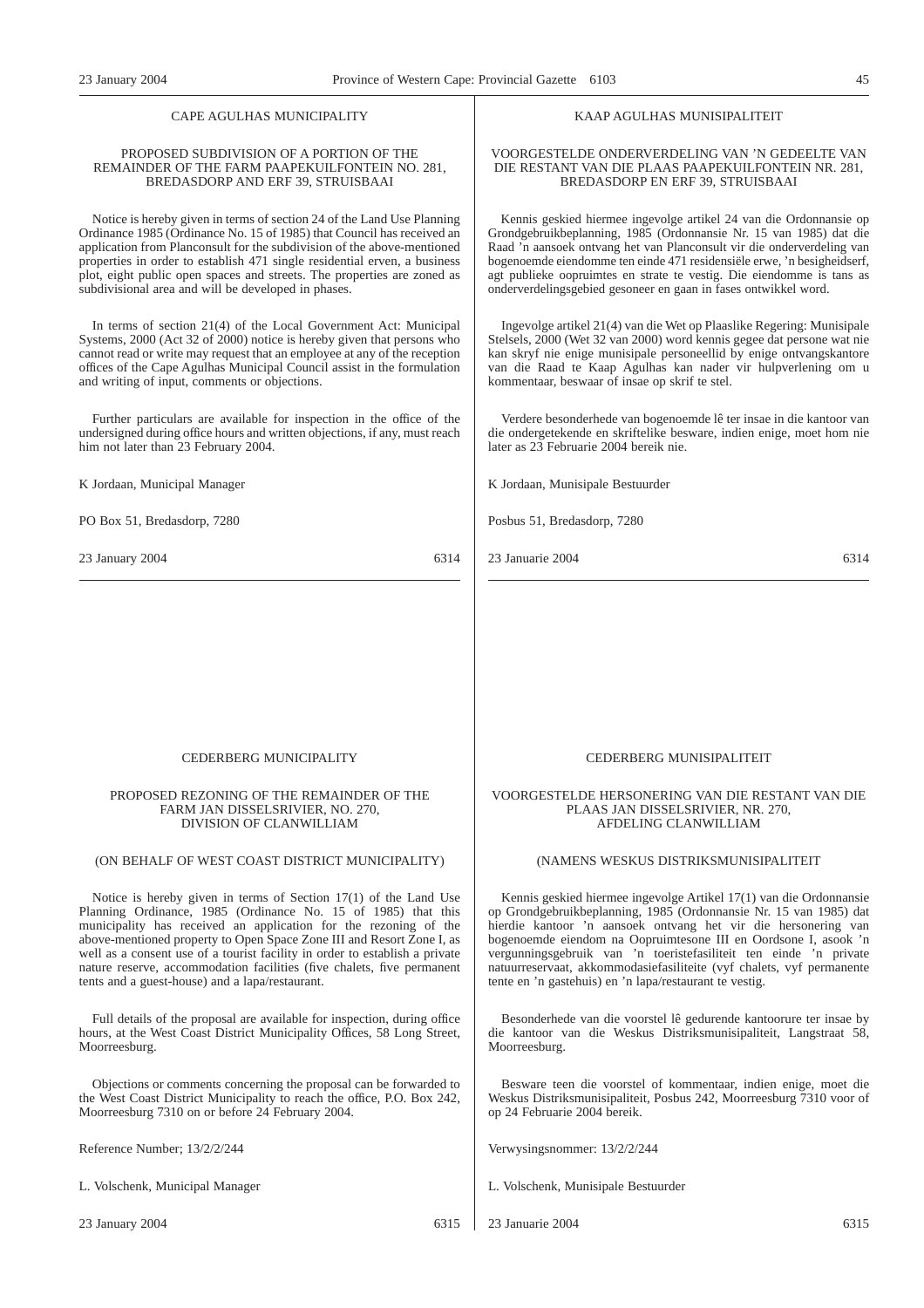#### REZONING, SUBDIVISION, DEPARTURE AND AUTHORISATION IN TERMS OF THE ENVIRONMENTAL CONSERVATION ACT: ERVEN 162960-162962, CAPE TOWN AT ATHLONE

Notice is hereby given in terms of sections  $17(2)(a)$ ,  $24(2)(a)$  and 15(2)(a) of the Land Use Planning Ordinance No. 15 of 1985 and in terms of section 26 of the Environmental Conservation Act 1989 (Act No. 73 of 1989) that the undermentioned application has been received and is open for inspection at the office of the Manager: Land Use Management Branch, City of Cape Town, 14th Floor, Civic Centre, Hertzog Boulevard, Cape Town, 8001 from 08:30-12:30, Monday to Friday. You are hereby invited to identify any environmental issues that you may have regarding the proposed project. Any comments or objections with full reasons, should be lodged in writing at the office of the Manager: Land Use Management, City of Cape Town, PO Box 4529, Cape Town, 8000 or faxed to (021) 421-1963 or e-mail to trevor.upsher@capetown.gov.za on or before 20 February 2004, quoting the above Ordinance and Act and the writer's erf number and clear, legible contact details. If your response is not sent to this address or fax number and as a consequence arrives late, it will be deemed to be invalid.

#### *Erven 162960-162962 (inclusive) Cape Town at Athlone, Duine Street and Hood Road*

*Rezoning, Subdivision and Departures:* Subdivision of Erven 162960 and 162961 into two portions each. Portions 1 of both Erven 162960 and 162961 are to be consolidated and rezoned from public open space to general residential R4 in order to permit a block of flats to be erected on the consolidated portion. The rezoning to general industrial of that portion of Erf 162962 that is currently zoned public open space. The following departures for the proposed block of flats on the land to be rezoned to general residential R4 are as follows:

- 1) Section 44(1): To permit 48 habitable rooms in lieu of 39.
- 2) Section 60(1): To permit the block of flats at ground, first and second floors to be setback from the north common boundary 3,054 m in lieu of 4,5 m.
- 3) Section 60(1): To permit the block of flats at third floor to be setback from the north common boundary 3,054 m in lieu of 5,65 m.
- 4) Section 60(1): To permit the block of flats at fourth floor to be setback from the north common boundary 3,054 m in lieu of 5,75 m.
- 5) Section 60(1): To permit the block of flats at third floor to be setback from the east common boundary 4,5 m in lieu of 5,65 m.
- 6) Section 60(1): To permit the block of flats at fourth floor to be setback from the east common boundary 4,5 m in lieu of 5,75 m
- 7) Section 60(1): To permit the clubhouse at ground floor to be setback from the north common boundary 1,433 m in lieu of 4,5 m.
- 8) Section 70(1): To permit the lift shaft to be setback from the north common boundary 0 m in lieu of 4,5 m.
- 9) Section 70(1): To permit the staircase to be setback from the north common boundary 1 m in lieu of 4,5 m.

*Authorisation in terms of the Environmental Conservation Act 73/1989:* Notice is also given in terms of Regulation 4(6) of the Regulations published in Government Notice No. R1183 (as amended) under Section 26 of the Environmental Conservation Act No. 73 of 1989, of the intent to carry out a listed activity as indentified in Schedule 1 of the Notice No. R1182 of 5 September 1997 (as amended), and of the intent to apply for authorisation from the Department of Environmental Affairs and Development Planning.

WA Mgoqi, City Manager

23 January 2004 6316

#### STAD KAAPSTAD (KAAPSTAD-STREEK)

#### HERSONERING, ONDERVERDELING, AFWYKING EN MAGTIGING INGEVOLGE DIE WET OP OMGEWINGSBEWARING: ERWE 162960-162962, KAAPSTAD TE ATHLONE

Kennis geskied hiermee ingevolge artikels 17(2)(a), 24(2)(a) en 15(2)(a) van die Ordonnansie op Grondgebruikbeplanning Nr. 15 van 1985 en ingevolge artikel 26 van die Wet op Omgewingsbewaring van 1989 (Wet Nr. 73 van 1989) dat die onderstaande aansoek ontvang is en Maandag tot Vrydag vanaf 08:30-12:30 by die kantoor van die Bestuurder: Grondgebruikbestuurstak, Stad Kaapstad, 14de Verdieping, Burgersentrum, Hertzogboulevard, Kaapstad, 8001 ter insae beskikbaar lê. U word hiermee genooi om enige omgewingskwessies wat u oor die voorgestelde projek mag hê, te opper. Enige kommentaar of besware moet skriftelik, met volledige redes, teen nie later nie as 20 Februarie 2004, ingedien word by die kantoor van die Bestuurder: Grondgebruikbestuurstak, Stad Kaapstad, Posbus 4529, Kaapstad, 8000 indien gepos, gefaks na (021) 421-1963, of per e-pos na trevor.upsher@capetown.gov.za, met vermelding van bogenoemde Wet en die beswaarmaker se erfnommer, telefoonnommer en duidelik leesbare kontakbesonderhede. Indien u reaksie nie gepos, per hand afgelewer of per e-pos aan hierdie adresse en faksnommer gestuur word nie en gevolglik laat ontvang word, sal dit as ongeldig beskou word.

#### *Erwe 162960-162962 (insluitend), Kaapstad te Athlone, Duinestraat en Hoodweg*

*Hersonering, onderverdeling en afwykings:* Onderverdeling van erwe 162960 en 162961 in twee gedeeltes elk. Gedeeltes 1 van beide Erwe 162960 en 162961 moet gekonsolideer en hersoneer word vanaf openbare oopruimte na algemeenresidensieel R4 ten einde die oprigting van 'n woonstelblok op die gekonsolideerde gedeelte toe te laat. Die hersonering na algemeenindustrieel van daardie gedeelte van Erf 162960 wat tans as openbare oopruimte gesoneer is. Die afwykings vir die voorgestelde woonstelblok op die grond wat na algemeenresidensieel R4 gesoneer moet word, is soos volg:

- 1) Artikel 44(1): Om 48 bewoonbare kamers in plaas van 39 toe te laat.
- 2) Artikel 60(1): Om inspringings van die noordelike gemeenskaplike grens op 3,054 m in plaas van 4,5 m toe te laat ten opsigte van die grond-, eerste en tweede verdiepings van die woonstelblok.
- 3) Artikel 60(1): Om inspringing van die noordelike gemeenskaplike grens op 3,054 m in plaas van 5,65 m toe te laat ten opsigte van die derde verdieping van die woonstelblok.
- 4) Artikel 60(1): Om inspringing van die noordelike gemeenskaplike grens op 3,054 m in plaas van 5,75 m toe te laat ten opsigte van die vierde verdieping van die woonstelblok.
- 5) Artikel 60(1): Om inspringing van die oostelike gemeenskaplike grens op 4,5 m in plaas van 5,65 m toe te laat ten opsigte van die derde verdieping van die woonstelblok.
- 6) Artikel 60(1): Om inspringing van die oostelike gemeenskaplike grens op 4,5 m in plaas van 5,75 m toe te laat ten opsigte van die vierde verdieping van die woonstelblok.
- 7) Artikel 60(1): Om inspringing van die noordelike gemeenskaplike grens op 1,433 m in plaas van 4,5 m toe te laat ten opsigte van die klubhuis se grondverdieping.
- 8) Artikel 70(1): Om inspringing van die noordelike gemeenskaplike grens op 0 m in plaas van 4,5 m toe te laat ten opsigte van die hyserskag.
- 9) Artikel 70(1): Om inspringing van die noordelike gemeenskaplike grens op 1 m in plaas van 4,5 m toe te laat ten opsigte van die stel trappe.

*Magtiging ingevolge die Wet op Omgewingsbewaring 73/1989:* Kennis geskied ook ingevolge Regulasie 4(6) van die regulasies gepubliseer in Regeringskennisgewing Nr. R1183 (soos gewysig) ingevolge srtikel 26 van die Wet op Omgewingsbewaring, Nr. 73 van 1989, van die voorneme om 'n gelyste aktiwiteit uit te voer, soos geidentifiseer in skedule 1 van Kennisgewing Nr. R1182 van 5 September 1997 (soos gewysig), en van die voorneme om by die Departement van Omgewingsake en Ontwikkelingsbeplanning aansoek te doen.

WA Mgoqi, Stadsbestuurder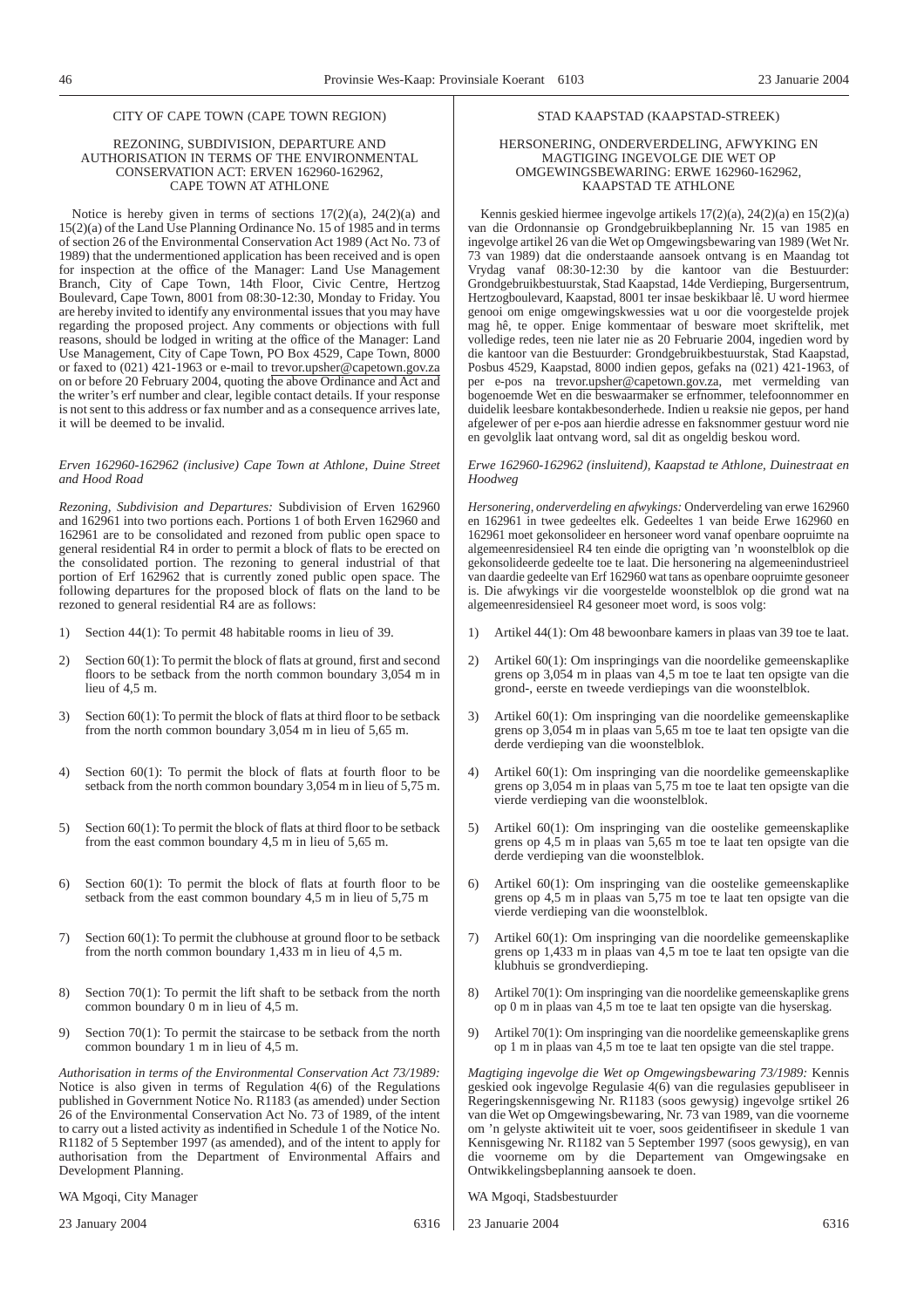#### REZONING, SUBDIVISION, DEPARTURE AND AUTHORISATION IN TERMS OF THE ENVIRONMENTAL CONSERVATION ACT: ERF 24549 AND PORTION OF ERF 112649, THORNTON

Notice is hereby given in terms of sections  $17(2)(a)$ ,  $24(2)(a)$  and 15(2)(a) of the Land Use Planning Ordinance No. 15 of 1985 and in terms of section 26 of the Environmental Conservation Act 1989 (Act No. 73 of 1989) that the undermentioned application has been received and is open for inspection at the office of the Manager: Land Use Management Branch, City of Cape Town, 14th Floor, Civic Centre, Hertzog Boulevard, Cape Town, 8001 from 08:30-12:30, Monday to Friday. You are hereby invited to identify any environmental issues that you may have regarding the proposed project. Any comments or objections with full reasons, should be lodged in writing at the office of the Manager: Land Use Management, City of Cape Town, PO Box 4529, Cape Town, 8000 or faxed to (021) 421-1963 or e-mail to trevor.upsher@capetown.gov.za on or before 20 February 2004, quoting the above Ordinance and Act and the writer's erf number and clear, legible contact details. If your response is not sent to this address or fax number and as a consequence arrives late, it will be deemed to be invalid.

#### *Portion of Erf 24549 and portion of Erf 112649, Thornton, Forest Drive Extension*

*Rezoning:* It is proposed to rezone portion of Erf 24549 and portion of Erf 112649, Thornton from an undetermined use zone (transport services use zone) to a split zone comprising general business use zone, sub-zone B1 and general residential use zone, sub-zone R4 for shops and blocks of flats (three storeys high).

*Subdivision:* Subdivision of portion of Erf 24549 and portion of Erf 112649, Thornton to enable the development.

*Application for authorisation in terms of the Environmental Conservation Act 73/1989:* Notice is hereby given in terms of Regulation 4(6) published by Government Notice No. R1183 (as amended) under section 26 of the Environmental Conservation Act, 1989 (Act No. 73 of 1989), of the intent to carry out a listed activity and that an application has been made for authorisation from the Department of Environmental Affairs and Development Planning.

*Departures from the Zoning Scheme Regulations:* Departures from Section 60 (on the portion of the site to be rezoned to general residential use zone sub-zone R4) to permit:

setbacks of 3.0 m in lieu of 5.0 m from the south boundary for blocks of flats (block A to D) and a setback of 4.5 m in lieu of 5.0 m from the south boundary for a block of flats (block E).

WA Mgoqi, City Manager

23 January 2004 6317

#### CITY OF CAPE TOWN

#### CAPE TOWN ADMINISTRATION

#### CLOSURE OF PORTION OF GLENFERRIE ROAD ADJOINING ERVEN 43907 AND 42335 CAPE TOWN AT CRAWFORD

(L.7/10/683-bp) (Sketch Plan STC.1271)

Portion of public street Erf 41962 Cape Town at Crawford, shown lettered ABCDEF on Sketch Plan STC.1271 is hereby closed in terms of Section 6 of Council Bylaw LA. 12783 promulgated 28 February 2003. (S/10435/5 v6 p.125)

#### CAPE TOWN ADMINISTRATION

Civic Centre, Cape Town

23 January 2004 6319

#### STAD KAAPSTAD (KAAPSTAD-STREEK)

#### HERSONERING, ONDERVERDELING, AFWYKING EN MAGTIGING INGEVOLGE DIE WET OP OMGEWINGSBEWARING: ERF 24549 EN GEDEELTE VAN ERF 112649, THORNTON

Kennis geskied hiermee ingevolge artikels 17(2)(a), 24(2)(a) en 15(2)(a) van die Ordonnansie op Grondgebruikbeplanning 15 van 1985 en ingevolge artikel 26 van die Wet op Omgewingsbewaring van 1989 (Wet Nr. 73 van 1989) dat die onderstaande aansoek ontvang is en Maandag tot Vrydag vanaf 08:30-12:30 by die kantoor van die Bestuurder: Grondgebruikbestuurstak, Stad Kaapstad, 14de Verdieping, Burgersentrum, Hertzogboulevard, Kaapstad, 8001 ter insae beskikbaar lê. U word hiermee genooi om enige omgewingskwessies wat u oor die voorgestelde projek mag hê, te opper. Enige kommentaar of besware moet skriftelik, met volledige redes, teen nie later nie as 20 Februarie 2004, ingedien word by die kantoor van die Bestuurder: Grondgebruikbestuurstak, Stad Kaapstad, Posbus 4529, Kaapstad, 8000 indien gepos, gefaks na (021) 421-1963, of per e-pos na trevor.upsher@capetown.gov.za, met vermelding van bogenoemde Wet en die beswaarmaker se erfnommer, telefoonnommer en duidelik leesbare kontakbesonderhede. Indien u reaksie nie gepos, per hand afgelewer of per e-pos aan hierdie adresse en faksnommer gestuur word nie en gevolglik laat ontvang word, sal dit as ongeldig beskou word.

*Gedeelte van Erf 24549 en gedeelte van Erf 112649, Thornton, Forestrylaan-uitbreiding*

*Hersonering:* Die hersonering word voorgestel van gedeelte van erf 24549 en gedeelte van Erf 112649, Thornton van onbepaalde gebruiksone (vervoerdienste-gebruiksone) na 'n gesplete sone bestaande uit algemeensake-gebruiksone, subsone B1 en algemeenresidensiële-gebruiksone, subsone R4 vir winkels en woonstelblokke (3 verdiepings hoog).

*Onderverdeling:* Onderverdeling van gedeelte van Erf 24549 en gedeelte van Erf 112649, Thornton om die ontwikkeling moontlik te maak.

*Aansoek om magtiging ingevolge die Wet op Omgewingsbewaring 73/1989:* Kennis geskied hiermee ingevolge regulasie 4(6), gepubliseer kragtens Regeringskennisgewing Nr. R1183 (soos gewysig) ingevolge artikel 26 van die Wet op Omgewingsbewaring, 1989 (Wet Nr. 73 van 1989), van die voorneme om 'n gelyste aktiwiteit uit te voer en dat daar by die Departement van Omgewingsake en Ontwikkelingsbeplanning om magtiging aansoek gedoen is.

*Afwykings van die Soneringskemaregulasies:* Afwykings van artikel 60 (op die gedeelte van die terrein wat na algemeenresidensiëlegebruiksone, subsone R4 gesoneer is) om die volgende toe te laat:

Inspringings van 3,0 m in plaas van 5,0 m vanaf die suidgrens vir woonstelblokke (blok A tot D) en 'n inspringing van 4,5 m in plaas van 5,0 m van die suidgrens vir'n woonstelblok (blok E).

WA Mgoqi, Stadsbestuurder

23 Januarie 2004 6317

#### STAD KAAPSTAD

#### KAAPSTAD ADMINISTRASIE

#### SLUITING VAN GEDEELTE VAN GLENFERRIEWEG AANGRENSEND AAN ERWE 43907 EN 42335 KAAPSTAD TE CRAWFORD

#### (L.7/10/683-bp) (Sketsplan STC.1271)

Gedeelte van Erf 41962 Kaapstad te Crawford, wat met die letters ABCDEF op Sketsplan STC.1271 aangetoon word, word hiermee ingevolge Artikel 6 van Ordonnansie LA.12783 geproklameer 28 Februarie 2003 gesluit. (S/10435/5 v6 p.125)

KAAPSTAD ADMINISTRASIE

Burgersentrum, Kaapstad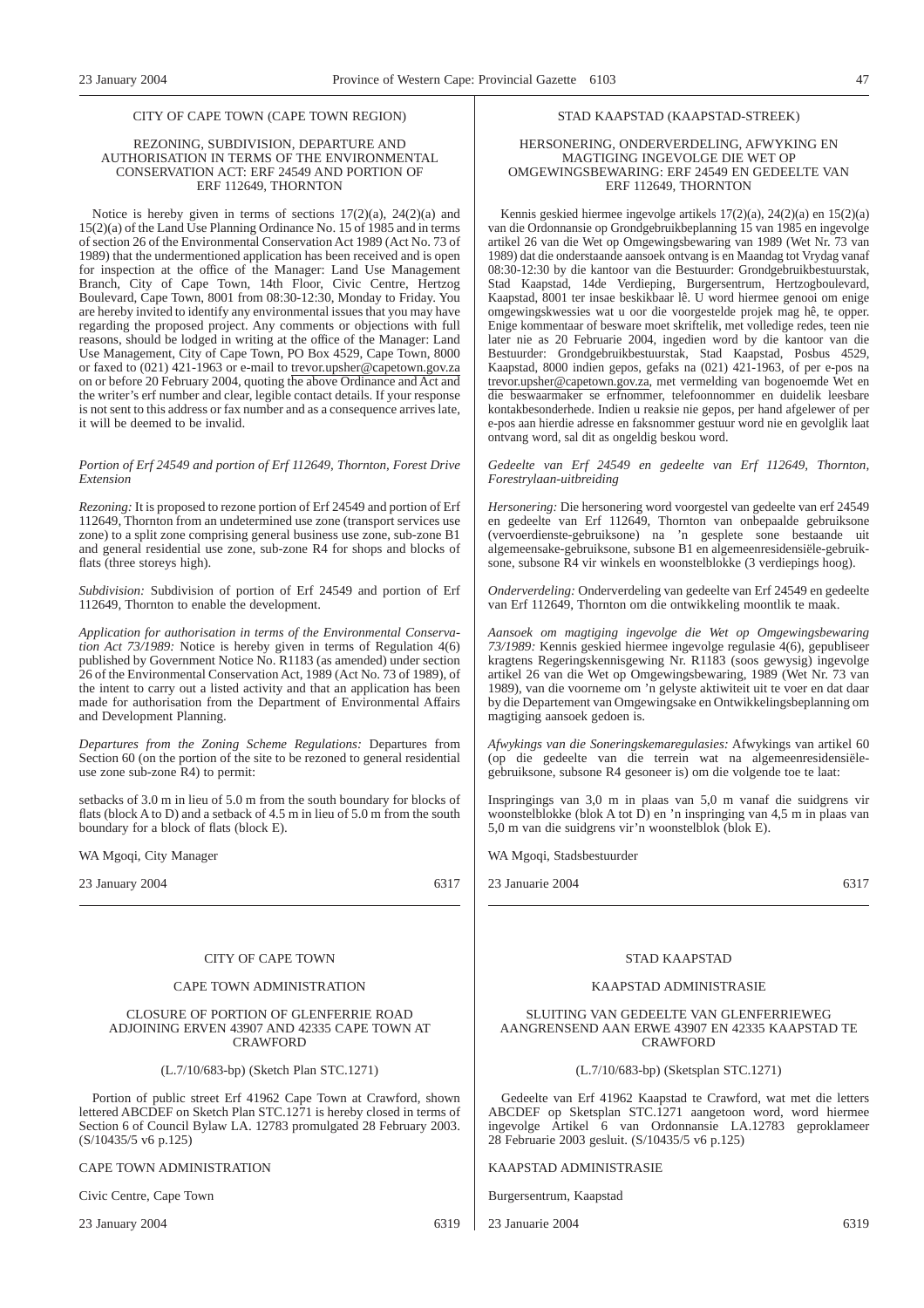#### REZONING AND SUBDIVISION: ERF 51285, MITCHELLS PLAIN AT TAFELSIG

Notice is hereby given in terms of sections 17(2)(a) and 24(2)(a) of Land Use Planning Ordinance 15 of 1985 that the undermentioned application has been received and is open for inspection at the office of the Manager: Land Use Management Branch, City of Cape Town, 14th Floor, Tower Block, Civic Centre, 12 Hertzog Boulevard, Cape Town, 8001 from 08:30-12:30, Monday to Friday. Any comments or objections with full reasons, must be lodged in writing to the office of the Manager: Land Use Management Branch, City of Cape Town, PO Box 4529, Cape Town, 8000 by post, faxed to (021) 421-1963, e-mailed to trevor.upsher@capetown.gov.za or hand-delivered to the Land Use Management Branch, 14th Floor, Civic Centre, Cape Town by no later than 20 February 2004, quoting the above Ordinance and the objector's erf number, phone number and clear legible contact details. If your response is not posted, hand delivered or e-mailed to these addresses and fax number, and as a consequence arrives late, it will be deemed to be invalid.

*Erf 51285, Mitchells Plain at Tafelsig, cnr Erica & First Avenue*

To be rezoned from a community facility use zone to an informal residential use zone to permit the construction of informal dwelling units and subdivision into 3 portions for informal residential purposes.

If you require any information or have any comments or queries regarding the application, please contact Mr. A. Damonze, tel. (021) 400-4187 or Customer Care enquiries on (021) 400-3862, quoting the reference number SG22/50952.

WA Mgoqi, City Manager

23 January 2004 6318

#### CITY OF CAPE TOWN (BLAAUWBERG REGION)

#### SUBDIVISION AND REZONING: ERF 5019, MONTAGU GARDENS

It is hereby notified that the undermentioned application has been received by the City of Cape Town and is open for inspection at Milpark Centre (Ground Floor), Cnr Koeberg & Ixia Roads, Milnerton. Any objection, with full reasons, should be lodged in writing with the City Manager, PO Box 35, Milnerton, 7435, by no later than 13 February 2004, quoting the objector's erf number.

*Ref No:* LC 5019CC

*Nature of application:* The subdivision of Erf 5019, Montagu Gardens, situated at Century City into five individual portions and the subsequent rezoning of Portions 1, 3  $\&$  5 from general business 2 (offices, minor business, parking) to private road, private open space  $\&$  public street respectively. It is also proposed to amend the sub-zone of Portions  $2 \& 4$ of the aforementioned erf to general business 2 (from the present zone of GB2 — offices, minor business, parking).

*Applicant:* Planning Partners on behalf of Century City Ltd.

WA Mgoqi, City Manager

#### STAD KAAPSTAD (KAAPSTAD-STREEK)

#### HERSONERING EN ONDERVERDELING: ERF 51285, MITCHELLS PLAIN TE TAFELSIG

Kennis geskied hiermee ingevolge artikels 17(2)(a) en 24(2)(a) van die Ordonnansie op Grondgebruikbeplanning 15 van 1985 dat die onderstaande aansoek ontvang is en Maandag tot Vrydag vanaf 08:30-12:30 by die kantoor van die Bestuurder: Grondgebruikbestuurstak, Stad Kaapstad, 14de Verdieping, Burgersentrum, Hertzogboulevard, Kaapstad, 8001 ter insae beskikbaar lê. Enige kommentaar of besware moet skriftelik, met volledige redes, teen nie later nie as 20 Februarie 2004, ingedien word by die kantoor van die Bestuurder: Grondgebruikbestuurstak, Stad Kaapstad, Posbus 4529, Kaapstad, 8000 indien gepos, gefaks na (021) 421-1963, per e-pos na trevor.upsher@capetown.gov.za of per hand afgelewer word by die Grondgebruikbestuurstak, 14de Verdieping, Burgersentrum, Kaapstad, met vermelding van bogenoemde wet en die beswaarmaker se erfnommer, telefoonnommer en duidelik leesbare kontakbesonderhede. Indien u reaksie nie gepos, per hand afgelewer of per e-pos aan hierdie adresse en faksnommer gestuur word nie en gevolglik laat ontvang word, sal dit as ongeldig beskou word.

#### *Erf 51285, Mitchells Plain te Tafelsig, h/v Erica- en Eerste Laan*

Hersonering van 'n gemeenskapsgeriefsgebruiksone na 'n informele residensiële-gebruiksone om die bou van informele wooneenhede en onderverdeling in 3 gedeeltes vir informele residensiële-doeleindes toe te laat.

Indien u enige inligting verlang of enige kommentaar of navrae oor die aansoek het, skakel asseblief vir mnr. A. Damonze, tel (021) 400-4187, of Kliëntesorgnavrae by (021) 400-3862, met vermelding van die verwysingsnommer SG22/50952.

WA Mgoqi, Stadsbestuurder

23 Januarie 2004 6318

#### STAD KAAPSTAD (BLAAUWBERG-STREEK)

#### ONDERVERDELING EN HERSONERING: ERF 5019, MONTAGU GARDENS

Kennis geskied hiermee dat die onderstaande aansoek deur die Stad Kaapstad ontvang is en by Milpark-sentrum (Grondverdieping), h/v Koeberg- en Ixiastraat, Milnerton ter insae lê. Enige besware, met volledige redes daarvoor, moet teen nie later nie as 13 Februarie 2004 skriftelik by die Stadsbestuurder, Posbus 35, Milnerton, 7435 ingedien word met vermelding van die beswaarmaker se erfnommer.

*Verw. Nr:* LC 5019CC

*Aard van aansoek:* Die onderverdeling van Erf 5019, Montagu Gardens geleë te Century City in vyf aparte gedeeltes om sodoende Dele 1,3&5 te hersoneer vanaf algemenebesigheid 2 (kantore, klein besigheid & parkering) na onderskeidelik private pad, private oopruimte en openbare straat. Die wysiging van die subsone van gedeeltes 2 & 4 van die voorgenoemde erf na algemenebesigheid 2 (vanaf die huidige sone van GB2 — kantore, klein besigheid en parkering) word ook voorgestel.

*Aansoeker:* Planning Partners namens Century City Bpk.

WA Mgoqi, Stadsbestuurder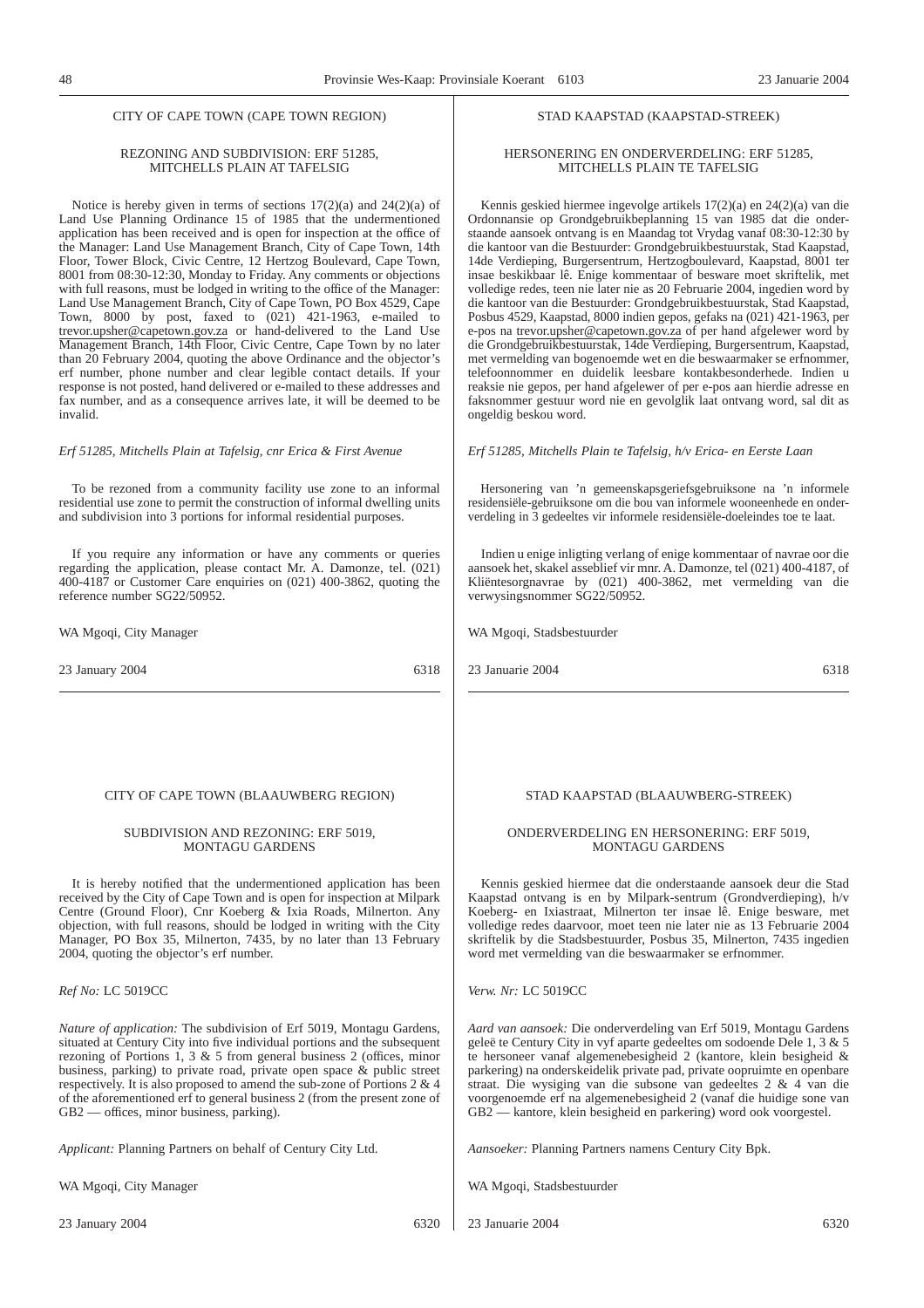## CITY OF CAPE TOWN (BLAAUWBERG REGION)

#### REZONING AND ALIENATION: ERF 105727, CAPE TOWN AT SANDDRIFT

It is hereby notified that the undermentioned application has been received by the City of Cape Town and is open for inspection at Milpark Centre (Ground Floor), cnr Koeberg & Ixia Roads, Milnerton. Any objection, with full reasons, should be lodged in writing with the City Manager, PO Box 35, Milnerton, 7435, by no later than 20 February 2004, quoting the objector's erf number.

#### *Ref No:* B14/3/4/3/37

*Nature of application:* The rezoning of Erf 105727, Cape Town at Sanddrift, situated at 97 Fortuna Road from municipal purposes to general residential for group housing purposes, as well as the alienation of this property.

*Applicant:* City of Cape Town

WA Mgoqi, City Manager

23 January 2004 6321

#### CITY OF CAPE TOWN (HELDERBERG REGION)

#### REZONING: ERF 1343, SOMERSET WEST

Notice is hereby given in terms of section 17(2)(a) of Ordinance 15 of 1985 that the Council has received the undermentioned application, which is available for inspection during office hours (08:00-13:00), at the First Floor, Directorate: Planning & Environment, Land Use Management Branch, Municipal Offices, Somerset West. Written objections, if any, stating reasons and directed to the Director: Planning  $\&$  Environment, PO Box 19, Somerset West, 7129, or faxed to (021) 850-4354, or e-mailed to ciska.du\_toit@capetown.gov.za, or hand-delivered to the Land Use Management Branch, 1st Floor, Municipal Offices, Andries Pretorius Street, Somerset West, quoting the abovementioned reference number, will be received from 23 January up to 23 February 2004. If your response is not sent to this address, e-mail address or fax number and as a consequence arrives late, it will be deemed to be invalid.

*Rezoning — Erf 1343, 22 Steynsrust Road, Bakkershoogte, Somerset West*

*Ref No:* Erf 1343 BKH

*Notice No:* 03UP/2004

*Applicant:* Mr AJ King

*Nature of Application:* The rezoning of Erf 1343, 22 Steynsrust Road, Bakkershoogte, Somerset West from single residential zone to general residential zone I for purposes of a guest-house.

*Any enquiries in the above regard can be directed to Mr. Charles Melck, tel. (021) 850-4478.*

WA Mgoqi, City Manager

23 January 2004 6322

#### STAD KAAPSTAD (BLAAUWBERG-STREEK)

#### HERSONERING EN VERVREEMDING: ERF 105727, KAAPSTAD TE SANDDRIFT

Kennis geskied hiermee dat die onderstaande voorstel deur die Stad Kaapstad oorweeg word en by Milpark-sentrum (Grondverdieping), h/v Koeberg- en Ixiastraat, Milnerton ter insae lê. Enige besware, met volledige redes daarvoor, moet teen nie later nie as 20 Februarie 2004 skriftelik by die Stadsbestuurder, Posbus 35, Milnerton, 7435 ingedien word met vermelding van die beswaarmaker se erfnommer.

*Verw. Nr:* B14/3/4/3/37

*Aard van aansoek:* Die hersonering van Erf 105727, Kaapstad te Sanddrift, geleë in Fortunaweg 97 vanaf munisipale doeleindes na algemeenresidensieel vir groepbehuisingsdoeleindes sowel as die vervreemding van hierdie perseel.

*Aansoeker:* Stad Kaapstad

WA Mgoqi, Stadsbestuurder

23 Januarie 2004 6321

#### STAD KAAPSTAD (HELDERBERG-STREEK)

#### HERSONERING: ERF 1343, SOMERSET-WES

Kennis geskied hiermee ingevolge artikel 17(2)(a) van Ordonnansie 15 van 1985 dat die Raad die onderstaande aansoek ontvang het, wat gedurende kantoorure (08:00-13:00) op die Eerste Verdieping, Direktoraat: Beplanning & Omgewing, Grondgebruiksbeplanningafdeling, Munisipale Kantore, Somerset-Wes, ter insae lê. Skriftelike besware, indien enige, met redes en gerig aan die Direkteur: Beplanning & Omgewing, Posbus 19, Somerset-Wes, 7129, of gefaks na (021) 850-4354, of per e-pos aan ciska.du\_toit@capetown.gov.za, of per hand afgelewer by die Grondgebruiksbestuursafdeling, 1ste Verdieping, Munisipale Kantore, Andries Pretoriusstraat, Somerset-Wes, en met vermelding van die bostaande verwysingsnommer, word vanaf 23 Januarie 2004 tot 23 Februarie 2004 ingewag. Indien u terugvoer nie na die bogenoemde adres, e-posadres of faksnommer gestuur word nie en as gevolg daarvan laat ontvang word, sal dit as ongeldig geag word.

*Hersonering — Erf 1343, Steynsrustweg 22, Bakkershoogte, Somerset-Wes*

*Verw Nr:* Erf 1343 BKH

*Kennisgewing Nr:* 03UP/2004

*Aansoeker:* Mnr AJ King

*Aard van aansoek:* Die hersonering van Erf 1343, Steynsrustweg 22, Bakkershoogte, Somerset-Wes vanaf enkelwoonsone na algemene woonsone I vir gastehuisdoeleindes.

*Enige navrae in die bogenoemde verband kan aan mnr. Charles Melck, tel. (021) 850-4478, gerig word.*

WA Mgoqi, Stadsbestuurder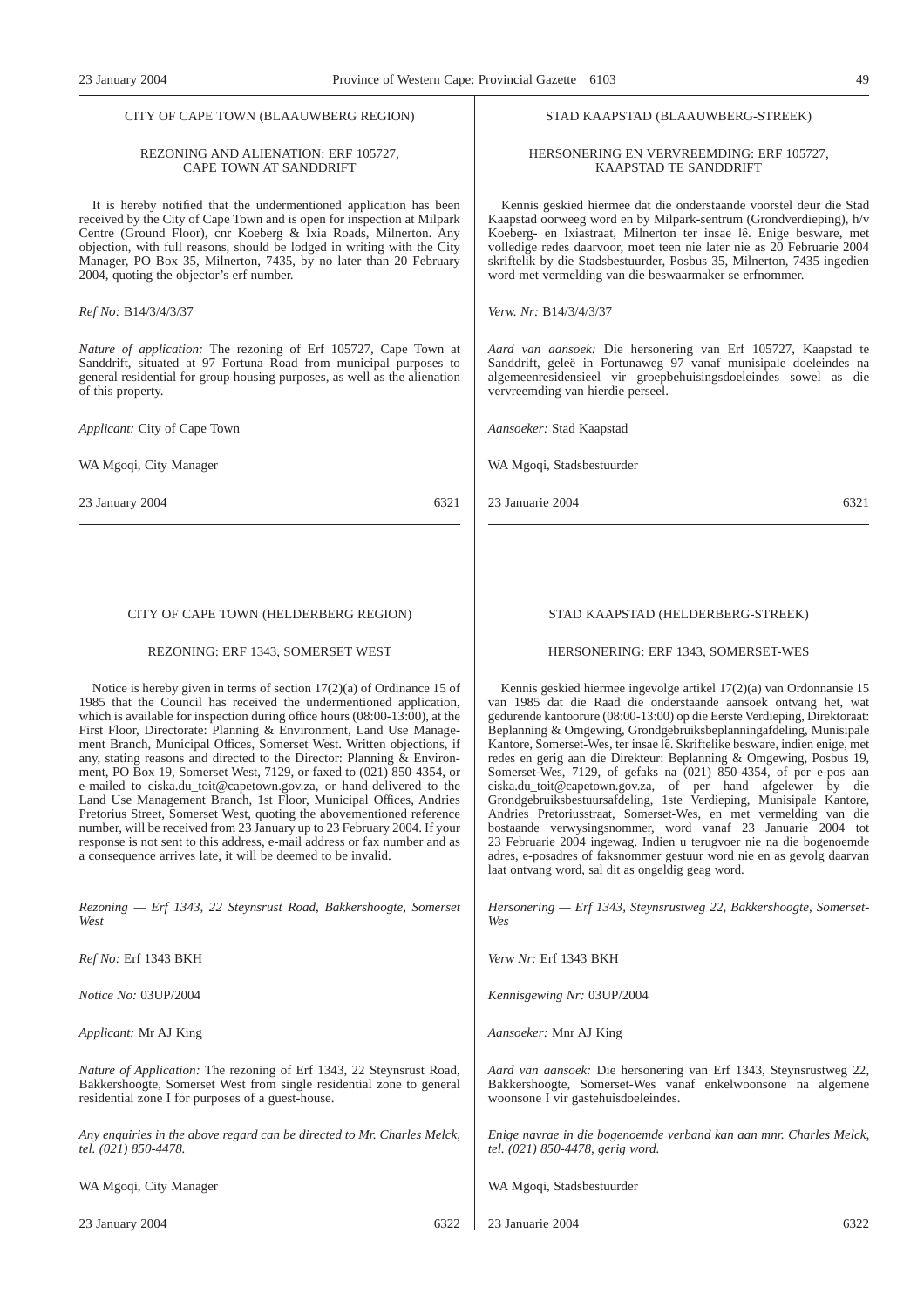#### CITY OF CAPE TOWN (OOSTENBERG REGION)

#### AMENDMENT OF APPROVED SUBDIVISIONAL PLAN AND REZONING: REMAINDER OF PORTION 2 OF THE FARM LANGVERWACHT 238, KUILS RIVER (KNOWN AS EIKEBOOM)

Notice is hereby given in terms of section 30 of the Land Use Planning Ordinance, No. 15 of 1985 that Council has received an application for the amendment of the approved subdivisional plan in respect of the Remainder of Portion 2 of the Farm Langverwacht 238, Kuils River (known as Eikeboom), in order to create a new erf within the road reserve at the entrance to the first phase of the development. The intention is to develop Phase 1 as a security village and the creation of this erf is necessary to provide access control facilities. Notice is further given in terms of section 17 of the Land Use Planning Ordinance, No. 15 of 1985 of the intention to rezone the newly created erf from subdivisional area to open space zone II to make provision for the access control. Further details of the proposal are open for inspection during normal office hours at Council's Town Planning Section, 1st Floor, Omniforum Building, 94 Van Riebeeck Road, Kuils River. Written comments and/or objections against the proposal, with reasons, must be submitted to The City Manager, City of Cape Town (Att: Mrs. M-A van Schalkwyk), Private Bag X16, Kuils River, 7579 (94 Van Riebeeck Road) and must be received by Council's Registration Office, 2nd Floor, Omniforum Building, Kuils River on or before 13 February 2004. Objections received after this date will not be considered. (Notice: 2004/5)

WA Mgoqi, City Manager

23 January 2004 6323

#### CITY OF CAPE TOWN (OOSTENBERG REGION)

REZONING AND REGULATION DEPARTURE (PARKING REQUIREMENTS): ERF 7076 (CONSOLIDATED ERVEN 6109, 6108 AND REMAINDER ERF 172), CNR MAGDOUW STREET AND MAIN ROAD, EERSTE RIVER

Notice is hereby given in terms of sections 17 and  $15(1)(a)(i)$  of the Land Use Planning Ordinance, No. 15 of 1985, that the Council has received an application for rezoning of Erf 7076, Eerste River from residential zone I to business zone I and departure from the Local Scheme Regulations (parking requirements) applicable to the property to enable the premises to be used for business purposes i.e. butchery, cosmetic shop and fisheries. Further details of the proposal are open for inspection during normal office hours at Council's Town Planning Section, First Floor, Omniforum Building, 94 Van Riebeeck Road, Kuils River. Written comments and/or objections against the proposal, with reasons, must be submitted on or before 13 February 2004 to The City Manager, City of Cape Town, Private Bag X16, Kuils River, 7579 (94 Van Riebeeck Road). Objections received after this date will not be considered. (Notice: 2004/4)

WA Mgoqi, City Manager

23 January 2004 6324

#### CITY OF CAPE TOWN (TYGERBERG REGION)

#### CLOSING OF PUBLIC PLACES: ERVEN 8610-8612, 8614 AND 8615 GOODWOOD

Notice is hereby given in terms of the By-Law relating to the Management and Administration of the City of Cape Town immovable property and section 137 of the Municipal Ordinance 20 of 1974 that public places Erven 8610, 8611, 8612, 8614 and 8615, Goodwood have been closed. (SG: S/894/28/6 v1 p89, LA T/CE18/6/7/8)

WA Mgoqi, City Manager

#### STAD KAAPSTAD (OOSTENBERG-STREEK)

#### WYSIGING VAN GOEDGEKEURDE ONDERVERDELINGSPLAN EN HERSONERING: RESTANT VAN GEDEELTE 2 VAN DIE PLAAS LANGVERWACHT 238, KUILSRIVIER (BEKEND AS EIKEBOOM)

Kennis geskied hiermee ingevolge artikel 30 van die Ordonnansie op Grondgebruikbeplanning, Nr. 15 van 1985, dat die Raad 'n aansoek ontvang het om die wysiging van die goedgekeurde onderverdelingsplan ten opsigte van die restant van Gedeelte 2 van die Plaas Langverwacht 238, Kuilsrivier (bekend as Eikeboom), ten einde 'n nuwe erf binne die straatreserwe by die ingang na die eerste fase van die ontwikkeling te skep. Die voorneme is om fase 1 as 'n sekuriteitsdorp te ontwikkel en die skep van hierdie erf is nodig om geriewe vir toegangsbeheer te kan voorsien. Kennis geskied voorts ingevolge artikel 17 van die Ordonnansie op Grondgebruikbeplanning, Nr. 15 van 1985 dat dit die voorneme is om die nuutgeskepte erf te hersoneer vanaf onderverdelingsgebied na oopruimtesone II ten einde toegangsbeheer moontlik te maak. Verdere besonderhede van die aansoek is gedurende kantoorure by die Raad se Stadsbeplanningsafdeling, Omniforumgebou, Van Riebeeckweg 94, beskikbaar. Skriftelike kommentare en/of besware teen die aansoek, met redes daarvoor, moet voor of op 13 Februarie 2004 aan Die Stadsbestuurder, Stad Kaapstad (Aandag: mev. M-A van Schalkwyk), Privaatsak X16, Kuilsrivier, 7579 (Van Riebeeckweg 94) gestuur word, en deur die Raad se Registrasiekantoor, 2de Vloer, Omniforumgebou, Van Riebeeckweg, Kuilsrivier, ontvang word. Besware wat na die vervaldatum ontvang word, sal nie in ag geneem word nie. (Kennisgewing: 2004/5)

WA Mgoqi, Stadsbestuurder

23 Januarie 2004 6323

#### STAD KAAPSTAD (OOSTENBERG-STREEK)

HERSONERING EN REGULASIE AFWYKING (PARKEERVEREISTES): ERF 7076 (GEKONSOLIDEERDE ERWE 6109, 6108 EN RESTANT ERF 172), H/V MAGDOUWSTRAAT EN HOOFWEG, EERSTERIVIER

Kennis geskied hiermee ingevolge artikels 17 en 15(1)(a)(i) van die Ordonnansie op Grondgebruikbeplanning, No 15 van 1985, dat die Raad 'n aansoek ontvang het om die hersonering van Erf 7076, Eersterivier vanaf residensiëlesone I na besigheidsone I en die afwyking van die Plaaslike Skemaregulasies (parkeervereistes) van toepassing op die perseel ten einde die perseel vir besigheidsdoeleindes aan te wend d.i. slaghuis, kosmetiese winkel en viswinkel. Verdere besonderhede van die aansoek lê gedurende kantoorure ter insae by die Raad se Stadsbeplanningsafdeling, Eerste Verdieping, Omniforumgebou, Van Riebeeckweg 94, Kuilsrivier. Skriftelike kommentare en/of besware teen die aansoek, met redes daarvoor, moet voor of op 13 Februarie 2004 aan Die Stadsbestuurder, Stad Kaapstad (Aandag: mev. M-A van Schalwyk) Privaatsak X16, Kuilsrivier, 7579 (Van Riebeeckweg 94), voorgelê word. Besware wat na die sluitingsdatum ontvang is, sal nie oorweeg word nie. (Kennisgewing: 2004/4)

WA Mgoqi, Stadsbestuurder

23 Januarie 2004 6324

#### STAD KAAPSTAD (TYGERBERG-STREEK)

#### SLUITING VAN PUBLIEKE PLEKKE: ERWE 8610-8612, 8614 EN 8615 GOODWOOD

Kennis geskied hiermee ingevolge die verordening met betrekking tot die Bestuur en die Administrasie van die Stad Kaapstad se Onroerende Eiendom en Artikel 137 van die Munisipale Ordonnansie 20 van 1974 dat publieke plekke Erwe 8610, 8611, 8612, 8614 en 8615 Goodwood gesluit is. (LG:  $\frac{1}{5}$ /894/28/6 v1 p89, PO T/CE18/6/7/8)

WA Mgoqi, Stadsbestuurder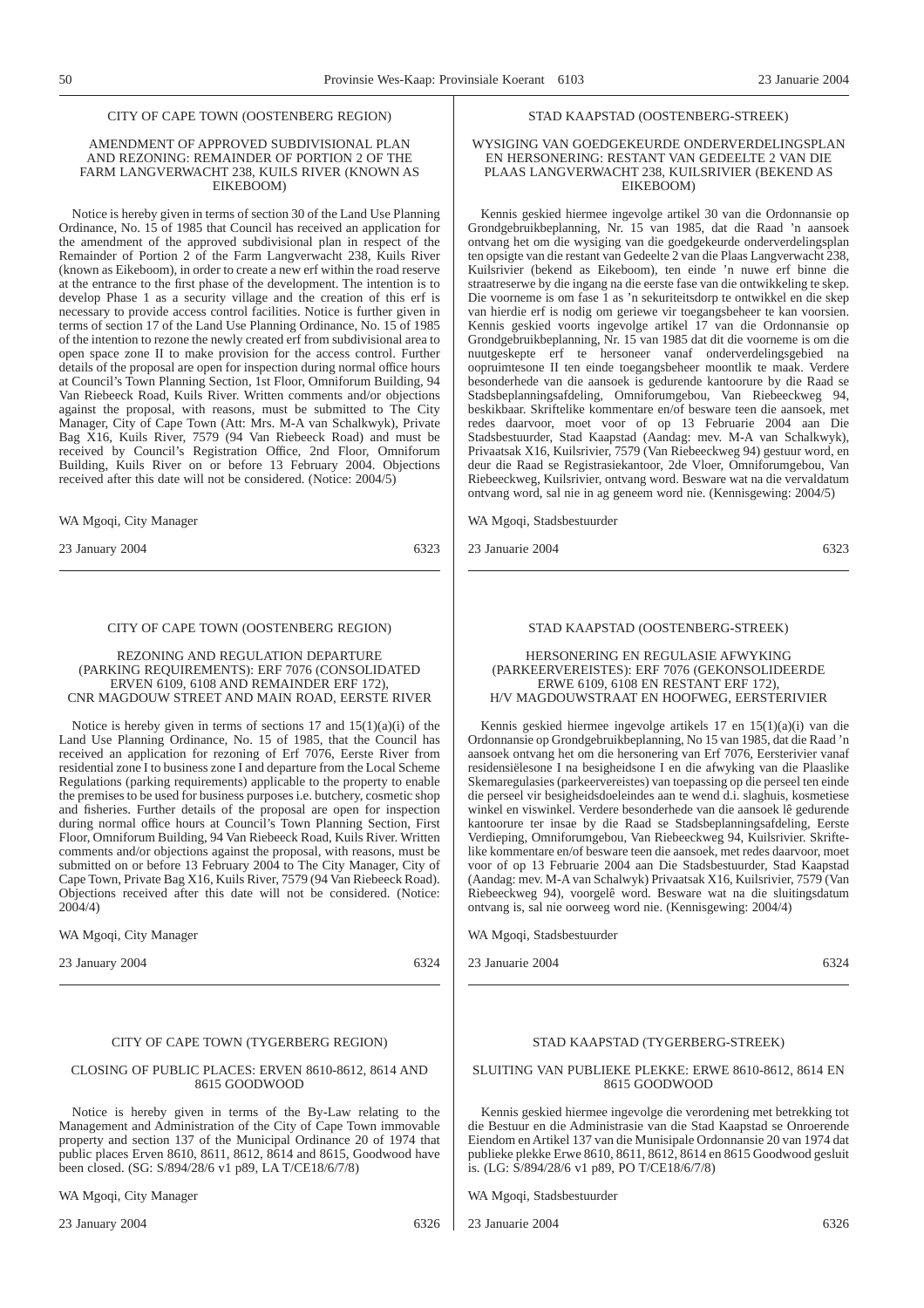#### CITY OF CAPE TOWN

#### TYGERBERG ADMINISTRATION

#### CLOSING OF

#### 1. PORTION OF VERBENA ROAD ADJOINING ERVEN 2010, 2522 AND 12684 TO 12687, DURBANVILLE

#### 2. PUBLIC PLACE ERF 2179, EVERSDAL.

#### 3. PORTION OF PUBLIC PLACE, PORTION 118 OF FARM 311 CAPE ADJOINING ERF 2179, EVERSDAL

Notice is hereby given in terms ofarticle 137(1) of Municipal Ordinance 20 of 1974 that the following road and public open spaces have been closed:

- 1. Portion of Verbena Road adjoining Erven 2010, 2522 and 12884 to 12687 Durbanville. (S/8610/3 vi p.75)
- 2. Public place Erf 2179, Eversdal. (S/8735/7 vi p.82)
- 3. Portion of public place, Portion 118 of Farm 311 Cape adjoining Erf 2179 Eversdal. (Cape 311 v13 p.89)

(NOTICE NO: 2/2004 Reference T18/6/1/1/115/1)

23 January 2004 6325

#### CITY OF CAPE TOWN (TYGERBERG REGION)

#### MILNERTON ZONING SCHEME: SUBDIVISION, REZONING AND SALE BY PUBLIC TENDER: ERF 8350 AND A PORTION OF ERF 8350, ADAM TAS AVENUE, BOTHASIG

Notice is hereby given in terms of the Land Use Planning Ordinance, 1985 (No 15 of 1985) and Municipal By-Law No. 12783 dated 28 February 2003, that it is the intention of Council to subdivide Erf 8350, Milnerton and then rezone a portion of Erf 8350, in extent 18 553 m<sup>2</sup>, from public open space to general residential (group housing) and thereafter to dispose thereof by public tender for residential development. Further particulars are available by appointment from Mr. C. Newman, 1st Floor, Municipal Offices, Voortrekker Road, Goodwood (tel. (021) 590-1638) during normal office hours. Any objections to the proposed subdivision, rezoning and sale, with full reasons, should be lodged in writing with the undersigned by not later than 27 February 2004. (Ref. No. W 14/3/4/3/9/2)

WA Mgoqi, City Manager

23 January 2004 6327

#### CITY OF CAPE TOWN (TYGERBERG REGION)

#### CLOSURE, REZONING AND SALE: PORTIONS OF ERF 100010 (PUBLIC STREET), BRAMBLE WAY, BONTEHEUWEL

Notice is hereby given in terms of the Land Use Planning Ordinance, 1985 (No 15 of 1985) and Municipal By-Law No. 12783 dated 28 February 2003, that it is the intention of the Council to close the above-mentioned portions of public street, in extent approx.  $8,45 \text{ m}^2$ ,  $8,45 \text{ m}^2$  and  $12,31 \text{ m}^2$ , respectively, to rezone it from public street to general business and to dispose thereof to Mr. A. R. Badroodien, owner of adjoining Erven 32552, 32553 and 32554, Cape Town situated in Bonteheuwel, at a total market related price of R2 000,00 (excl VAT), subject to certain conditions. The proposal is available for inspection during normal office hours at Property Management, Municipal Offices, Voortrekker Road, Goodwood (tel. (021) 590-1433) and objections, if any, must reach the undersigned in writing at PO Box 100, Goodwood, 7459 by no later than Monday, 23 February 2004. (ref. W 14/3/4/3/11/10)

WA Mgoqi, City Manager

23 January 2004 6328

#### TYGERBERG ADMINISTRASIE

#### SLUITING VAN

- 1. GEDEELTE VAN VERBENASTRAAT AANGRENSEND AAN ERWE 2010, 2522 EN 12684 TOT 12687, DURBANVILLE
	- 2. PUBLIEKE OOPRUlMTE ERF 2179, EVERSDAL.
- 3. GEDEELTE VAN PUBLIEKE OOPRUIMTE, GEDEELTE 118 VAN PLAAS 311, KAAP, AANGRENSEND AAN ERF 2179, EVERSDAL

Kennis geskied hiermee kragtens artikel 137(1) van Ordonnansie 20 van 1974 dat die volgende pad en publieke oopruimtes gesluit is:

- 1. Gedeelte van Verbenastraat aangrensend aan Erwe 2010, 2522 en 12884 tot 12687, Durbanville. (S/8610/3 vi p.75)
- 2. Publieke oopruimte Erf 2179, Eversdal. (S/835/7 vi p.82)
- 3. Gedeelte van publieke oopruimte, Gedeelte 118 van Plaas 311 Kaap, aangrensend aan Erf 2179, Eversdal. (Cape 311 v13 p.89)

(KENNISGEWING NOMMER 2/2004 Verwysing: T18/6/1/115/1)

23 Januarie 2004 6325

#### STAD KAAPSTAD (TYGERBERG-STREEK)

#### MILNERTON SONERINGSKEMA: ONDERVERDELING, HERSONERING EN VERKOOP DEUR OPENBARE TENDER: ERF 8350 EN 'N GEDEELTE VAN ERF 8350, ADAM TASLAAN, BOTHASIG

Kennis geskied hiermee, ingevolge die Ordonnansie op Grondgebruikbeplanning, 1985 (Ordonnansie 15 van 1985) en die Munisipale Verordening Nr. 12783 van 28 Februarie 2003, dat die Raad van voorneme is om Erf 8350, Milnerton te onderverdeel en daarna 'n gedeelte van Erf 8350, 18 553 m<sup>2</sup> groot, vanaf openbare oop ruimte na algemeenresidensieel (groepbehuising) te hersoneer en om dit dan deur middel van openbare tender te verkoop vir residensiële ontwikkeling. Verdere besonderhede is gedurende kantoorure op afspraak by mnr. C. Newman, 1ste Verdieping, Munisipale Kantore, Voortrekkerweg, Goodwood (tel. (021) 590-1638) verkrygbaar. Enige besware teen die voorgestelde onderverdeling, hersonering en verkoop, met volledige redes daarvoor, moet skriftelik by die ondergetekende ingedien word voor of op 27 Februarie 2004. (Verw. Nr. W 14/3/4/3/9/2)

WA Mgoqi, Stadsbestuurder

23 Januarie 2004 6327

#### STAD KAAPSTAD (TYGERBERG-STREEK)

#### SLUITING, HERSONERING EN VERKOOP: GEDEELTES VAN ERF 100010 (OPENBARE STRAAT), BRAMBLEWEG, BONTEHEUWEL

Kennis geskied hiermee ingevolge die Ordonnansie op Grondgebruikbeplanning, 1985 (Ordonnansie 15 van 1985) en die Munisipale Verordening Nr. 12783 van 28 Februarie 2003, dat die Raad van voorneme is om die bogenoemde gedeeltes openbare straat, onderskeidelik ongeveer  $8,45 \text{ m}^2, 8,45 \text{ m}^2$  en 12,31 m<sup>2</sup> groot, te sluit, te hersoneer vanaf openbare straat na algemeenbesigheid en dit te verkoop aan mnr. A. R. Badroodien, eienaar van aangrensende Erwe 32552, 32553 en 32554, Kaapstad geleë te Bonteheuwel, teen 'n totale markverwante prys van R2 000,00 (BTW uitgesluit), onderhewig aan sekere voorwaardes. Die voorstel lê ter insae gedurende normale kantoorure by Eiendomsbestuur, Munisipale Kantore, Voortrekkerweg, Goodwood (tel. (021) 590-1433) en besware, indien enige, moet die ondergetekende skriftelik bereik te Posbus 100, Goodwood, 7459, nie later nie as Maandag, 23 Februarie 2004. (verw. W 14/3/4/3/11/10)

WA Mgoqi, Stadsbestuurder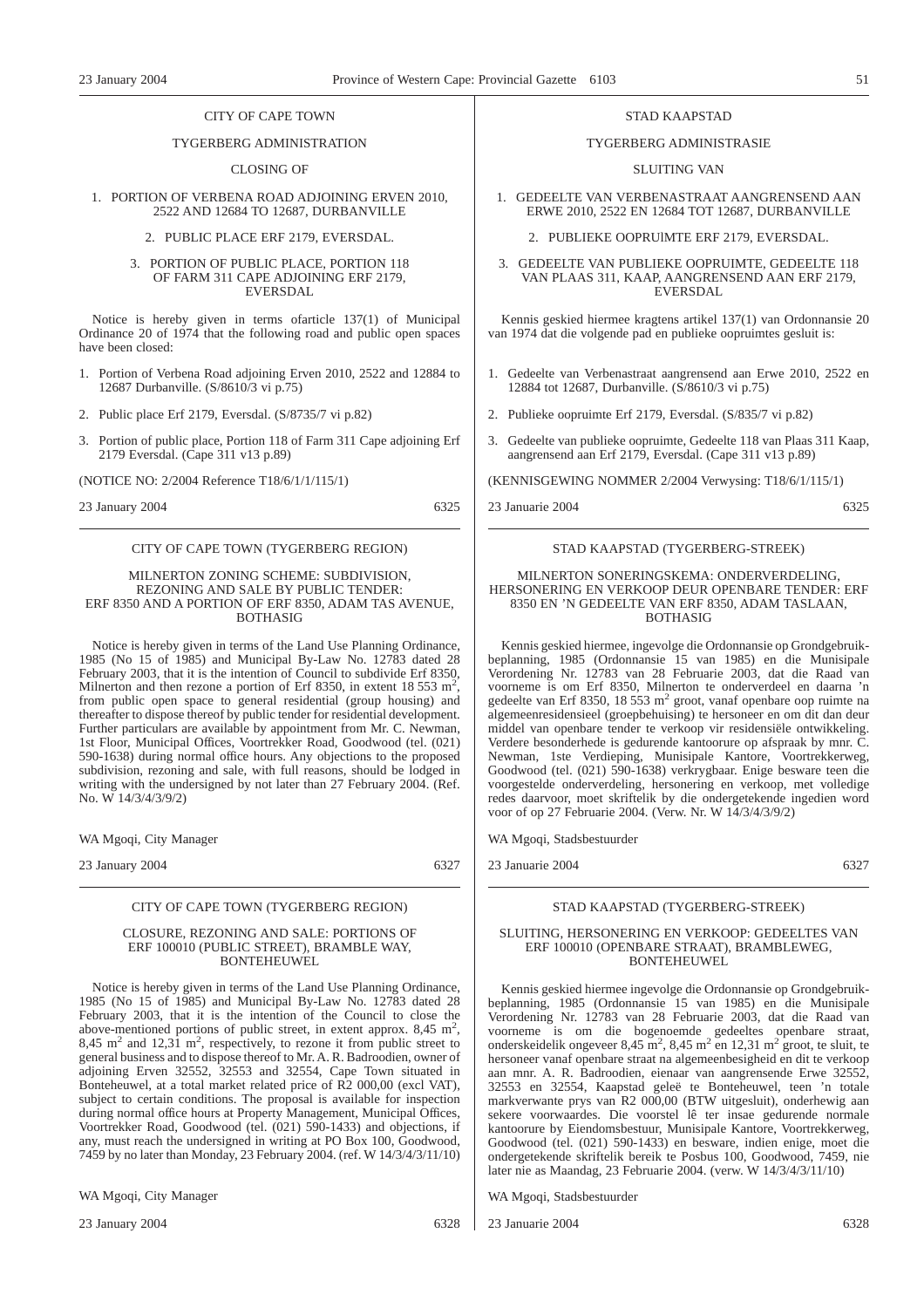#### DRAKENSTEIN MUNICIPALITY

#### APPLICATION FOR REZONING: ERF 250, C/O JAN VAN RIEBEECK AND MILNER STREETS, WELLINGTON

Notice is hereby given in terms of Section 17(2) of the Land Use Planning Ordinance, 1985 (Ord 15 of 1985) that an application as set out below has been received and can be viewed during normal office hours at the office of the Head: Planning and Economic Development, Administrative Offices, Berg River Boulevard, Paarl (Telephone 021-8076227):

*Applicant:* C K Rumboll & Partners

*Property:* Erf 250, Wellington

*Owner:* T O Trading (Pty) Ltd

*Locality:* On the western corner of Jan van Riebeeck and Milner Streets, Wellington

*Extent:* 1 106 m2

*Proposal:* Rezoning of the property from Single Residential to General Residential Zone in order to transform the existing dwelling into 6 dwelling units.

Motivated objection can be lodged in writing, to reach the undersigned by not later than Monday 23 February 2004. No late objections will be considered.

Persons who are unable to read or write, can submit their objection verbally at the Municipal Offices, Berg River Boulevard, Paarl, where they will be assisted by a staff member to put their comment in writing.

J J H Carstens, Municipal Manager

15/4/1 (250) W 23 January 2004 6329

#### DRAKENSTEIN MUNICIPALITY

#### APPLICATION FOR REZONING ERF 8755, CNR OF MAIN AND GYMNASIUM STREETS, PAARL

Notice is hereby given in terms of Section 17(2) of the Land Use Planning Ordinance, 1985 (Ord 15 of 1985) that an application as set out below has been received and can be viewed during normal office hours at the office of the Head: Planning and Economic Development, Administrative Offices, Berg River Boulevard, Paarl (Telephone 021-8074830):

Applicant: David Hellig & Abrahamse Land Surveyors

Property: Erf 8755, Paarl

Owner: Redorta Boerderye (Pty) Ltd

Locality: Located on the corner of Main and Gymnasium Streets, Paarl

Extent: 2 287 m<sup>2</sup>

Proposal: Application for the rezoning of the rear ''Single Residential'' zoned portion of the property (approximately  $737 \text{ m}^2$ ) to "Special Business Zone'', in order to establish a uniformly zoned property

Existing zonings: ''Single Residential'' and ''Special Business Zone''

Motivated objections can be lodged in writing, to reach the undersigned by not later than Monday, 23 February 2004. No late objections will be considered.

Persons who are unable to read or write, can submit their objection verbally at the Municipal Offices, Berg River Boulevard, Paarl, where they will be assisted by a staff member to put their comment in writing.

J J H Carstens, Municipal Manager

15/4/1 (8755) P 23 January 2004 6330

#### DRAKENSTEIN MUNISIPALITEIT

AANSOEK OM HERSONERING: ERF 250, H/V JAN VAN RIEBEECK- EN MILNERSTRAAT, WELLINGTON

Kennis geskied hiermee ingevolge Artikel 17(2) van die Ordonnansie op Grondgebruikbeplanning, 1985 (Ord 15 van 1985) dat 'n aansoek soos hieronder uiteengesit ontvang is en gedurende normale kantoorure ter insae is by die kantoor van die Hoof: Beplanning en Ekonomiese Ontwikkeling, Administratiewe Kantore, Bergrivier Boulevard, Paarl (Telefoon 021-8076227):

*Aansoeker:* C K Rumboll & Vennote

*Eiendom:* Erf 250, Wellington

*Eienaar:* T O Trading (Pty) Ltd

*Ligging:* Op die westelike hoek van Jan van Riebeeck- en Milnerstraat, Wellington

*Grootte:* 1 106 m2

*Voorstel:* Hersonering van die eiendom vanaf Enkelresidensieel na Algemene Residensiële Sone vir die doel om die bestaande woonhuis te omskep in 6 wooneenhede.

Gemotiveerde besware kan skriftelik by die ondergetekende ingedien word, teen nie later nie as Maandag 23 Februarie 2004. Geen laat besware sal oorweeg word nie.

Indien 'n persoon nie kan lees of skryf nie, kan so 'n persoon sy kommentaar mondelings by die Munisipale Kantore, Bergrivier Boulevard, Paarl, aflê, waar 'n personeellid sal help om sy kommentaar/vertoë op skrif te stel.

J J H Carstens, Munisipale Bestuurder

15/4/1 (250) W 23 Januarie 2004 6329

#### DRAKENSTEIN MUNISIPALITEIT

#### AANSOEK OM HERSONERING: ERF 8755, H/V HOOF- EN GYMNASIUMSTRAAT, PAARL

Kennis geskied hiermee ingevolge Artikel 17(2) van die Ordonnansie op Grondgebruikbeplanning, 1985 (Ord 15 van 1985) dat 'n aansoek soos hieronder uiteengesit ontvang is en gedurende normale kantoorure ter insae is by die kantoor van die Hoof: Beplanning en Ekonomiese Ontwikkeling, Administratiewe Kantore, Bergrivier Boulevard, Paarl (Telefoon 021-8074830):

Aansoeker: David Hellig & Abrahamse Landmeters

Eiendom: Erf 8755, Paarl

Eienaar: Redorta Boerderye (Edms) Bpk

Ligging: Geleë op die hoek van Hoof- en Gymnasiumstraat, Paarl

Grootte: 2 287 m2

Voorstel: Aansoek om die hersonering van die agterste "Enkelwoon" gesoneerde gedeelte van die eiendom (ongeveer 737 m<sup>2</sup>) na "Spesiale Sakesone'', ten einde 'n uniforme gesoneerde eiendom daar te stel

Huidige sonerings: ''Enkelwoon'' en ''Spesiale Sakesone''

Gemotiveerde besware kan skriftelik by die ondergetekende ingedien word, teen nie later nie as Mandag, 23 Februarie 2004. Geen laat besware sal oorweeg word nie.

Indien 'n persoon nie kan lees of skryf nie, kan so 'n persoon sy kommentaar mondelings by die Munisipale Kantore, Bergrivier Boulevard, Paarl, aflê, waar 'n personeellid sal help om sy kommentaar/vertoë op skrif te stel.

J J H Carstens, Munisipale Bestuurder

15/4/1 (8755) P 23 Januarie 2004 6330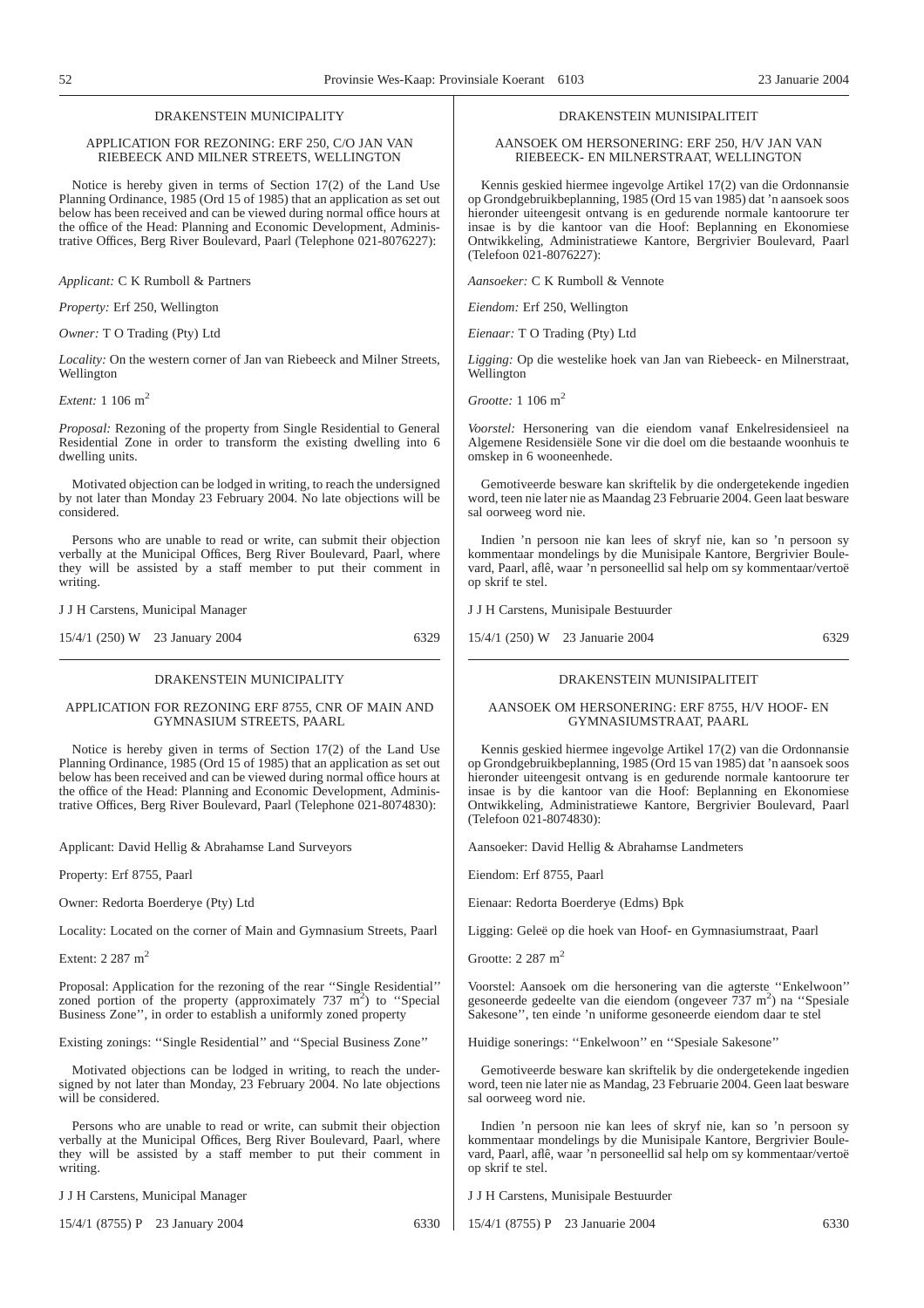#### DRAKENSTEIN MUNICIPALITY

#### APPLICATION FOR REZONING: PORTION OF ERF 1078, C/O BURG & ROSE STREETS, WELLINGTON

Notice is hereby given in terms of Section 17(2) of the Land Use Planning Ordinance, 1985 (Ord 15 of 1985) that an application as set out below has been received and can be viewed during normal office hours at the office of the Head: Planning and Economic Development, Administrative Offices, Berg River Boulevard, Paarl (Telephone 021-8074830):

Applicant: CK Rumboll & Partners

Property: Erf 1078, Wellington

Owner: Sea Cottage Properties CC & BD Sarembok

Locality: Located on the corner of Burg & Rose Streets, Wellington

Extent:  $1\ 129\ m^2$ 

Proposal: Application for the rezoning of the southern portion  $(\pm 612 \text{ m}^2)$ of the property, currently developed with dwelling house and outbuildings, to ''General Residential Zone'', in order to convert the existing buildings into five dwelling units.

Existing zoning: ''Single Residential''

Motivated objections can be lodged in writing, to reach the undersigned by not later than Monday 23 February 2004. No late objections will be considered.

Persons who are unable to read or write, can submit their objection verbally at the Municipal Offices, Berg River Boulevard, Paarl, where they will be assisted by a staff member to put their comment in writing.

J J H Carstens, Municipal Manager

15/4/1 (1078) W 23 January 2004 6331

#### DRAKENSTEIN MUNICIPALITY

#### APPLICATION FOR REZONING SUBDIVISION AND DEPARTURE: ERVEN 913, 914 & 13052, WELLINGTON

Notice is hereby given in terms of Sections 15(1)(a)(i), 17(2) and 24 of the Land Use Planning Ordinance, 1985 (Ord 15 of 1985) that an application as set out below has been received and can be viewed during normal office hours at the office of the Head: Planning and Economic Development, Administrative Offices, Berg River Boulevard, Paarl (Telephone 021-8074830):

Applicant: N S du Toit

Property: Erven 913, 914 and Unregistered Erf 13052 (Portion of Erf 919), Wellington

Owner: N S du Toit

Locality: Between Church and Bain Streets with servitude access from Church Street and direct Public Road access from the eastern side of Rose Street, Wellington

Extents: Erf 914: 1 725 m2

Erf 913: 128 m<sup>2</sup>

Unregistered Erf 13052 (Portion of Erf 919): 530 m2

Proposal: Rezoning of the property from Single Residential to General Residential Zone in order to allow three double storey flat buildings (11 duplex dwelling units in total).

Departure of the maximum permissible coverage from 25% to 29%.

Departure of the building line from 4,5 m to various distances.

Motivated objections can be lodged in writing, to reach the undersigned by not later than Monday,  $2\overline{3}$  February 2004. No late objections will be considered.

Persons who are unable to read or write, can submit their objection verbally at the Municipal Offices, Berg River Boulevard, Paarl, where they will be assisted by a staff member to put their comment in writing.

J J H Carstens, Municipal Manager

15/4/1 (913) W 23 January 2004 6332

#### DRAKENSTEIN MUNISIPALITEIT

AANSOEK OM HERSONERING: GEDEELTE VAN ERF 1078, H/V BURG- & ROSESTRAAT, WELLINGTON

Kennis geskied hiermee ingevolge Artikel 17(2) van die Ordonnansie op Grondgebruikbeplanning, 1985 (Ord 15 van 1985) dat 'n aansoek soos hieronder uiteengesit ontvang is en gedurende normale kantoorure ter insae is by die kantoor van die Hoof: Beplanning en Ekonomiese Ontwikkeling, Administratiewe Kantore, Bergrivier Boulevard, Paarl (Telefoon 021-8074830):

Aansoeker: CK Rumboll & Vennote

Eiendom: Erf 1078, Wellington

Eienaar: Sea Cottage Properties BK & BD Sarembok (Edms) Bpk

Ligging: Geleë op die hoek van Burg- & Rosestraat, Wellington

Grootte: 1 129 m<sup>2</sup>

Voorstel: Aansoek om die hersonering van die suidelike gedeelte (±612 m<sup>2</sup>) van die eiendom, waarop die bestaande woonhuis en buitegeboue tans geleë is, na ''Algemene Woonsone'', ten einde die bestaande geboue te omskep in vyf wooneenhede.

Huidige sonering: ''Enkelwoon''

Gemotiveerde besware kan skriftelik by die ondergetekende ingedien word, teen nie later nie as Mandag, 23 Februarie 2004. Geen laat besware sal oorweeg word nie.

Indien 'n persoon nie kan lees of skryf nie, kan so 'n persoon sy kommentaar mondelings by die Munisipale Kantore, Bergrivier Boulevard, Paarl, aflê, waar 'n personeellid sal help om sy kommentaar/vertoë op skrif te stel.

J J H Carstens, Munisipale Bestuurder

15/4/1 (1078) W 23 Januarie 2004 6331

#### DRAKENSTEIN MUNISIPALITEIT

#### AANSOEK OM HERSONERING, ONDERVERDELING EN AFWYKING: ERWE 913, 914 & 13052, WELLINGTON

Kennis geskied hiermee ingevolge Artikels 15(1)(a)(i), 17(2) en 24 van die Ordonnansie op Grondgebruikbeplanning, 1985 (Ord 15 van 1985) dat 'n aansoek soos hieronder uiteengesit ontvang is en gedurende normale kantoorure ter insae is by die kantoor van die Hoof: Beplanning en Ekonomiese Ontwikkeling, Administratiewe Kantore, Bergrivier Boulevard, Paarl (Telefoon 021-8076227):

Aansoeker: N S du Toit

Eiendom: Erwe 913, 914 en Ongeregistreerde Erf 13052 (Gedeelte van Erf 919), Wellington

Eienaar: N S du Toit

Ligging: Tussen Kerk- en Bainstraat met serwituut toegang vanaf Kerkstraat en Publieke Pad toegang vanaf Rosestraat se oostekant, Wellington

Groottes: Erf 914: 1 725 m2

Erf 913:  $128 \text{ m}^2$ 

Ongeregistreerde Erf 13052 (Gedeelte van Erf 919): 530 m2

Voorstel: Hersonering van die eiendom vanaf Enkelresidensieel na Algemene Residensiële Sone vir die doel om drie dubbelverdieping woonstelblokke (11 dupleks wooneenhede in totaal) toe te laat.

Afwyking van die maksimum toelaatbare dekking vanaf 25% na 29%.

Afwyking van die boulyne vanaf 4,5 m na verskeie afstande.

Gemotiveerde besware kan skriftelik by die ondergetekende ingedien word, teen nie later as Maandag, 23 Februarie 2004. Geen laat besware sal oorweeg word nie.

Indien 'n persoon nie kan lees of skryf nie, kan so 'n persoon sy kommentaar mondelings by die Munisipale Kantore, Bergrivier Boulevard, Paarl, aflê, waar 'n personeellid sal help om sy kommentaar/vertoë op skrif te stel.

J J H Carstens, Munisipale Bestuurder

15/4/1 (913) W 23 Januarie 2004 6332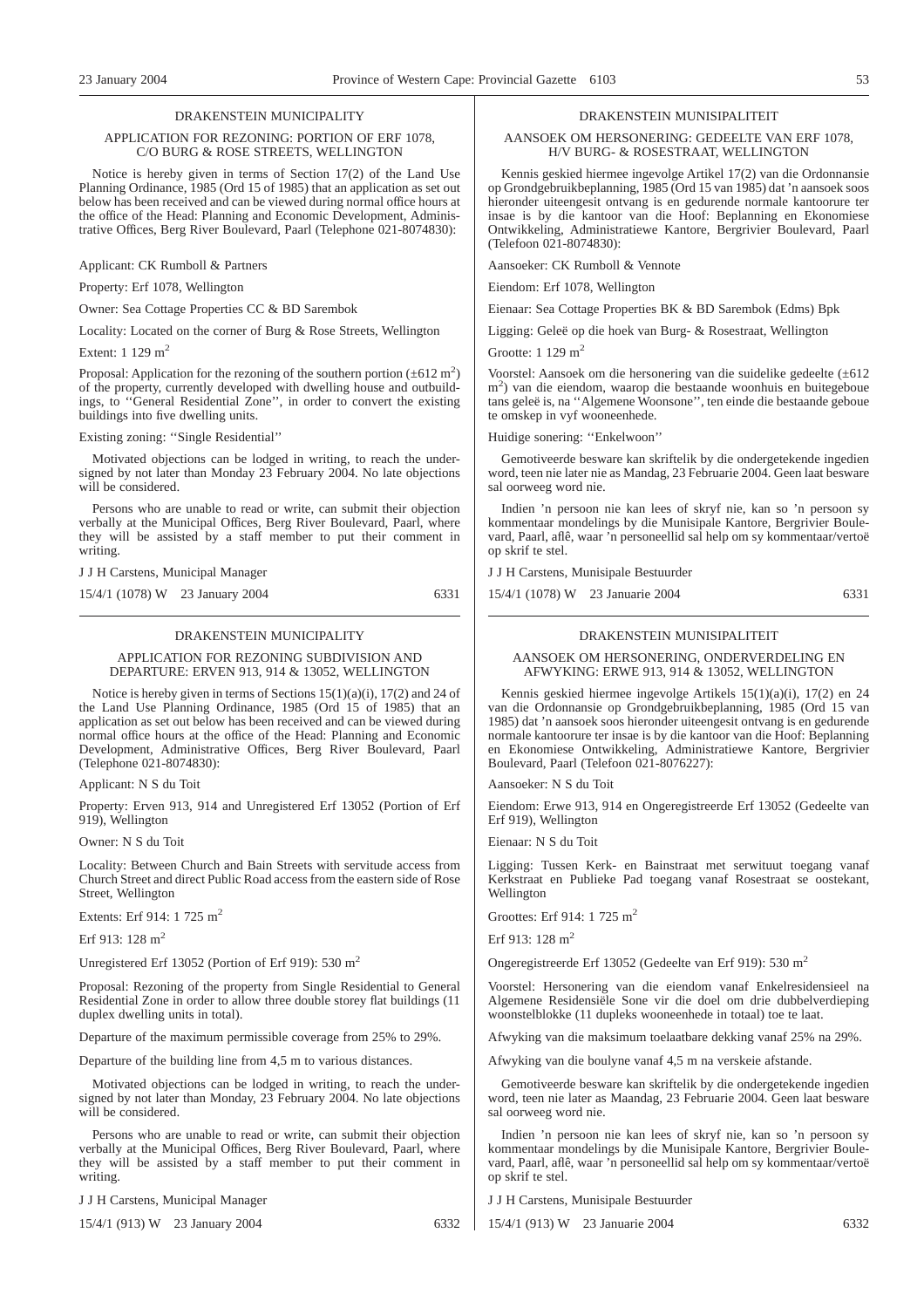#### DRAKENSTEIN MUNICIPALITY

#### APPLICATION FOR REZONING AND SUBDIVISION: FARMS 161/1 & 161/4, PAARL DIVISION

Notice is herebygiven in terms of Sections 17(2) and 24(2) of the Land Use Planning Ordinance, 1985 (Ord 15 of 1985) that an application as set out below has been received and can be viewed during normal office hours at the office of the Head: Planning and Economic Development, Administrative Offices, Berg River Boulevard, Paarl (Telephone 021- 8074837):

Applicant: David Hellig & Abrahamse Land Surveyors

Property: Farms 161/1 & 161/4, Paarl Division

Owner: Slent Boerdery Trust

Locality: ±22 km northwest of the Paarl Business District, with access of Divisional Road No 1123 by means of a private farm road and Minor Road No 72 (Slent Road).

Extents: Farm 161/1: 184,1491 ha

Farm 161/4: 20,0799 ha

Proposal: Consolidation of the two farms.

Rezoning of a Portion  $(\pm 82,0)$  ha) of the consolidated farm from Agricultural Zone I to Open Space Zone III.

Subdivision of the consolidated farm into two portions, namely Portion A  $(\pm 82,0)$  ha with a zoning of Open Space Zone III) and a Remainder  $(\pm 90,6)$ ha).

Motivated objections can be lodged in writing, to reach the undersigned by not later than Monday 23 February 2004. No late objections will be considered.

Persons who are unable to read or write, can submit their objection verbally at the Municipal Offices, Berg River Boulevard, Paarl, where they will be assisted by a staff member to put their comment in writing.

J J H Carstens, Municipal Manager

23 January 2004 6333

#### GEORGE MUNICIPALITY

#### NOTICE NUMBER 12 OF 2004

#### PROPOSED REZONING AND SUBDIVISION: ERVEN 75, 77 AND 1725 BLANCO

Notice is hereby given that Council has receivced the following application:

- 1. The rezoning of erf 75 (Agricultural zone), erf 77 (Undetermined) and erf 1725 (General Residential Zone) Blanco to a Subdivisional area;
- 2. The consolidation of the abovementionod three erven;
- 3. The subdivision of the consolidated erf into 40 Single Residential erven, a portion public road and 2 Private Open Spaces which includes private roads.

Details of the proposal are available for inspection at the Council's office at Bloemhof Centre, York Street, George, during normaI office hours, Mondays to Fridays. Enquiries, K Meyer, Reference: Erven 75, 77 and 1725 Blanco.

Motivated objections, if any, must be lodged in writing with the Chief Town Planner, by not later than 23 February 2004.

Any person, who is unable to write, can submit their objection verbally to the Council's offices where they will be assisted by a staff member to put their comments in writing.

T I Lötter, Municipal Manager

Civic Centre, York Street, George, 6530

23 January 2004 6334

#### DRAKENSTEIN MUNISIPALITEIT

AANSOEK OM HERSONERING EN ONDERVERDELING: PLASE 161/1 & 161/4, PAARL AFDELING

Kennis geskied hiermee ingevolge Artikels 17(2) en 24(2) van die Ordonnansie op Grondgebruikbeplanning, 1985 (Ord 15 van 1985) dat 'n aansoek soos hieronder uiteengesit ontvang is en gedurende normale kantoorure ter insae is by die kantoor van die Hoof: Beplanning en Ekonomiese ontwikkeling, Administratiewe Kantore, Bergrivier Boulevard, Paarl (Telefoon 021-8074837):

Aansoeker: David Hellig & Abrahamse Landmeters

Eiendom: Plase 161/1 & 161/4, Paarl Afdeling

Eienaar: Slent Boerdery Trust

Ligging: ±22 km noordwes van die Paarl Sakekern, met toegang vanaf Afdelingspad Nr 1123 deur middel van 'n privaat plaaspad en Ondergeskikte Pad Nr 72 (Slentpad).

Groottes: Plaas 161/1: 184,1491 ha

Plaas 161/4: 20,0799 ha

Voorstel: Konsolidasie van die twee eiendomme.

Hersonering van 'n gedeelte (±82,0 ha) van die gekonsolideerde Plaas vanaf Landbousone I na Oopruimtesone III.

Onderverdeling van die gekonsolideerde eiendom in twee gedeeltes naamlik Gedeelte A (±82,0 ha gesoneer as Oopruimtesone III) en die Restant  $(\pm 90, 6 \text{ ha})$ .

Gemotiveerde besware kan skriftelik by die ondergetekende ingedien word, teen nie later nie as Maandag 23 Februarie 2004. Geen laat besware sal oorweeg word nie.

Indien 'n persoon nie kan lees of skryf nie, kan so 'n persoon sy kommentaar mondelings by die Munisipale Kantore, Bergrivier Boulevard, Paarl, aflê, waar 'n personeellid sal help om sy kommentaar/vertoë op skrif te stel.

J J H Carstens, Munisipale Bestuurder

23 Januarie 2004 6333

#### MUNlSIPALITEIT GEORGE

#### KENNISGEWING NOMMER 12 VAN 2004

#### VOORGESTELDE HERSONERING EN ONDERVERDELING: ERWE 75, 77 EN 1725 BLANCO

Kennis geskied hiermee dat die Raad die volgende aansoek ontvang het:

- 1. Die hersonering van erf 75 (Landbousone), erf 77 (Onbepaalde Sone) en erf 1725 (Algemene Woonsone), Blanco na 'n onderverdelingsgebied;
- 2. Die konsolidasie van bogenoemde drie erwe;
- 3. Die onderverdeling van die gekonsolideerde gebied in 40 enkelwoon erwe, 'n gedeelte publieke straat en 2 Privaat Oopruimtes wat privaat paaie insluit.

Volledige besonderhede van die voorstel sal gedurende gewone kantoorure, Maandag tot Vrydag, ter insae wees by die Raad se kantoor te Bloemhofsentrum, Yorkstraat, George. Navrae: K Meyer, Verwysing: Erwe 75, 77 en 1725 Blanco.

Gemotiveerde besware, indien enige, moet skriftelik by die Hoof Stadsbeplanner ingedien word nie later nie as 23 Februarie 2004.

Indien 'n persoon nie kan skryf nie, kan sodanige persoon sy kommentaar mondelings by die Raad se kantoor aflê waar 'n personeellid sal help om die kommentaar/vertoë op skrif te stel.

T I Lötter, Munisipale Bestuurder

Burgersentrum, Yorkstraat, George, 6530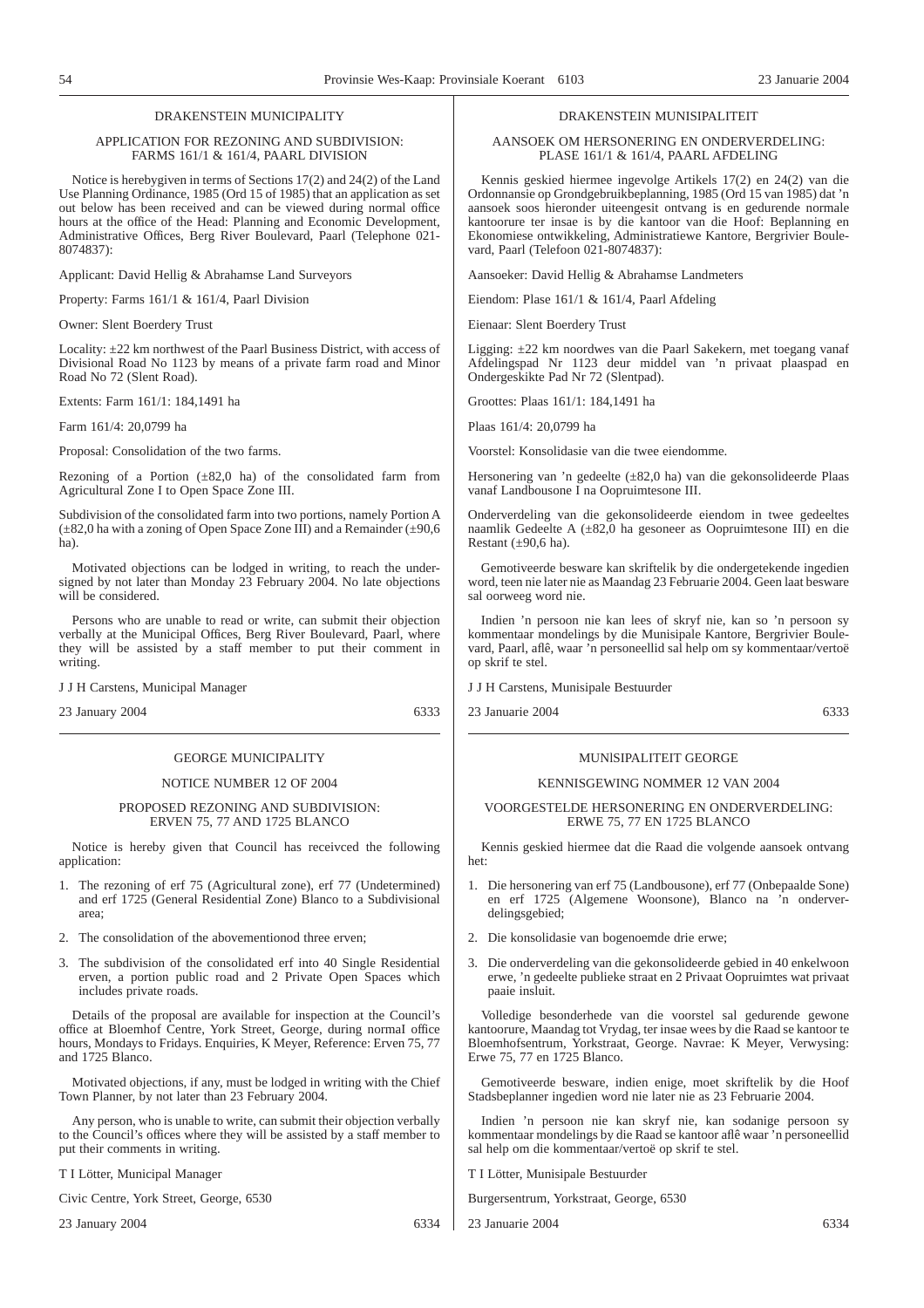| <b>GEORGE MUNICIPALITY</b>                                                                                                | <b>MUNISIPALITEIT GEORGE</b>                                                                                               |  |
|---------------------------------------------------------------------------------------------------------------------------|----------------------------------------------------------------------------------------------------------------------------|--|
| NOTICE NO 22 OF 2004                                                                                                      | KENNISGEWING NOMMER 22 VAN 2004                                                                                            |  |
| PROPOSED DEPARTURE AND REZONING: ERVEN 235 AND 236,                                                                       | VOORGESTELDE AFWYKING EN HERSONERING: ERWE 235                                                                             |  |
| WILDERNESS (MEYER STREET)                                                                                                 | EN 236, WILDERNIS (MEYERSTRAAT)                                                                                            |  |
| Notice is hereby given that Council has received the following                                                            | Kennis geskied hiermee dat die Raad 'n aansoek ontvang het vir die                                                         |  |
| application:                                                                                                              | volgende:                                                                                                                  |  |
| (a) Closure of a portion of Meyer Street;                                                                                 | Sluiting van 'n gedeelte van Meyerstraat;<br>(a)                                                                           |  |
| (b) Alienation of the closed portion of street to the owners of erven 235                                                 | (b) Vervreemding van die geslote gedeelte straat aan die eienaars van                                                      |  |
| and 236, Wilderness;                                                                                                      | erwe 235 en 236, Wildernis;                                                                                                |  |
| (c) Consolidation of erven 235 and 236 and the closed portion of Meyer                                                    | (c) Konsolidasie van erwe 235, 236 en die geslote gedeelte van                                                             |  |
| Street;                                                                                                                   | Meyerstraat;                                                                                                               |  |
| (d) The rezoning of the consolidated erven and portion street from                                                        | (d) Hersonering van die gekonsolideerde erwe en gedeelte straat vanaf                                                      |  |
| Single Residential Zone to General Residential Zone in terms of                                                           | Enkelwoon Sone en Straat na Algemene Residensiële Sone in terme                                                            |  |
| Section 16 of Ordinance 15 of 9985;                                                                                       | van Artikel 16 van Ordonnansie 15 van 1985;                                                                                |  |
| (e) Departure from the Wilderness Scheme Regulations in terms of<br>Section 15 of Ordinance 15 of 1985 for the following: | Afwyking van die Wildemis Skema Regulasies in terme van Artikel<br>(e)<br>15 van Ordonnansie 15 van 1985 vir die volgende: |  |
| 1. Street building line for erven 235 and 236, Wilderness on Hunts                                                        | 1. Straatboulyne vir erwe 235 en 236 vanaf 8 m na 3 m aan                                                                  |  |
| Lane from 8m to 3m;                                                                                                       | Huntslaan;                                                                                                                 |  |
| 2. Side building line on erf 237 from 4,5 m to 1,25 m;                                                                    | 2. Syboulyn aan erf 237 vanaf 4,5 m na 1,25 m;                                                                             |  |
| 3. Height restriction from 2 storeys and a basement to 3 storeys and                                                      | 3. Hoogte beperking vanaf 2 verdiepings en kelder na 3                                                                     |  |
| a basement.                                                                                                               | verdiepings en kelder.                                                                                                     |  |
| Details of the proposal are available for inspection at the Council's office                                              | Volledige besonderhede van die voorstel sal gedurende gewone                                                               |  |
| at Bloemhof Centre, York Street, George during normal office hours,                                                       | kantoorure, Maandag tot Vrydag, ter insae wees by die Raad se kantoor te                                                   |  |
| Mondays to Fridays. Enquiries: J Visser, Reference: Erven 235 and 236,                                                    | Bloemhofsentrum, Yorkstraat, George. Navrae: J Visser, Verwysing:                                                          |  |
| Wilderness.                                                                                                               | Erwe 235 en 236, Wildernis.                                                                                                |  |
| Motivated objections, if any, must be lodged in writing with the Chief                                                    | Gemotiveerde besware, indien enige, moet skriftelik by die Hoof                                                            |  |
| Town Planner, by not later than 23 February 2004.                                                                         | Stadsbeplanner ingedien word nie later nie as 23 Februarie 2004.                                                           |  |
| Any person, who is unable to write, can submit their objection verbally                                                   | Indien enige persoon nie kan skryf nie, kan sodanige persoon sy                                                            |  |
| to the Council's offices where they will be assisted by a staff member to                                                 | kommentaar mondelings by die Raad se kantoor aflê waar 'n personeellid                                                     |  |
| put their comments in writing.                                                                                            | sal help om die kommentaar/vertoë op skrif te stel.                                                                        |  |
| T I Lötter, Municipal Manager                                                                                             | T I Lötter, Munisipale Bestuurder                                                                                          |  |
| Civic Centre, York Street, George, 6529.                                                                                  | Burgersentrum, Yorkstraat, George, 6529.                                                                                   |  |
| 23 January 2004.                                                                                                          | 23 Januarie 2004.                                                                                                          |  |
| 6335                                                                                                                      | 6335                                                                                                                       |  |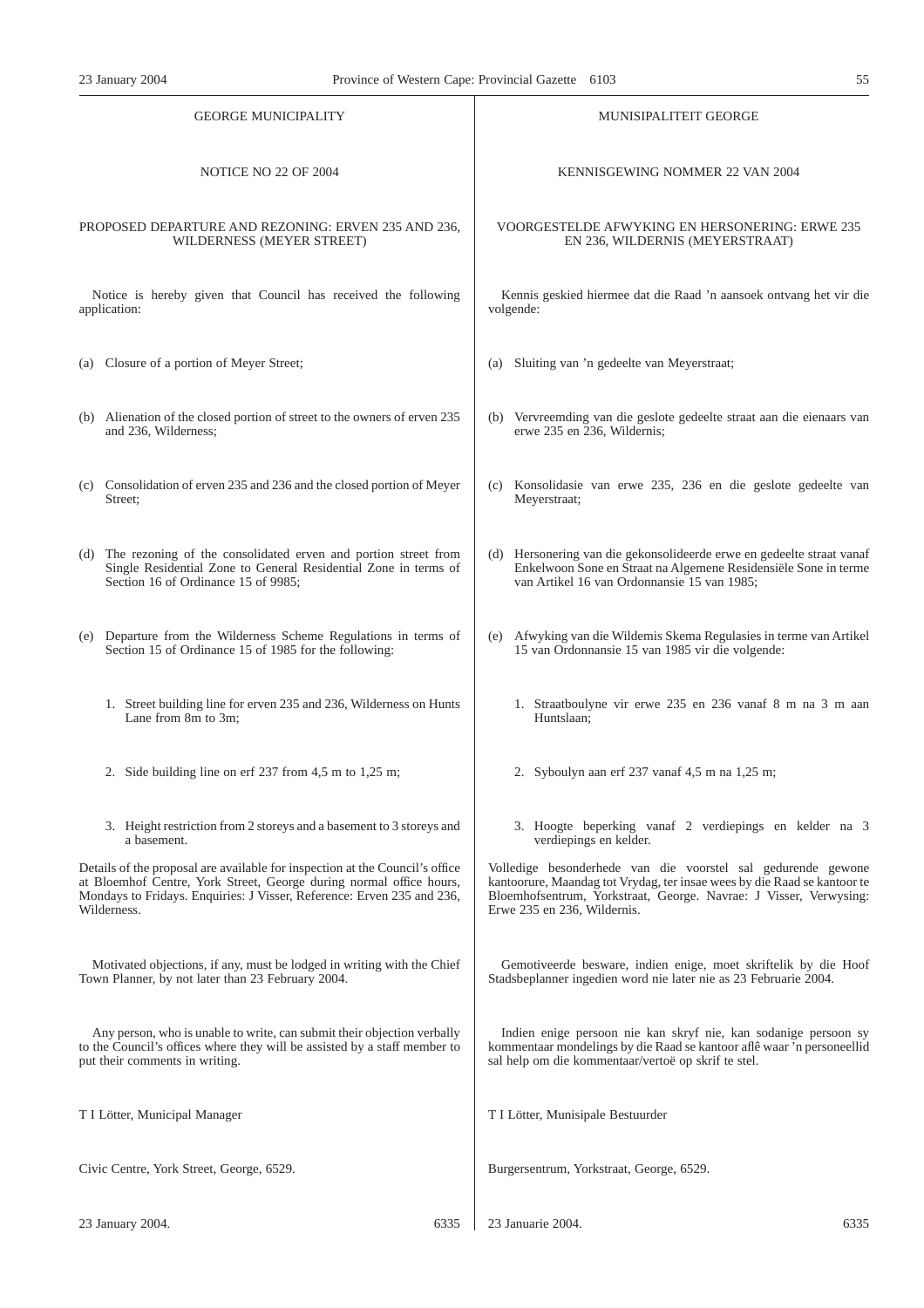| <b>GEORGE MUNICIPALITY</b>                                                                                                                                                                                                                              |                                                                                                                                                                                                                                                                                                       | MUNISIPALITEIT GEORGE                                                                                                                                                                                                                                      |  |
|---------------------------------------------------------------------------------------------------------------------------------------------------------------------------------------------------------------------------------------------------------|-------------------------------------------------------------------------------------------------------------------------------------------------------------------------------------------------------------------------------------------------------------------------------------------------------|------------------------------------------------------------------------------------------------------------------------------------------------------------------------------------------------------------------------------------------------------------|--|
| NOTICE NO 21 OF 2004                                                                                                                                                                                                                                    |                                                                                                                                                                                                                                                                                                       | KENNISGEWING NR 21 VAN 2004                                                                                                                                                                                                                                |  |
| AMENDMENT TO THE GEORGE AND ENVIRONS<br>STRUCTURE PLAN: SUBDIVISION AND REZONING -<br>KRAAIBOSCH 195/1 AND 279 DIVISION GEORGE                                                                                                                          |                                                                                                                                                                                                                                                                                                       | WYSIGING VAN DIE GEORGE EN OMGEWING STEDELIKE<br>STRUKTUURPLAN: ONDERVERDELING EN HERSONERING -<br>KRAAIBOSCH 195/1 EN 279, AFDELING GEORGE                                                                                                                |  |
| Notice is hereby given that Council has received the following<br>application:                                                                                                                                                                          |                                                                                                                                                                                                                                                                                                       | Kennis geskied hiermee dat die Raad die volgende aansoek ontvang<br>het:                                                                                                                                                                                   |  |
|                                                                                                                                                                                                                                                         | (a) Amendment of the George and Environs Urban Structure Plan from<br>"Agriculture/Forestry" to "Township Development" for the area<br>north of the N9/12 (Knysna Road) and the Road reserve of the future<br>extention of the N2 National Road in terms of Section 4(11) of<br>Ordinance 15 of 1985; | (a) Wysiging van die George en Omgewing Struktuurplan vanaf<br>"Landbou/Bosbou" na "Dorpsontwikkeling" vir die area noord van<br>die N9/12 (Knysnaweg) en die voorgestelde N2 verlenging in terme<br>van Artikel 4(11) van Ordonnansie 15 van 1985;        |  |
|                                                                                                                                                                                                                                                         | (b) Amendment of the George and Environs Urban Structure Plan from<br>"Agriculture/Forestry" to "Rural Occupation" for the area south of<br>the Road Reserve of the future extension of the N2 National Road in<br>terms of Section $4(11)$ of Ordinance 15 of 1985;                                  | (b) Wysiging van die George en Omgewing Stedelike Struktuurplan<br>vanaf "Landbou/Bosbou" na "Landelike Bewoning" vir die area<br>suid van die padreserwe van die voorgestelde N2 verlenging in<br>terme van Artikel 4(11) van Ordonnansie 15 van 1985;    |  |
| (c)                                                                                                                                                                                                                                                     | The subdivision of the Remainder of Kraaibosch 195/1 into two<br>portions (Portion A = $\pm$ 72 ha and Remainder = $\pm$ 162,88 ha) in terms<br>of Section 24 of Ordinance 15 of 1985;                                                                                                                | (c) Die onderverdeling van die Restant van Kraaibsoch 195/1 in twee<br>gedeeltes (Gedeelte A = $\pm$ 72 ha en Restant = $\pm$ 162,88 ha) in terme<br>van Artikel 24 van Ordonnansie 15 van 1985;                                                           |  |
|                                                                                                                                                                                                                                                         | (d) The rezoning of Portion A from Agricultural Zone I to Subdivisional<br>Area in terms of Section 16 of Ordinance 15 of 1985;                                                                                                                                                                       | (d) Die hersonering van Gedeelte A vanaf Landbousone I na<br>Onderverdelingsgebied in terme van Artikel 16 van Ordonansie 15<br>van 1985;                                                                                                                  |  |
|                                                                                                                                                                                                                                                         | (e) The subdivision and rezoning of the subdivisional area in terms of<br>Section 16 and 24 of Ordinance 15 of 1985 into the following<br>development proposal:                                                                                                                                       | (e) Die onderverdeling en hersonering van die onderverdelingsgebied<br>in terme van Artikel 16 en 24 van Ordonnansie 15 van 1985 in die<br>volgende ontwikkelingsvoorstel:                                                                                 |  |
|                                                                                                                                                                                                                                                         | 1. 243 Residential Zone I erven;                                                                                                                                                                                                                                                                      | 1. 243 Residensiële Sone I erwe;                                                                                                                                                                                                                           |  |
|                                                                                                                                                                                                                                                         | 2. 4 Residential Zone II (group housing) erven;                                                                                                                                                                                                                                                       | 2. 4 Residensiële Sone II (groepbehuising erwe);                                                                                                                                                                                                           |  |
|                                                                                                                                                                                                                                                         | 3. 1 Residential Zone III (retirement village) erf;                                                                                                                                                                                                                                                   | 3. 1 Residensiële Sone III (aftree-oord) erf;                                                                                                                                                                                                              |  |
|                                                                                                                                                                                                                                                         | 4. 6 Open Space Zone II (private open space) erven; and                                                                                                                                                                                                                                               | 4. 6 Oopruimte Sone II (private oopruimte) erwe; en                                                                                                                                                                                                        |  |
|                                                                                                                                                                                                                                                         | 5. a Private Road and Public Road.                                                                                                                                                                                                                                                                    | 5. 'n Privaat Pad en Publieke Pad.                                                                                                                                                                                                                         |  |
| Details of the proposal are available for inspection at the Council's office<br>at Bloemhof Centre, York Street, George during normal office hours,<br>Mondays to Fridays. Enquiries: J Visser, Reference: Kraaibosch 195/1 en<br>279, Division George. |                                                                                                                                                                                                                                                                                                       | Volledige besonderhede van die voorstel sal gedurende gewone<br>kantoorure, Maandag tot Vrydag, ter insae wees by die Raad se kantoor te<br>Bloemhofsentrum, Yorkstraat, George. Navrae: J Visser, Verwysing:<br>Kraaibosch 195/1 en 279, Afdeling George. |  |
| Motivated objections, if any, must be lodged in writing with the Chief<br>Town Planner, by not later than 24 March 2004.                                                                                                                                |                                                                                                                                                                                                                                                                                                       | Gemotiveerde besware, indien enige, moet skriftelik by die Hoof<br>Stadsbeplanner ingedien word nie later nie as 26 Maart 2004.                                                                                                                            |  |
| Any person, who is unable to write, can submit their objection verbally<br>to the Council's offices where they will be assisted by a staff member to<br>put their comments in writing.                                                                  |                                                                                                                                                                                                                                                                                                       | Indien enige persoon nie kan skryf nie, kan sodanige persoon sy<br>kommentaar mondelings by die Raad se kantoor aflê waar 'n personeellid<br>sal help om die kommentaar/vertoë op skrif te stel.                                                           |  |
| T I Lötter, Municipal Manager                                                                                                                                                                                                                           |                                                                                                                                                                                                                                                                                                       | T I Lötter, Munisipale Bestuurder                                                                                                                                                                                                                          |  |
| Civic Centre, York Street, George, 6529.                                                                                                                                                                                                                |                                                                                                                                                                                                                                                                                                       | Burgersentrum, Yorkstraat, George, 6529.                                                                                                                                                                                                                   |  |
|                                                                                                                                                                                                                                                         | 23 January 2004.<br>6336                                                                                                                                                                                                                                                                              | 23 Januarie 2004.<br>6336                                                                                                                                                                                                                                  |  |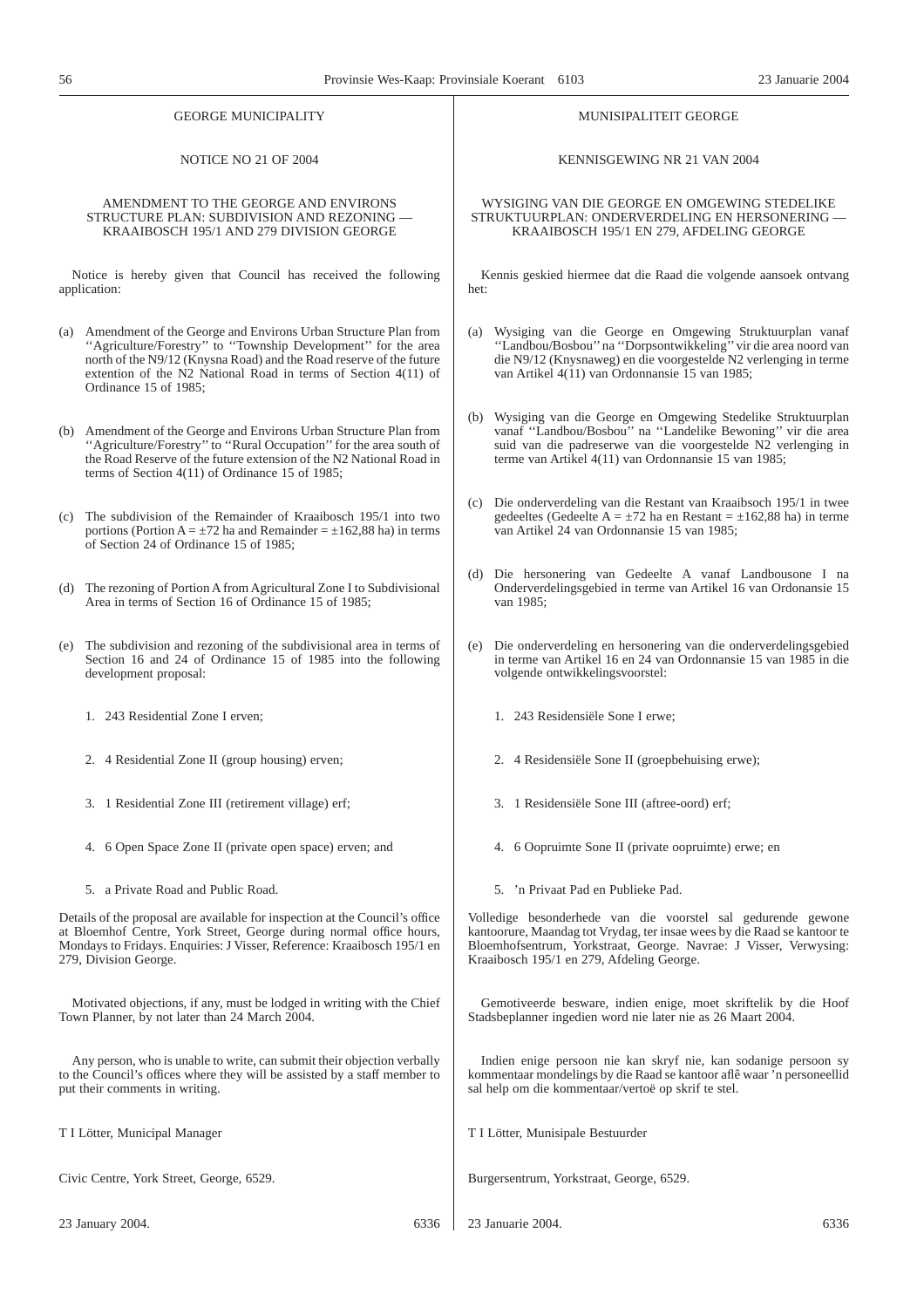#### KNYSNA MUNICIPALITY

LAND USE PLANNING ORDINANCE, 1985 (ORDINANCE 15 OF 1985)

#### LOCAL GOVERNMENT ACT: MUNICIPAL SYSTEMS, 2000 (ACT 32 OF 2000)

#### PROPOSED DEPARTURE: PORTION 6 OF THE FARM WESTFORD NO. 191, DISTRICT KNYSNA (FAERIEGLEN BERRY FARM, RHEENENDAL ROAD)

Notice is hereby given in terms of Section 15 of Ordinance of 1985 that the undermentioned application has been received by the Acting Municipal Manager and is open for inspection at the Municipal Building, Clyde Street, Knysna. Any objections, with full reasons therefor, should be lodged in writing with the Acting Municipal Manager, PO Box 21, Knysna, 6570 on or before Monday, 9 February 2004 quoting the above Ordinance and objector's erf number.

Notice is further given in terms of Section 21(4) of the Local Government Act: Municipal Systems 2000 (Act 32 of 2000) that people who cannot write can approach the Town Planning Section during normal office hours at the Municipal Offices where the Secretary will refer you to the responsible official whom will assist you in putting your comments or objections in writing.

*Applicant Nature of Application*

GE Hayward Departure from Zoning Regulations to permit existing dwelling to be used as a storage and processing facility, and for an additional dwelling to be constructed in its place.

File reference: KNY191/6

S. Brink, Acting Municipal Manager

23 January 2004. 6337

#### KNYSNA MUNICIPALITY

#### NOTICE CALLING FOR OBJECTIONS TO PROVISIONAL ADDITIONAL VALUATION ROLL 2003/2004

Notice is hereby given in terms of Section 15(1)/19 of the Property Valuation Ordinance, 1993, (amended by P.N. 209/1997, dated 6 June 1997) that the provisional additional valuation roll for the financial year 2003/2004 is open for inspection at the following offices; Office of the Manager: Financial Services, Municipal Offices, Clyde Street, Knysna, Municipal Offices, Sedgefield, Brenton Local Council Office and Belvidere Local Council Office, Rheenendal Local Council Office, Hornlee Community Centre, Smutsville Community Centre and Karatara Local Council Office as from 8 January 2004 to 5 February 2004.

15 (1) The owner of any property recorded on such roll may, in terms of the provisions of section 16/19 of the said Ordinance, object to the valuat on placed on his property, and such objection must reach the Municipal Manager before the expiry of the above mentioned period. The prescribed form for the lodging of an objection is available at the address given here under. Your attention is specifically focussed on the fact that no person is entitled to raise any objection before the Valuation Board unless he has lodged an objection in time on the prescribed form.

An owner also includes a proxy, as defined in section 1 of the Ordinance (''proxy'' means any person nominated in writing by an owner as his proxy;)

Address of office of local authority

Knysna Municipality, Clyde Street, Knysna, 6570

Tel: 044-3026300

Any objection should be handed in at the Municipal Managers Office, P O Box 21, Knysna, not later than 5 February 2004.

S Brink, Acting Municipal Manager

23 January 2004. 6338

#### KNYSNA MUNISIPALITEIT

ORDONNANSIE OP GRONDGEBRUIKBEPLANNING, 1985 (ORDONNANSIE 15 VAN 1985)

WET OP PLAASLIKE REGERING: MUNISIPALE STELSELS, 2000 (WET 32 VAN 2000)

#### VOORGESTELDE AFWYKING: GEDEELTE 6 VAN DIE PLAAS WESTFORD NO. 191, DISTRIK KNYSNA (FAERIEGLEN BERRY PLAAS, RHEENENDAL ROAD)

Kennis geskied hiermee ingevolge Artikel 15 van Ordonnansie 15 van 1985, dat die onderstaande aansoek deur die Munisipale Bestuurder ontvang is en ter insae lê by die Munisipale Gebou, Clydestraat, Knysna. Enige besware met volledige redes daarvoor, moet skriftelik by die Waarnemende Munisipale Bestuurder, Posbus 21, Knysna, 6570 ingedien word op of voor Maandag, 9 Februarie 2004 met vermelding van bogenoemde Ordonnansie en beswaarmaker se erfnommer.

Ingevolge Artikel 21(4) van die Wet op Plaaslike Regering: Munisipale Stelsels 2000 (Wet 32 van 2000) word verder kennis gegee dat persone wat nie kan skryf nie die Stadsbeplanningsafdeling kan nader tydens normale kantoorure waar die Sekretaresse u sal verwys na die betrokke amptenaar wat u sal help om u kommentaar of besware op skrif te stel.

*Aansoeker Aard van Aansoek*

wooneenheid instede daarvan.

GE Hayward Afwyking van Soneringsregulasies om die gebruik van die bestaande woning vir stoorruimte en 'n prosesseringsfasiliteit te magtig en vir die oprig van 'n addisionele

Lêerverwysing: KNY191/6

S. Brink, Waarnemende Munisipale Bestuurder

23 Januarie 2004. 6337

#### KNYSNA MUNISIPALITEIT

#### KENNISGEWING WAT BESWARE TEEN VOORLOPIGE AANVULLENDE WAARDASIELYS 2003/2004 AANVRA

Kennis word hierby ingevolge Artikel 15(1)/19 van die Ordonnansie op Eiendomswaardering, 1993 (gewysig by P.K. 209/1997, gedateer 6 Junie 1997) gegee dat die voorlopige aanvullende waardasielys vir die boekjaar 2003/2004 ter insae lê by die volgende kantore; Kantoor van die Bestuurder: Finansies, Munisipale Kantoor, Clydestraat, Knysna, Munisipale Kantore, Sedgefield, Brenton Plaaslike Raad kantoor en Belvidere Plaaslike Raad kantoor, Rheenendal Plaaslike Raad kantoor, Hornlee Gemeenskapsaal, Smutsville Gemeenskapsaal en Karatara Plaaslike Raad kantoor vanaf 8 Januarie 2004 tot 5 Februarie 2004.

15 (1) Die eienaar van enige eiendom wat in sodanige lys opgeteken is, kan ingevolge die bepalings van artikel 16/19 van genoemde Ordonnansie beswaar aanteken teen die waardasie wat op sy eiendom geplaas is, en sodanige beswaar moet die Munisipale Bestuurder voor die verstryking van bogenoemde tydperk bereik. Die voorgeskrewe vorm vir die indiening van 'n beswaar is by die adres hieronder aangedui beskikbaar. U aandag word spesifiek gevestig op die feit dat geen persoon geregtig is om enige beswaar voor die Waardasieraad te opper nie tensy hy 'n beswaar op die voorgeskrewe vorm betyds ingedien het.

'n Eienaar sluit ook in 'n gevolmagtigde in soos omskryf in artikel 1 van die Ordonnansie, (''gevolmagtigde'' enige persoon wat skriftelik deur 'n eienaar as sy gevolmagtigde benoem is;)

Adres van die kantoor van die Plaaslike Owerheid

Knysna Munisipaliteit, Clydestraat, Knysna, 6570

Tel: 044-3026300

Enige beswaar moet ingehandig word by die Munisipale Bestuurder se kantoor, Posbus 21, Knysna, teen nie later as 5 Februarie 2004.

S Brink, Waarnemende Munisipale Bestuurder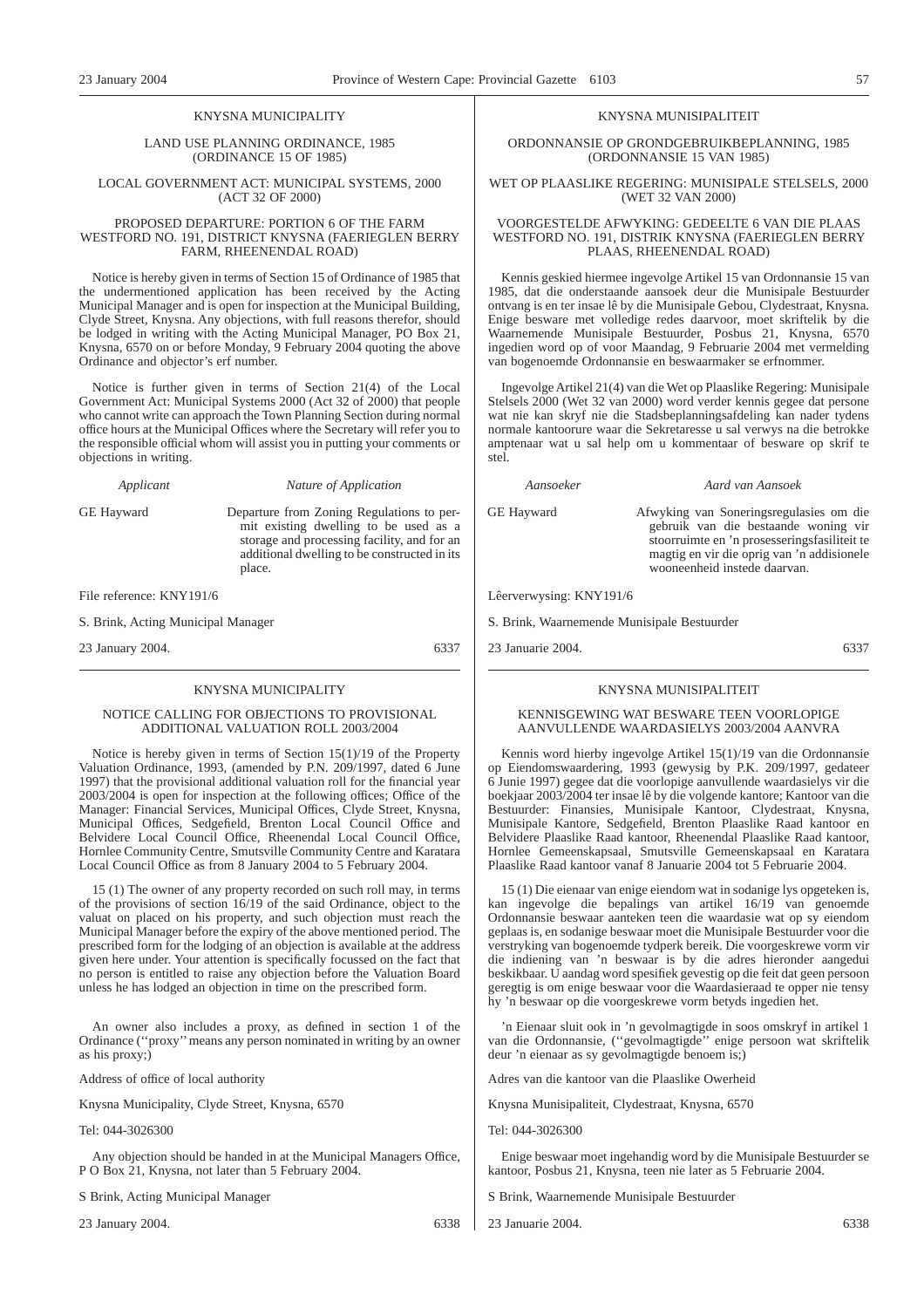| LANGEBERG MUNICIPALITY                                                          | LANGEBERG MUNISIPALITEIT                                               |
|---------------------------------------------------------------------------------|------------------------------------------------------------------------|
| PROPOSED REZONING OF ERF 3827, GEELHOUT AVENUE,                                 | HERSONERING VAN ERF 3827, GEELHOUTLAAN,                                |
| <b>STILBAAI WEST</b>                                                            | <b>STILBAAI WES</b>                                                    |
| Notice is hereby given in terms of the provisions of section 17 of              | Kennis geskied hiermee ingevolge die bepalings van Artikel 17 van      |
| Ordinance 15 of 1985 that the Council received the following application        | Ordonnansie 15 van 1985 dat die Langeberg Raad die volgende aansoek    |
| for rezoning:                                                                   | om hersonering ontvang het:                                            |
| Property: Erf 3827 Geelhout Avenue Stilbaai West (adjacent Blue Bell            | Eiendomsbeskrywing: Erf 3827 Geelhoutlaan aanliggend Blue Bell         |
| Nursery)                                                                        | Kwekery                                                                |
| <i>Proposal:</i> Application for the rezoning of the said erf from Undetermined | Aansoek: Aansoek om hersonering vanaf Onbepaald na onderver-           |
| to subdivisional area for Residential I purposes (20 erven).                    | delingsgebied vir Residensieël I doeleindes (20 erwe).                 |
| Applicant: Dr. Piet Groenewald for D. Murray                                    | Applikant: Dr. Piet Groenewald vir Mnr. D. Murray                      |
| Details concerning the application are available at the office of the           | Besonderhede rakende die aansock is ter insae by die kantoor van die   |
| undersigned during office hours. Any objections to the proposed rezoning        | ondergetekende gedurende kantoorure. Enige besware teen die voor-      |
| should be submitted in writing to the office of the undersigned not later       | genome hersonering moet skriftelik gerig word om die ondergetekende te |
| than 30 January 2004.                                                           | bereik nie later as 30 Januarie 2004.                                  |
| People who cannot write can approach the office of the undersigned              | Persone wat nie kan skryf nie, kan die onderstaande kantoor nader      |
| during normal office hours where the responsible official will assist you in    | tydens sy normale kantoorure waar die betrokke amptenaar u sal help om |
| putting your comments or objections in writing.                                 | u kommentaar of besware op skrif te stel.                              |
| Municipal Manager                                                               | Munisipale Bestuurder                                                  |
| Langeberg Municipality, P.O. Box 2, Stilbaai, 6674.                             | Langeberg Munisipaliteit, Posbus 2, Stilbaai, 6674.                    |
| 23 January 2004.                                                                | 23 Januarie 2004.                                                      |
| 6339                                                                            | 6339                                                                   |
|                                                                                 |                                                                        |
|                                                                                 |                                                                        |
| LANGBERG MUNICIPALITY                                                           | LANGEBERG MUNISIPALITEIT                                               |
| PROPOSED DEPARTURE ERF 2495, C/O PERDEKUIL AVENUE                               | AANSOEK OM AFWYKING ERF 2495, H/V PERDEKUILLAAN                        |
| AND FYNBOS STREET, STILBAAI WEST                                                | EN FYNBOSSTRAAT, STILBAAI WES                                          |
| Notice is hereby given in terms of the provisions of section 15 of              | Kennis geskied hiermee ingevolge die bepaling van Artikel 15 van       |
| Ordinance 15 of 1985 that the Council received the following application        | Ordonnansie 15 van 1985 dat die Langeberg Raad die volgende aansoek    |
| for departure:                                                                  | om afwyking ontvang het:                                               |
| Application: Erf 2495 C/o Perdekuil Avenue and Fynbos Street Stilbaai           | Eiendomsbeskrywing: Erf 2495 H/v Perdekuillaan en Fynbosstraat         |
| West                                                                            | Stilbaai Wes                                                           |
| <i>Proposal:</i> Application for Departure of Stilbaai Scheme Regulations to    | Aansoek: Aansoek om afwyking van Stilbaai Skemaregulasies om 'n erf    |
| use an erf rezoned for Residential I purposes for Business II purposes—         | met Residensieël I sonering aan te wend vir Sake II doeleindes nl.     |
| offices.                                                                        | kantore.                                                               |
| Applicant: Dr. P. Grocnewald for André Nel Beleggings                           | Applikant: Dr. P. Groenewald vir André Nel Beleggings                  |
| Details concerning the application are available at the office of the           | Besonderhede rakende die aansoek is ter insae by die kantoor van die   |
| undersigned during office hours. Any objections to the proposed                 | ondergetekende gedurende kantoorure. Enige besware teen die            |
| departure should be submitted in writing to the office of the undersigned       | voorgenome afwyking moet skriftelik gerig word om die ondergetekende   |
| before 13 February 2004.                                                        | te bereik voor 13 Februarie 2004.                                      |
| People who cannot write can approach the office of the undersigned              | Persone wat nie kan skryf nie, kan die onderstaande kantoor nader      |
| during normal office hours where the responsible official will assist you in    | tydens sy normale kantoorure waar die betrokke amptenaar u sal help om |
| putting your comments or objections in writing.                                 | u kommentaar of besware op skrif te stel.                              |
| Municipal Manager                                                               | Munisipale Bestuurder                                                  |
| Langeberg Municipality, P.O. Box 2, Stilbaai, 6674.                             | Langeberg Munisipaliteit, Posbus 2, Stilbaai, 6674.                    |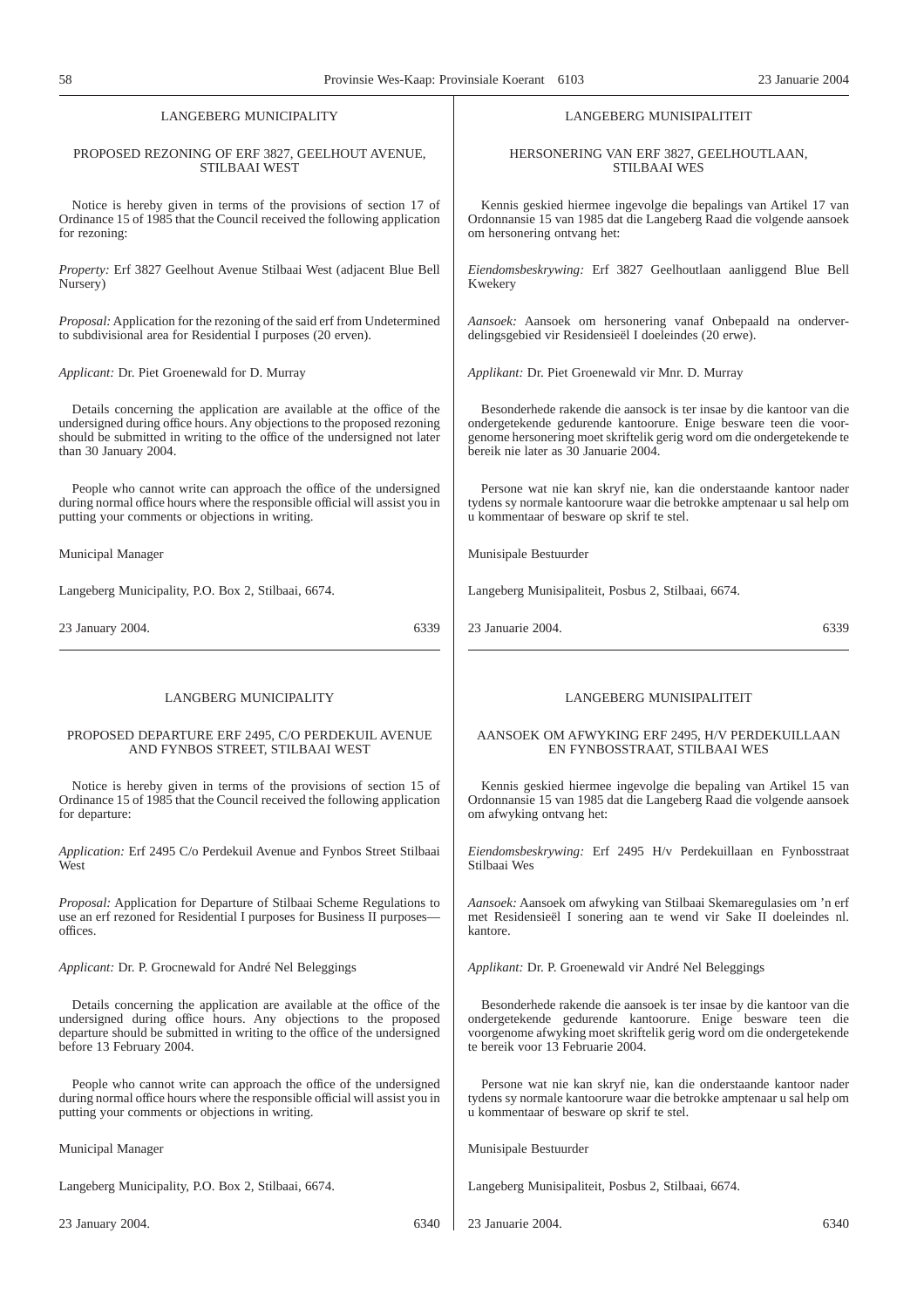#### MOSSEL BAY MUNICIPALITY

ORDINANCE ON LAND USE PLANNING, 1955 (ORD. 15 OF 1985)

#### LOCAL GOVERNMENT ACT: MUNICIPAL SYSTEMS, 2000 (ACT 32 OF 2000)

#### ERF 12808 MOSSEL BAY: PROPOSED SUBDIVISION

It is hereby notified in terms of Section 24 of the above Ordinance that the undermentioned application has been received by the Municipal Manager and is open to inspection at the Department: Townplanning; 4th floor, Montagu Place, Montagu Street, Mossel Bay. Any objections, with full reasons therefor, should be lodged in writing to the Municipal Manager, P.O. Box 25, Mossel Bay, 6500 on or before Monday, 23 February 2004 quoting the above Ordinance and objector's erf number. In terms of Section 21(4) of the Local Government Act: Municipal Systems, 2000 (Act 32 of 2000) notice is hereby given that people who cannot write can approach any one of the five Customer Care Managers of Council at Mossel Bay, D' Almeida, KwaNonqaba, Hartenbos and Great Brak River respectively whom will assist you in putting your comments or objections in writing.

*Applicant Nature of Application*

m<sup>2</sup>). The existing zoning of Erf 12808 is

''Local Business Zone''.

De Lange & Dreyer Land Surveyors

Subdivision of Erf 12808, c/o Upper Cross Street, Kloof Street and Montagu Street, Mossel Bay into two Portions<br>(Portion  $A = \pm 363$  m<sup>2</sup>; Portion  $B = \pm 362$ 

File Reference: 15/4/2/2

C. Zietsman, Municipal Manager

23 January 2004. 6341

#### MOSSEL BAY MUNICIPALITY

#### ORDINANCE ON LAND USE PLANNING, 1985 (ORD. 15 OF 1985)

#### LOCAL GOVERNMENT ACT: MUNICIPAL SYSTEMS, 2000 (ACT 32 OF 2000)

#### PORTION 127 OF THE FARM VOORBURG NO. 255, GREAT BRAK RIVER: DEPARTURE TO OPERATE A GUEST-HOUSE

1t is hereby notified in terms of Section 15 of the above Ordinance that the undermentioned application has been received by the Municipal Manager and is open to inspection at the Department: Townplanning; 4th floor, Montagu Place, Montagu Street, Mossel Bay. Any objections, with full reasons therefor, should be lodged in writing to the Municipal Manager, P.O. Box 25, Mossel Bay, 6500 on or before Monday, 23 February 2004 quoting the above Ordinance and objector's erf number. In terms of Section 21(4) of the Local Government Act: Municipal Systems, 2000 (Act 32 of 2000) notice is hereby given that people who cannot write can approach any one of the five Customer Care Managers of Council at Mossel Bay, D' Almeida, KwaNonqaba, Hartenbos and Great Brak River respectively whom will assist you in putting your comments or objections in writing.

#### *Applicant Nature of Application*

Lincha 2 CC Departure of the land use applicable to Portion 127 of the Farm Voorburg no. 255, Great Brak River to enable the owner to operate a guesthouse from his property which is zoned as "Residential Zone I".

File Reference: 15/4/34/5

C. Zietsman, Municipal Manager

23 January 2004. 6342

## MOSSELBAAI MUNISIPALITEIT

ORDONNANSIE OP GRONDGEBRUIKBEPLANNING, 1985 (ORD. 15 VAN 1985)

WET OP PLAASLIKE REGERING: MUNISIPALE STELSELS, 2000 (WET 32 VAN 2000)

#### ERF 12808 MOSSELBAAI: VOORGESTELDE ONDERVERDELING

Kragtens Artikel 24 van die bostaande Ordonnansie word hiermee kennis gegee dat die onderstaande aansoek deur die Munisipale Bestuurder ontvang is en ter insae lê by die Departement: Stadsbeplanning; 4de vloer, Montagu Plek, Montagustraat, Mosselbaai. Enige besware met volledige redes daarvoor, moet skriftelik by die Munisipale Bestuurder, Posbus 25, Mosselbaai, 6500 ingedien word op of voor Maandag, 23 Februarie 2004 met vermelding van bogenoemde Ordonnansie en Beswaarmaker se erfnommer. Ingevolge Artikel 21(4) van die Wet op Plaaslike Regering: Munisipale Stelsels, 2000 (Wet 32 van 2000) word kennis gegee dat persone wat nie kan skryf nie enige van die vyf Klantediensbestuurders van die Raad te Mosselbaai, D'Almeida, KweNanqaba, Hartenbos en Groot-Brakrivier onderskeidelik nader vir hulpverlening om u kommentaar of besware op skrif te stel.

#### *Aansoeker Aard van Aansoek*

De Lange & Dreyer Landmeters

Onderverdeling van Erf 12808, h/v Hoër Kruisstraat, Kloofstraat en Montagustraat, Mosselbaai in twee gedeeltes (Gedeelte A  $= \pm 363$  m<sup>2</sup>; Gedeelte B =  $\pm 362$  m<sup>2</sup>). Die huidige sonering van Erf 12808 is

Lêer Verwysing: 15/4/2/2

C. Zietsman, Munisipale Bestuurder

23 Januarie 2004. 6341

#### MOSSELBAAI MUNISIPALITEIT

''Lokale Sakesone''.

#### ORDONNANSIE OP GRONDGEBRUIKBEPLANNING, 1985 (ORD. 15 VAN 1985)

#### WET OP PLAASLIKE REGERING: MUNISIPALE STELSELS, 2000 (WET 32 VAN 2000)

#### GEDEELTE 127 VAN DIE PLAAS VOORBURG NO. 255, GROOT-BRAKRIVIER: AFWYKING VIR DIE BEDRYF VAN 'N GASTEHUIS

Kragtens Artikel 15 van die bostaande Ordonnansie word hiermee kennis gegee dat die onderstaande aansoek deur die Munisipale Bestuurder ontvang is en ter insae lê by die Departement: Stadsbeplanning; 4de vloer, Montagu Plek, Montagustraat, Mosselbaai. Enige besware met volledige redes daarvoor, moet skriftelik by die Munisipale Bestuurder, Posbus 25, Mosselbaai, 6500 ingedien word op of voor Maandag, 23 Februarie 2004 met vermelding van bogenoemde Ordonnansie en Beswaarmaker se erfnommer. Ingevolge Artikel 21(4) van die Wet op Plaaslike Regering: Munisipale Stelsels, 2000 (Wet 32 van 2000) word kennis gegee dat persone wat nie kan skryf nie enige van die vyf Klantediensbestuurders van die Raad te Mosselbaai, D'Almeida, KwaNonqaba, Hartenbos en Groot-Brakrivier onderskeidelik nader vir hulpverlening om u kommentaar of besware op skrif te stel.

#### *Aansoeker Aard van Aansoek*

Lincha 2 CC Afwyking van die grondgebruik van toepassing op Gedeelte 127 van die Plaas Voorburg no. 255, Groot-Brakrivier ten einde die eienaar in staat te stel om 'n gastehuis te bedryf vanaf sy eiendom wat gesoneer is as ''Residensiële Sone I''.

Lêer Verwysing: 15/4/34/5

- C. Zietsman, Munisipale Bestuurder
- 23 Januarie 2004. 6342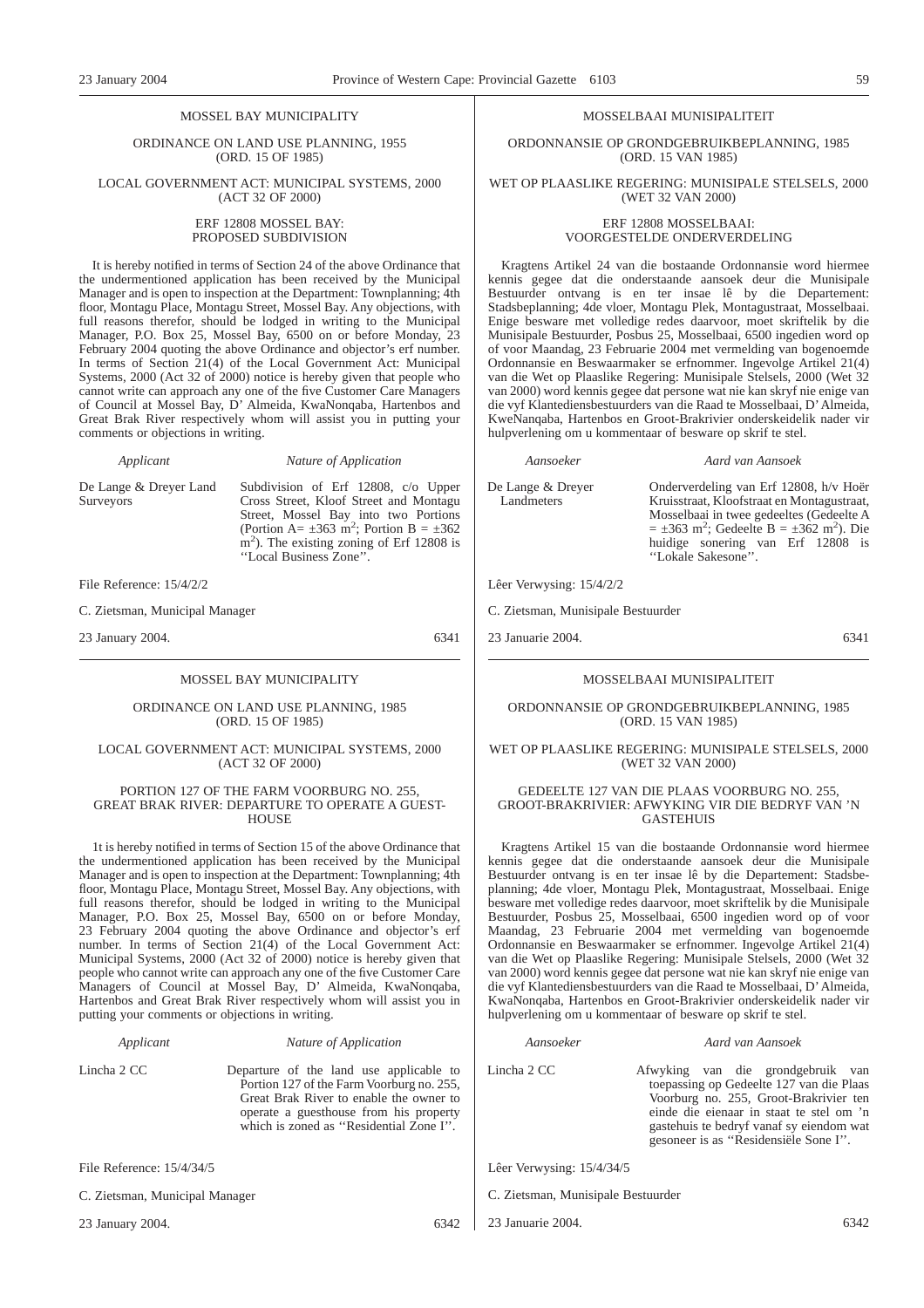#### MOSSEL BAY MUNICIPALITY

ORDINANCE ON LAND USE PLANNING, 1985 (ORD. 15 OF 1985) LOCAL GOVERNMENT ACT: MUNICIPAL SYSTEMS, 2000

## (ACT 32 OF 2000) ERF 918 HARTENBOS: REZONING AND DEPARTURE

It is hereby notified in terms of Sections 15 and 17 of the above Ordinance that the undermentioned application has been received by the Municipal Manager and is open to inspection at the Department: Townplanning; 4th floor, Montagu Place, Montagu Street, Mossel Bay. Any objections, with full reasons therefor, should be lodged in writing to the Municipal Manager, P.O. Box 25, Mossel Bay, 6500 on or before Monday, 23 February 2004 quoting the above Ordinance and objectors erf number. In terms of Section 21(4) of the Local Government Act: Municipal Systems, 2000 (Act 32 of 2000) notice is hereby given that people who cannot write can approach any one of the five Customer Care Managers of Council at Mossel Bay, D' Almeida, KwaNonqaba, Hartenbos and Great Brak River respectively whom will assist you in putting your comments or objections in writing.

*Applicant Nature of Application*

TL Botha Properties Rezoning of Erf 918, 36 Kaap de Goede Hoop Avenue, Hartenbos from ''Single Residential Zone'' to ''Local Business Zone'' for the purpose of erecting shops and flats on the property.

Application is also made for the relaxation of the lateral building line adjoining Erf 896 Hartenbos.

File Reference: 15/4/37/5

C. Zietsman, Municipal Manager

23 January 2004. 6343

#### MOSSEL BAY MUNICIPALITY

ORDINANCE ON LAND USE PLANNING, 1985 (ORD. 15 OF 1985)

LOCAL GOVERNMENT ACT: MUNICIPAL SYSTEMS, 2000 (ACT 32 OF 2000)

#### ERF 5565 MOSSEL BAY: PROPOSED REZONING, SUBDIVISION AND DEPARTURE

It is hereby notified in terms of Sections 15, 17 and 24 of the above Ordinance that the under mentioned application has been received by the Municipal Manager and is open to inspection at the Department: Townplanning; 4th floor, Montagu Place, Montagu Street, Mossel Bay. Any objections, with full reasons therefor, should be lodged in writing to the Municipal Manager, P.O. Box 25, Mossel Bay, 6500 on or before Monday, 23 February 2004 quoting the above Ordinance and objector's erf number. In terms of Section 21(4) of the Local Government Act: Municipal Systems, 2000 (Act 32 of 2000) notice is hereby given that people who cannot write can approach any one of the five Customer Care Managers of Council at Mossel Bay, D' Almeida, KwaNonqaba, Hartenbos and Great Brak River respectively whom will assist you in putting your comments or objections in writing.

### *Applicant Nature of Application*

Bailey & Le Roux Land Rezoning of Erf 5565, c/o Soetdoring Street **Surveyors** 

and Mopanie Street, Heiderand, Mossel Bay from ''Local Business Zone'' to ''Group Housing Zone'' for the purpose of erecting six group housing units on the property.

Subdivision of Erf 5565 Mossel Bay into six group housing units. Application is also made for the departure of the Mossel Bay Zoning Scheme Regulations to establish a density of 39 units per hectare (6 units) instead of 30 units per hectare (5 units).

File Reference: 15/4/12/2; X15/4/12/5

C. Zietsman, Municipal Manager

23 January 2004. 6344

# Bailey & Le Roux Landmeters

Hersonering van Erf 5565, h/v Soetdoringstraat en Mopaniestraat, Heiderand, Mosselbaai vanaf ''Lokale Sakesone'' na ''Groepbehuisingsone'' ten einde ses groephuis eenhede op die eiendom te ontwikkel.

Onderverdeling van Erf 5565 Mosselbaai in ses groephuis eenhede. Aansoek word ook gedoen vir 'n afwyking van die Mosselbaai Soneringskemaregulasies ten einde 'n digtheid van 39 eenhede per hektaar (ses eenhede) in plaas van 30 eenhede per hektaar (5 eenhede) op die eiendom te vestig.

Lêer Verwysing: 15/4/12/2; X15/4/12/5

C. Zietsman, Munisipale Bestuurder

23 Januarie 2004. 6344

#### MOSSELBAAI MUNISIPALITEIT

ORDONNANSIE OP GRONDGEBRUIKBEPLANNING, 1985 (ORD. 15 VAN 1985)

WET OP PLAASLIKE REGERING: MUNISIPALE STELSELS, 2000 (WET 32 VAN 2000)

#### ERF 918 HARTENBOS: HERSONERING EN AFWYKING

Kragtens Artikels 15 en 17 van die bostaande Ordonnansie word hiermee kennis gegee dat die onderstaande aansoek deur die Munisipale Bestuurder ontvang is en ter insae lê by die Departement: Stadsbeplanning; 4de vloer, Montagu Plek, Montagustraat, Mosselbaai. Enige besware met volledige redes daarvoor, moet skriftlik by die Munisipale Bestuurder, Posbus 25, Mosselbaai, 6500 ingedien word op of voor Maandag, 23 Februarie 2004 met vermelding van bogenoemde Ordonnansie en Beswaarmaker se erfnommer. Ingevolge Artikel 21(4) van die Wet op Plaaslike Regering: Munisipale Stelsels, 2000 (Wet 32 van 2000) word kennis gegee dat persone wat nie kan skryf nie enige van die vyf Klantediensbestuurders van die Raad te Mosselbaai, D'Almeida, KwaNonqaba, Hartenbos en Groot-Brakrivier onderskeidelik nader vir hulpverlening om u kommentaar of besware op skrif te stel.

| Aansoeker          | Aard van Aansoek                                                                                                                                                                             |
|--------------------|----------------------------------------------------------------------------------------------------------------------------------------------------------------------------------------------|
| TL Botha Eiendomme | Hersonering van Erf 918, Kaap de Goede<br>Hooplaan 36, Hartenbos vanaf "Enkel-<br>residensiële Sone" na "Lokale Sakesone"<br>ten einde winkels en woonstelle op die<br>eiendom te ontwikkel. |

Aansoek word ook gedoen vir die verslapping van die sy- boulyn grensend aan Erf 896 Hartenbos.

Lêer Verwysing: 15/4/37/5

C. Zietsman, Munisipale Bestuurder

23 Januarie 2004. 6343

#### MOSSELBAAI MUNISIPALITEIT

ORDONNANSIE OP GRONDGEBRUIKBEPLANNING, 1985 (ORD. 15 VAN 1985)

WET OP PLAASLIKE REGERING: MUNISIPALE STELSELS, 2000 (WET 32 VAN 2000)

#### ERF 5565 MOSSELBAAI: VOORGESTELDE HERSONERING, ONDERVERDELING EN AFWYKING

Kragtens Artikels 15, 17 en 24 van die bostaande Ordonnansie word hiermee kennis gegee dat die onderstaande aansoek deur die Munisipale Bestuurder ontvang is en ter insae lê by die Departement: Stadsbeplanning; 4de vloer, Montagu Plek, Montagustraat, Mosselbaai. Enige besware met volledige redes daarvoor, moet skriftelik by die Munisipale Bestuurder, Posbus 25, Mosselbaai, 6500 ingedien word op of voor Maandag, 23 Februarie 2004 met vermelding van bogenoemde Ordonnansie en Beswaarmaker se erfnommer. Ingevolge Artikel 21(4) van die Wet op Plaaslike Regering: Munisipale Stelsels, 2000 (Wet 32 van 2000) word kennis gegee dat persone wat nie kan skryf nie enige van die vyf Klantediensbestuurders van die Raad te Mosselbaai, D'Almeida, KwaNonqaba, Hartenbos en Groot-Brakrivier onderskeidelik nader vir hulpverlening om u kommentaar of besware op skrif te stel.

*Aansoeker Aard van Aansoek*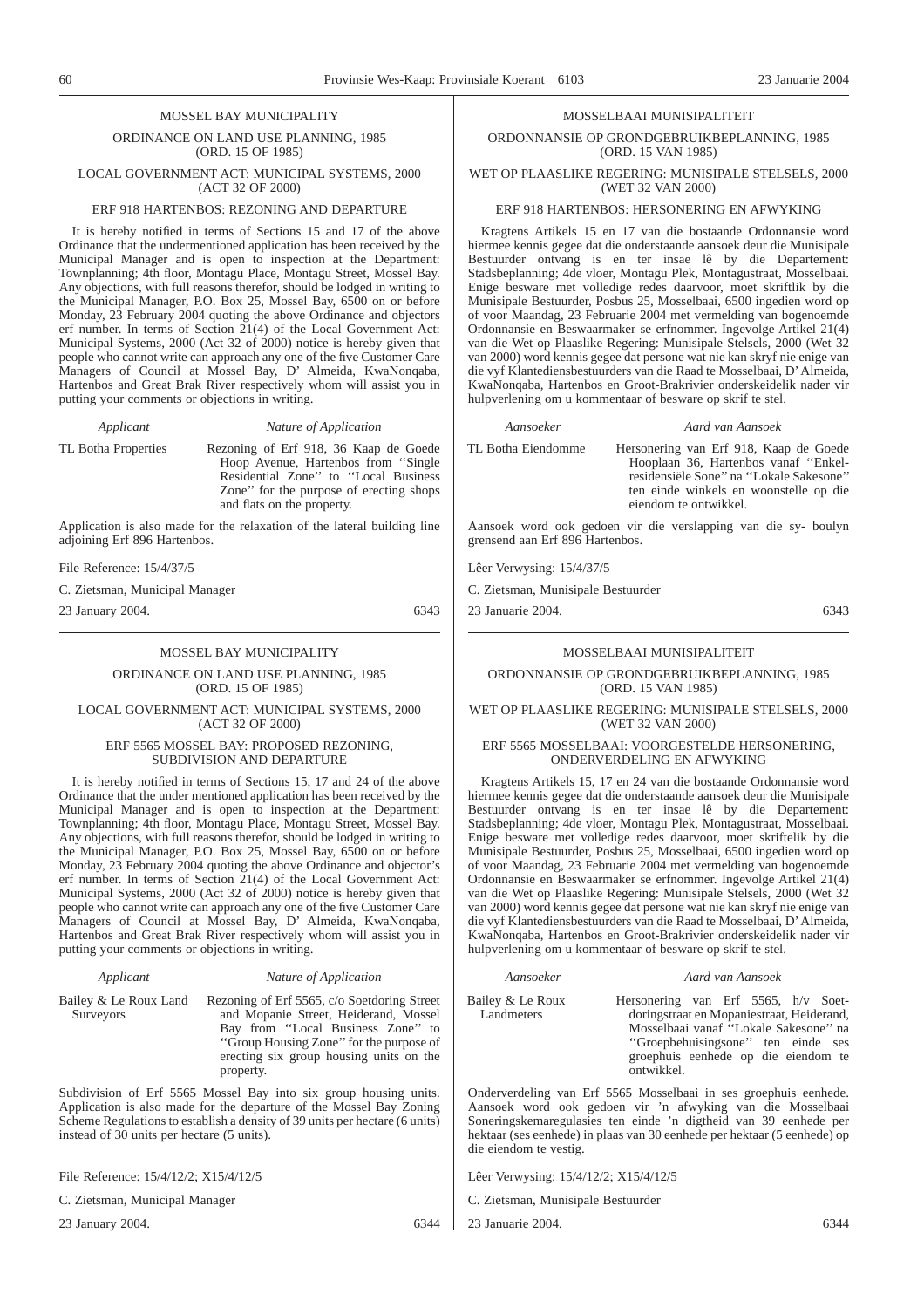#### MOSSEL BAY MUNICIPALITY

ORDINANCE ON LAND USE PLANNING, 1985 (ORD. 15 OF 1985)

#### LOCAL GOVERNMENT ACT: MUNICIPAL SYSTEMS, 2000 (ACT 32 OF 2000)

#### ERVEN 7810 EN 12555 DANA BAY, MOSSEL BAY: REZONING TO GENERAL RESIDENTIAL ZONE

It is hereby notified in terms of Section 17 of the above Ordinance that the undermentioned application has been received by the Municipal Manager and is open to inspection at the Department: Townplanning; 4th floor, Montagu Place, Montagu Street, Mossel Bay. Any objections, with full reasons therefor, should be lodged in writing to the Municipal Manager, P.O. Box 25, Mossel Bay, 6500 on or before Monday, 16 February 2004 quoting the above Ordinance and objector's erf number. In terms of Section 21(4) of the Local Government Act: Municipal Systems, 2000 (Act 32 of 2000) notice is hereby given that people who cannot write can approach any one of the five Customer Care Managers of Council at Mossel Bay, D' Almeida, KwaNonqaba, Hartenbos and Great Brak River respectively whom will assist you in putting your comments or objections in writing.

*Applicant Nature of Application*

PL van der Merwe Rezoning of Erven 7810 and 12555, Malva Road, Dana Bay, Mossel Bay from "Single Residential Zone" to "General

Residential Zone'' to enable the owner to develop six flats on the property.

File Reference: 15/4/16/1/5

C. Zietsman, Municipal Manager

23 January 2004. 6345

#### MOSSEL BAY MUNICIPALITY

#### ORDINANCE ON LAND USE PLANNING, 1985 (ORD. 15 OF 1985)

#### LOCAL GOVERNMENT ACT: MUNICIPAL SYSTEMS, 2000 (ACT 32 OF 2000)

#### REMAINDER ERF 3476 MOSSEL BAY: PROPOSED DEPARTURE

It is hereby notified in terms of Section 15 of the above Ordinance that the undermentioned application has been received by the Municipal Manager and is open to inspection at the Department: Town Planning; 4th floor, Montagu Place, Montagu Street, Mossel Bay. Any objections, with full reasons therefor, should be lodged in writing to the Municipal Manager, P.O. Box 25, Mossel Bay, 6500 on or before Monday, 23 February 2004 quoting the above Ordinance and objector's erf number. In terms of Section 21(4) of the local Government Act: Municipal Systems, 2000 (Act 32 of 2000) notice is hereby given that people who cannot write can approach any one of the five Customer Care Managers of Council at Mossel Bay, D' Almeida, KwaNonqaba, Hartenbos and Great Brak River respectively whom will assist you in putting your comments or objections in writing.

|  | Applicant |
|--|-----------|
|  |           |

#### *Applicant Nature of Application*

Cuff Street, Mossel Bay (Simpson House) which is zoned "Business Zone" for

residential purposes.

Claude Simpson Janse van Rensburg Will Trust Departure of the Mossel Bay Zoning Scheme Regulations to utilize some of the offices on the ground floor (units 1, 2, 5 and 6) of the Remainder of Erf 3476, 3

File Reference: 15/4/1/5

C. Zietsman, Municipal Manager

23 January 2004. 6346

*Aansoeker Aard van Aansoek*

Claude Simpson Janse van Rensburg Will Trust

Afwyking van die Mosselbaai Soneringskemaregulasies om van die kantore op die grondvloer (naamlik dele 1, 2, 5 en 6) van die Restant van Erf 3476, Cuffstraat 3, Mosselbaai (Simpson House) wat gesoneer is as ''Sakesone'' te benut vir woondoeleindes.

Lêer Verwysfng: 15/4/1/5

- C. Zietsman, Munisipale Bestuurder
- 23 Januarie 2004. 6346

#### MOSSELBAAI MUNISIPALITEIT

ORDONNANSIE OP GRONDGEBRUIKBEPLANNING,1985 (ORD. 15 VAN 1985)

WET OP PLAASLIKE REGERING: MUNISIPALE STELSELS, 2000 (WET 32 VAN 2000)

#### ERWE 7810 EN 12555 DANABAAI, MOSSELBAAI: HERSONERING NA ALGEMENE RESIDENSIELE SONE

Kragtens Artikel 17 van die bostaande Ordonnansie word hiermee kennis gegee dat die onderstaande aansoek deur die Munisipale Bestuurder ontvang is en ter insae lê by die Departement: Stadsbeplanning; 4de vloer, Montagu Plek, Montagustraat, Mosselbaai. Enige besware met volledige redes daarvoor, moet skriftelik by die Munisipale Bestuurder, Posbus 25, Mosselbaai, 6500 ingedien word op of voor Maandag, 16 Februarie 2004 met vermelding van bogenoemde Ordonnansie en Beswaarmaker se erfnommer. Ingevolge Artikel 21(4) van die Wet op Plaaslike Regering: Munisipale Stelsels, 2000 (Wet 32 van 2000) word kennis gegee dat persone wat nie kan skryf nie enige van die vyf Klantediensbestuurders van die Raad te Mosselbaai, D'Almeida, KwaNonqaba, Hartenbos en Groot-Brakrivier onderskeidelik nader vir hulpverlening om u kommentaar of besware op skrif te stel.

#### *Aansoeker Aard van Aansoek*

PL van der Merwe Hersonering van Erwe 7810 en 12555, Malvaweg, Danabaai, Mosselbaai vanaf ''Enkelresidensiële Sone'' na ''Algemene Residensiële Sone'' ten einde die eienaar instaat te stel om ses woonstelle op die eiendom te ontwikkel.

#### Lêer Verwysing: 15/4/16/1/5

C. Zietsman, Munisipale Bestuurder

23 Januarie 2004. 6345

#### MOSSELBAAI MUNISIPALITEIT

ORDONNANSIE OP GRONDGEBRUIKBEPLANNING, 1985 (ORD. 15 VAN 1955)

#### WET OP PLAASLIKE REGERING: MUNISIPALE STELSELS, 2000 (WET 32 VAN 2000)

#### RESTANT ERF 3476 MOSSELBAAI: VOORGESTELDE AFWYKING

Kragtens Artikel 15 van die bostaande Ordonnansie word hiermee kennis gegee dat die onderstaande aansoek deur die Munisipale Bestuurder ontvang is en ter insae lê by die Departement: Stadsbeplanning; 4de vloer, Montagu Plek, Montagustraat, Mosselbaai. Enige besware met volledige redes daarvoor, moet skriftelik by die Munisipale Bestuurder, Posbus 25, Mosselbaai, 6500 ingedien word op of voor Maandag, 23 Februarie 2004 met vermelding van bogenoemde Ordonnansie en Beswaarmaker se erfnommer. Ingevolge Artikel 21(4) van die Wet op Plaaslike Regering: Munisipale Stelsels, 2000 (Wet 32 van 2000) word kennis gegee dat persone wat nie kan skryf nie enige van die vyf Klantediensbestuurders van die Raad te Mosselbaai, D'Almeida, KwaNonqaba, Hartenbos en Groot-Brakrivier onderskeidelik nader vir hulpverlening om u kommentaar of besware op skrif te stel.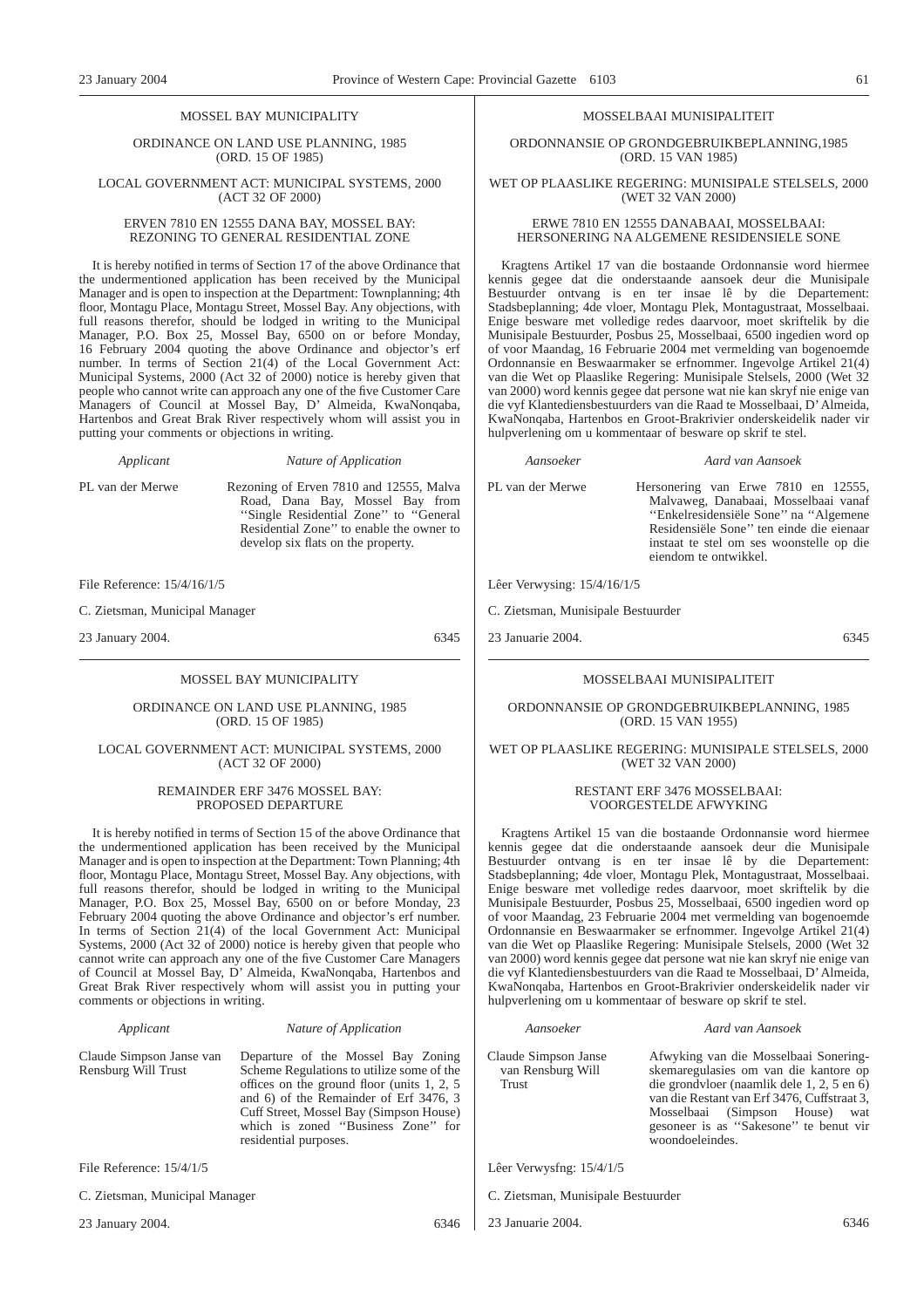#### MUNICIPALITY OF OUDTSHOORN

#### NOTICE NO. 5 OF 2004

#### PROPOSED REZONING OF ERF 2769, OUDTSHOORN (54 VAN DER RIETSTREET) FOR THE PURPOSES OF A GUESTHOUSE WITH RELATED USES

Notice is hereby given, in terms of Section 17(2) of Ordinance 15 of 1985, that the Oudtshoorn Municipality has received an application to rezone Erf 2769, Oudtshoorn in terms of Section 17(1) of Ordinance 15 of 1985, from ''Single Residential'' to ''General Residential'' for the purposes of a Guesthouse with related uses.

Full details are available in the office of the Town Planner during normal office hours and any objections thereto, if any, must be lodged in writing (with reasons) and received by the Municipal Manager before 12:00 on Friday 27 February 2004.

M.P. May, Acting Municipal Manager

Civic Centre, Oudtshoorn.

23 January 2004. 6347

### OVERSTRAND MUNICIPALITY

#### (GANSBAAI ADMINISTRATION)

#### (M.N. 2/2004)

#### ERF 212, FRANSKRAAL: APPLICATION FOR DEPARTURE

Notice is hereby given in terms of the provisions of section 15 of the Land Use Planning Ordinance, 1985 (Ordinance 15 of 1985), as well as the council's zoning scheme regulations promulgated in terms of section 47(1) of the aforementioned Ordinance that the council received an application from the owner of Erf 212, Seaview Drive, Franskraal, which application entails the following:

An application for departure to enable the owner of the abovementioned property to erect a two level outbuilding that will encroach the side- and rear building lines as applicable to the property up to the respective erf boundaries. Aforementioned application also entails the encroachment of the prescribed 3 metre height restriction which is applicable on outbuildings that encroach building lines.

Full particulars of the proposal are open for inspection at the Municipal Offices, Main Road, Gansbaai, during normal office hours.

Written, legal and fully motivated objections/comments, if any, against the application, with the objector's property description, address and telephone number, must be lodged with the undersigned on or before Monday 23 February 2004. Comments/objections may also be faxed to fax no. 028-3840241. Persons who cannot write, can approach the town planning division of the Overstrand Municipality (Gansbaai Administration) during normal office hours where a staff member will assist such persons to transcribe their comments, or objections. Late comments/ objections will not be considered.

F Myburgh, Area Manager

Municipal Offices, Main Road, Gansbaai/P.O. Box 26, Gansbaai, 7220.

MUNISIPALITEIT OVERSTRAND

## (GANSBAAI ADMINISTRASIE)

23 Januarie 2004. 6347

MUNISIPALITEIT VAN OUDTSHOORN

KENNISGEWING NR. 5 VAN 2004

VOORGESTELDE HERSONERING VAN ERF 2769, OUDTSHOORN (VAN DER RIETSTRAAT 54) VIR DIE DOELEINDES VAN 'N GASTEHUIS MET VERWANTE GEBRUIKE.

Kennis geskied hiermee ingevolge Artikel 17(2) van Ordonnansie 15 van 1985 dat Oudtshoorn Munisipaliteit 'n aansoek ontvang het om ERF 2769, Oudtshoorn te hersoneer, ingevolge Artikel 17(1) van Ordannansie 15 van 1985, vanaf ''Enkelwoonsone'' na ''Algemene Woonsone'' vir die

Volle besonderhede van hierdie voorstel sal ter insae lê in die kantoor van die Stadsbeplanner gedurende normale kantoorure en enige besware moet skrifelik (met redes) gerig word aan en ontvang word deur die

doeleindes van 'n Gastehuis met verwante gebruike.

Stadsbeplanner voor Vrydag 27 Februarie 2004 om 12:00.

M.P. May, Waarnemende Munisipale Bestuurder

Burgersentrum, Oudtshoorn.

#### (M.K. 2/2004)

#### ERF 212, FRANSKRAAL: AANSOEK OM AFWYKING

Kennis geskied hiermee ingevolge die bepalings van artikel 15 van die Ordonnansie op Grondgebruikbeplanning, 1985 (Ordonnansie 15 van 1985), asook die raad se soneringskemaregulasies uitgevaardig kragtens artikel 47(1) van voornoemde Ordonnansie dat die raad 'n aansoek van die eienaar van Erf 212, Seaviewrylaan 97, Franskraal ontvang het, welke aansoek die volgende behels:

'n Aansoek om afwyking ten einde die eienaar van bogenoemde eiendom in staat te stel om 'n tweevlak buitegebou op te rig wat die syen agterboulyne soos van toepassing op die eiendom tot op die onderskeie erfgrense te oorskry. Voornoemde aansoek behels ook die oorskryding van die voorgeskrewe 3 meter hoogtebeperking wat van toepassing is op buitegeboue waar boulyne oorskry word.

Volledige besonderhede van die aansoek lê ter insae by die Munisipale Kantore, Hoofstraat, Gansbaai, gedurende normale kantoorure.

Skriftelike, regsgeldige en gemotiveerde besware/kommentaar, indien enige, teen die voorstel, met die beswaarmaker se eiendomsbeskrywing, adres en telefoonnommer, moet by die ondergetekende ingedien word voor of op Maandag 23 Februarie 2004. Kommentaar/besware mag ook na faksnr. 028-3840241 gefaks word. Persone wat nie kan skryf nie, kan die stadsbeplanningsafdeling van die Munisipaliteit Overstrand (Gansbaai Administrasie) tydens normale kantoorure nader waar 'n personeellid daardie persone behulpsaam sal wees deur hul kommentaar of besware op skrif te stel. Laat kommentaar/besware sal nie oorweeg word nie.

F Myburgh, Areabestuurder

Munisipale Kantore, Hoofstraat, Gansbaai/Posbus 26, Gansbaai, 7220.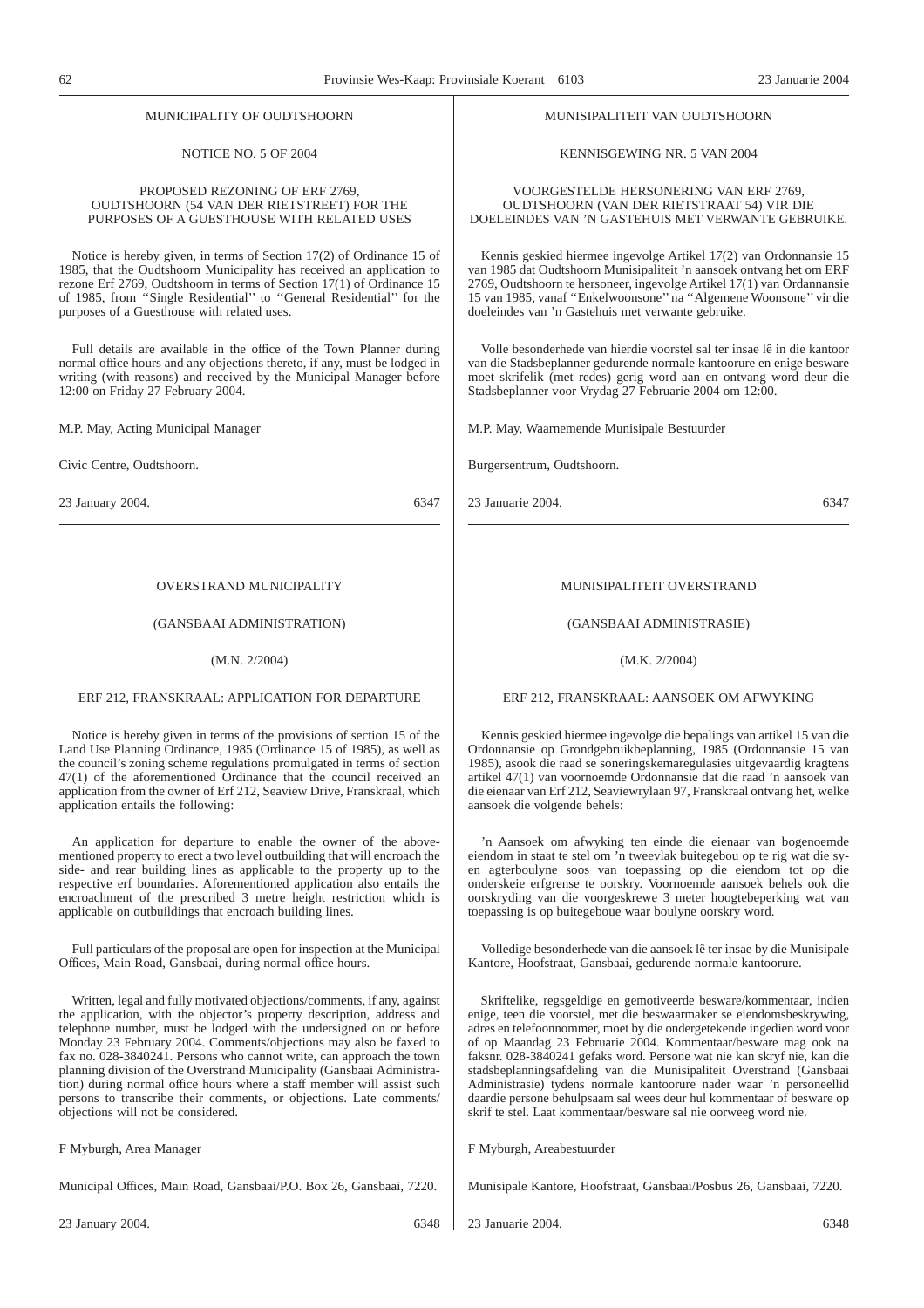### OVERSTRAND MUNICIPALITY

#### STANFORD ADMINISTRATION

#### PROPOSED SUBDIVISION OF ERF 236, **STANFORD**

Notice is hereby given in terms of section 24 of the Land Use Planning Ordinance, No 15 of 1985, that the Council has received an application for subdivision of Erf 236, Stanford.

Full particulars lie open for inspection during normal office hours in the offices of the Stanford Administration, Queen Victoria Street, Stanford.

Written, legal and fully motivated objections/comments, if any, against the application, with the objectors property description, address and telephone number, must be lodged with the undersigned on or before Monday, 23 February 2004. Comments/objections may also be faxed to fax no. 028-3410445. Persons who cannot write, can approach the town planning division of the Overstrand Municipality (Stanford Administration) during normal office hours where a staff member will assist such persons to transcribe their comments or objections. Late comments/ objections will not be considered.

J Koekemoer, Municipal Manager

Municipal Offices, PO Box 84, Stanford, 7210.

23 January 2004. 6349

#### OVERSTRAND MUNICIPALITY

#### STANFORD ADMINISTRATION

## ZONING SCHEME

#### APPLICATION FOR REZONING AND CONSENT USE: ERF 280, DANEEL STREET, STANFORD

Notice is hereby given in terms of the provisions of section 17 of the Land Use Planning Ordinance, Nr 15 of 1985, that an applicaion has been received for the rezoning of erf 280, Daneel Street Stanford, from Single Residential to Extensive Residential Zone to utilise the erf for a veterinary practice.

Notice is further given in terms of the Scheme Regulations published in accordance with section 15 of the said Ordinance that an application was also received for a departure on erf 280, Stanford, in order to enable the said owner to utilise an erf smaller than  $2\,400 \, \text{m}^2$  for a veterinary practise.

Full particulars of the application are lying open for inspection for 30 days at the Stanford Administration during normal office hours. Written objections, if any must reach the undersigned on or before Monday 23 February 2004.

Any person who cannot write, may come during office hours to the municipality, where a staff member will assist that person to transcribe that person's comments or representations. Any further queries can be addressed to: Ms P Ferreira, Assistant Area Manager, Stanford.

J Koekemoer, Municipal Manager

Municipal Offices, P O Box 84, Stanford, 7210

Notice No 2/2004

23 January 2004 6350

#### MUNISIPALITEIT OVERSTRAND

#### STANFORD ADMINISTRASIE

#### VOORGESTELDE ONDERVERDELING VAN ERF 236, STANFORD

Kennis geskied hiermee ingevolge die bepalings van artikal 24 van die Grondgebruikbeplannings Ordonnansie, Nr 15 van 1985, dat die raad 'n aansoek ontvang het vir die onderverdeling van Erf 236, Stanford.

Volledige besonderhede lê gedurende gewone kantoorure ter insae in die kantore van die Stanford Administrasie, Queen Victoriastraat, Stanford.

Skriftelike, regsgeldige en gemotiveerde beswarekommentaar, indien enige, teen die voorstel, met die beswaarmaker se eiendomsbeskrywing, adres en telefoonnommer, moet by die ondergetekende ingedien word voor of op Maandag 23 Februarie 2004. Kommentaar/besware mag ook na faksnr. 028-3410445 gefaks word. Persone wat nie kan skryf nie, kan die stadsbeplanningsafdeling van die Munisipaliteit Overstrand (Stanford Administrasie) tydens normale kantoorure nader waar 'n personeellid daardie persone behulpsaam sal wees deur hul kommentaar of besware op skrif te stel. Laat kommentaar/besware sal nie oorweeg word nie.

J Koekemoer, Munisipale Bestuurder

Munisipale Kantore, Posbus 84, Stanford, 7210

23 Januarie 2004 6349

#### MUNISIPALITEIT OVERSTRAND

#### STANFORD ADMINISTRASIE

#### SONERINGSKEMA

#### VOORGESTELDE HERSONERING EN VERGUNNINGSGEBRUIK: ERF 280, DANEELSTRAAT, STANFORD

Kennis geskied hiermee ingevolge die bepalings van artikel 17 van die Ordonnansie op Grondgebruikbeplanning, 1985 (Ordonnansie 15 van 1985) dat die Raad 'n aansoek ontvang het vir die hersonering van erf 280, Daneelstraat Stanford, vanaf Enkel Residensieël na Ekstensiefresidensiële Sone ten einde die eienaar in staat te stel om 'n veeartseny praktyk op die erf te bedryf.

Kennis geskied verder ingevolge die bepalings van die Raad se Skemaregulasies, uitgevaardig kragtens artikel 15 van bogenoemde Ordonnansie dat die Raad ook 'n aansoek ontvang het vir 'n afwyking op erf 280 Stanford, ten einde die genoemde eienaar in staat te stel om 'n erf kleiner as  $2\,400 \text{ m}^2$  aan te wend vir veeartseny praktyk.

Volledige besonderhede van die aansoek lê ter insae in die kantoor van die Stanford Administrasie vir 'n tydperk van 30 dae. Skriftelike besware, indien enige, moet die ondergetekende bereik voor of op Maandag 23 Februarie 2004.

'n Persoon wat nie kan skryf nie, kan gedurende kantoorure na die munisipaliteit kom, waar 'n persooneellid daardie persoon sal help om sodanige persoon se kommentaar of beswaar te skryf. Enige navrae kan gerig word aan: P Ferreira, Assistent Areabestuurder, Stanford.

J Koekemoer, Munisipale Bestuurder

Munisipale Kantore, Posbus 84, Stanford, 7210

Kennisgewing Nr 2/2004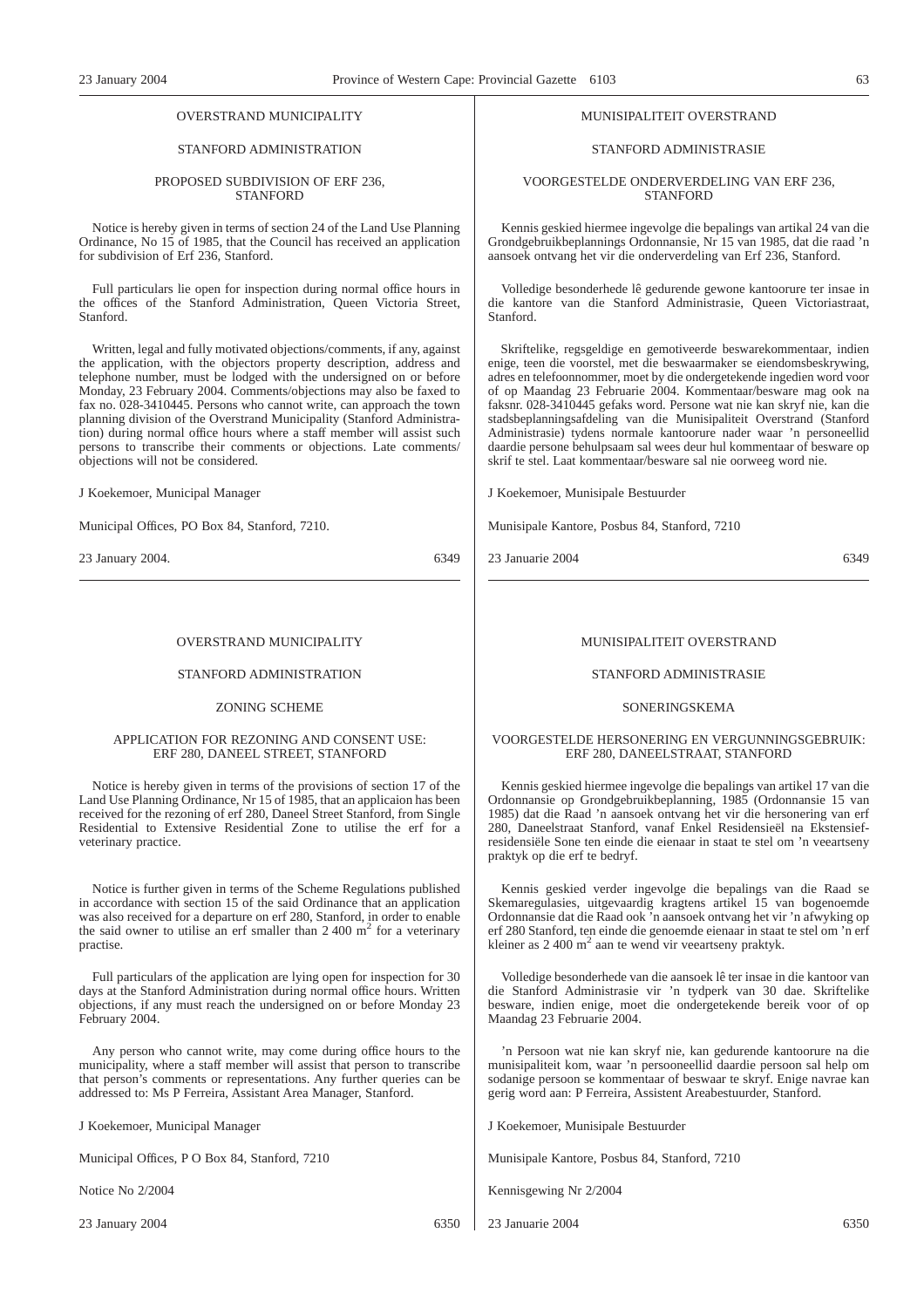## STELL ENBOSCH MUNICIPALITY

#### AMENDMENT TO ZONING SCHEME

#### REZONING OF ERF 6629, TENNANT STREET, **STELLENBOSCH**

Notice is hereby given in terms of Section 17 of the Land Use Planning Ordinance, 1985 (Ordinance 15 of 1985), that the Town Council received an application for the rezoning of erf 6629, 5 Tennant Street, Cloetesville, Stellenbosch, from Government purposes to General Business purposes.

Further particulars are available between 8:00 and 12:45 (week days) at the office of the Chief Town Planner, Department of Planning and Economic Development Services, Town Hall, Plein Street, Stellenbosch during office hours and any comments may be lodged in writing with the undersigned, but not later than 2004-02-20.

#### MUNICIPAL MANAGER

Notice no 3 dated 2004-01-23

23 January 2004 6351

#### STELLENBOSCH MUNICIPALITY

#### AMENDMENT TO ZONING SCHEME

#### REZONING OF ERF 902, DANIEL HUGO STREET, FRANSCHHOEK

Notice is hereby given in terms of Section 17 of the Land Use Planning Ordinance, 1985 (Ordinance 15 of 1985), that the Town Council received an application for the rezoning of erf 902, 16 Daniel Hugo Street, Franschhoek, from Single Residential to Specific Business purposes in order to utilise the existing building on the property as a guest-house.

Further particulars are available between 8:00 and 12:45 (week days) at the office of the Chief Town Planner, Department of Planning and Economic Development Services, Town Hall, Plein Street, Stellenbosch during office hours and any comments may be lodged in writing with the undersigned, but not later than 2004-02-20.

MUNICIPAL MANAGER

Notice No 4 dated 2004-01-22

23 January 2004 6352

#### LOCAL AUTHORITY: STELLENBOSCH MUNICIPALITY

#### NOTICE CALLING FOR OBJECTIONS TO SECOND PROVISIONAL ADDITIONAL VALUATION ROLL

Notice is hereby given in terms of Section 15(1) of the Property Valuation Ordinance, 1993 that the second provisional valuation roll for the financial year 2002/2003, is open to inspection at the office of Mrs Blaauw, Department of Planning and Economic Development Services, First Floor, Town Hall complex, Plein Street, Stellenbosch during the hours 08:00 until 12:45 (weekdays) as from 2004-01-23 until 2004-02-20.

The owner of any property recorded on such roll, may in terms of the provisions of Section 16 of the said Ordinance, object to the valuation placed on his property, and such objection must reach the Secretary of the Valuation Board before the expiry of the above-mentioned period. The prescribed form for the lodging of an objection is available at the address given above. Your attention is specifically focused on the fact that no person is entitled to raise any objection before the Valuation Board unless he has lodged an objection in time in the prescribed form.

An owner also includes a proxy, as defined in Section 1 of the Ordinance.

Municipal Manager

Notice no 2 dated 2004-01-23

23 January 2004 6353

#### MUNISIPALITEIT STELLENBOSCH

#### WYSIGING VAN SONERINGSKEMA

#### HERSONERING VAN ERF 6629, TENNANTSTRAAT, **STELLENBOSCH**

Kennis geskied hiermee ingevolge Artikel 17 van die Ordonnansie op Grondgebruikbeplanning, 1985 (Ordonnansie 15 van 1985), dat die Stadsraad 'n aansoek ontvang het vir die hersonering van erf 6629, Tennantstraat 5, Cloetesville, Stellenbosch, vanaf Staatsdoeleindes na Algemene Besigheidsdoeleindes.

Verdere besonderhede is tussen 8:00 en 12:45 (weeksdae) by die kantoor van die Hoofstadsbeplanner, Departement Beplanning en Ekonomiese Ontwikkelingsdienste, Stadhuis, Pleinstraat, Stellenbosch beskikbaar en enige kommentaar kan skriftelik by die ondergetekende ingedien word, maar nie later as 2004-02-20.

#### MUNISIPALE BESTUURDER

Kennisgewing Nr 3 gedateer 2004-01-23

23 Januarie 2004 6351

#### MUNISIPALITEIT STELLENBOSCH

#### WYSIGING VAN SONERINGSKEMA

#### HERSONERING VAN ERF 902, DANIEL HUGOSTRAAT, FRANSCHHOEK

Kennis geskied hiermee ingevolge Artikel 17 van die Ordonnansie op Grondgebruikbeplanning, 1985 (Ordonnansie 15 van 1985), dat die Stadsraad 'n aansoek ontvang het vir die hersonering van erf 902, Daniel Hugostraat 16, Franschhoek, vanaf Enkelbewoning na Spesifieke Besigheidsdoeleindes, ten einde die bestaande gebou op die erf aan te kan wend as 'n gastehuis.

Verdere besonderhede is tussen 8:00 en 12:45 (weeksdae) by die kantoor van die Hoofstadsbeplanner, Departement Beplanning en Ekonomiese Ontwikkelingsdienste, Stadhuis, Pleinstraat, Stellenbosch beskikbaar en enige kommentaar kan skriftelik by die ondergetekende ingedien word, maar nie later as 2004-02-20.

MUNISIPALE BESTUURDER

Kennisgewing Nr 4 gedateer 2004-01-22

23 Januarie 2004 6352

#### PLAASLIKE OWERHEID: MUNISIPALITEIT VAN STELLENBOSCH

#### KENNISGEWING WAT BESWARE TEEN TWEEDE VOORLOPIGE AANVULLENDE WAARDASIELYS AANVRA

Kennis geskied hiermee ingevolge Artikel 15(1) van die Ordonnansie op Eiendomswaardering, 1993 dat die tweede voorlopige waardasielys vir die boekjaar 2002/2003 vanaf 2004-01-23 tot 2004-02-20 ter insae lê in die kantoor van Mev. Blaauw, Departement van Beplanning en Ekonomiese Ontwikkelingsdienste, Eerste Vloer, Stadhuiskompleks, Pleinstraat, Stellenbosch gedurende die ure 08:00 tot 12:45 (weeksdae).

Die eienaar van enige eiendom wat in sodanige lys opgeteken is, kan ingevolge die bepalings van Artikel 16 van genoemde Ordonnansie beswaar aanteken teen die waardasie wat op sy eiendom geplaas is, en sodanige beswaar moet die Sekretaris van die Waardasieraad voor die verstryking van bogenoemde tydperk bereik. Die voorgeskrewe vorm vir die indiening van 'n beswaar is by die adres hierbo aangedui, beskikbaar. U aandag word spesifiek gevestig op die feit dat geen persoon geregtig is om enige beswaar voor die Waardasie raad te opper nie tensy hy 'n beswaar op die voorgeskrewe vorm betyds ingedien het.

'n Eienaar sluit ook 'n gevolmagtigde in soos omskryf in Artikel 1 van die Ordonnansie.

Munisipale Bestuurder

Kennisgewing nr. 2 gedateer 2004-01-23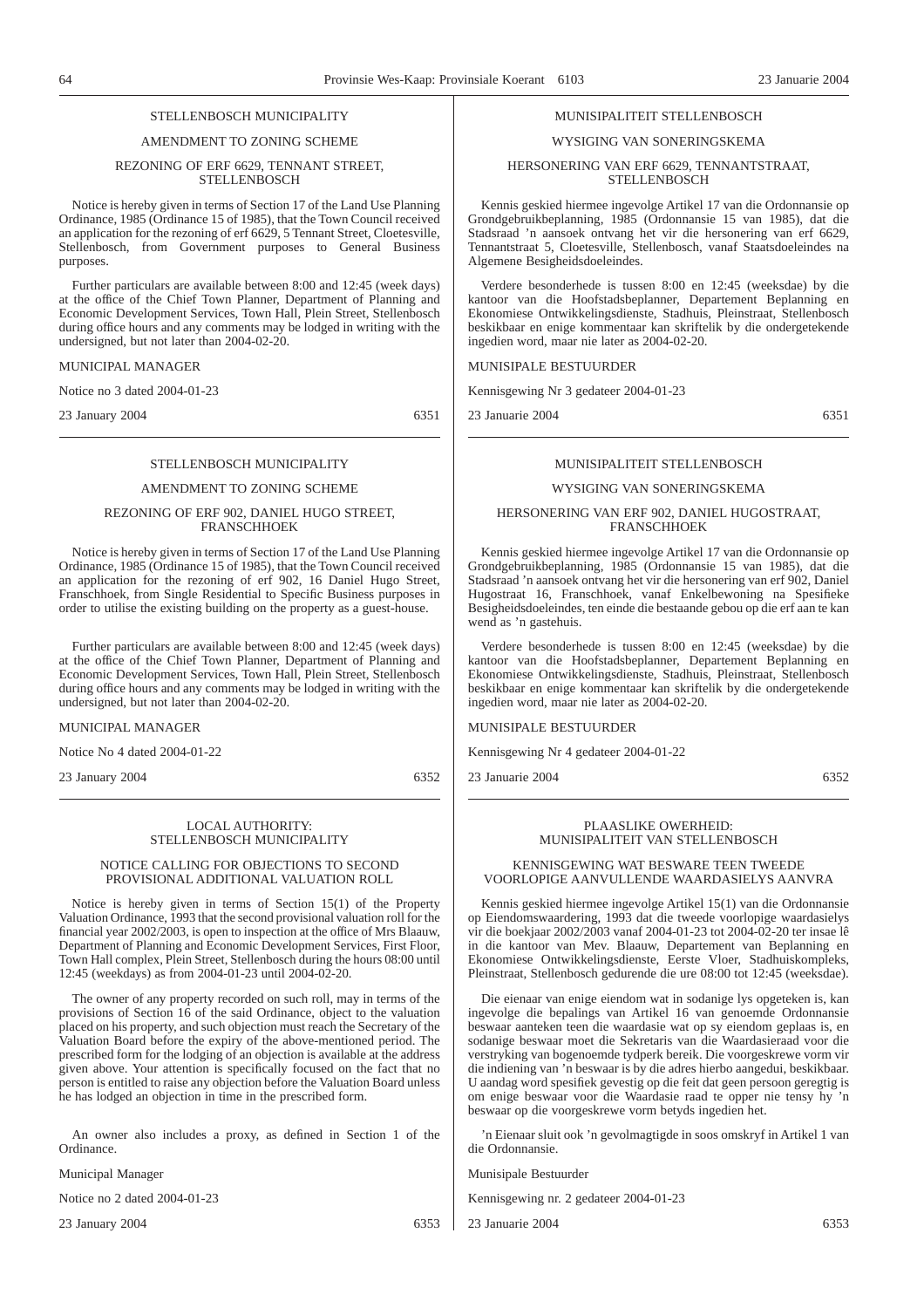#### SWARTLAND MUNICIPALITY

#### NOTICE 192/03/04

#### PROPOSED REZONING AND SUBDIVISION OF ERF 1430, YZERFONTEIN

Notice is hereby given in terms of section 17 and 24 of Ordinance 15 of 1985 that an application has been received for the rezoning of Erf 1430, in extent 3648 m<sup>2</sup>, situated at Kapokbos Crescent, Yzerfontein from authority zone to subdivisional area in order to create 6 residential zone I erven and street (transport zone II).

Further particulars are available during ordinary office hours (weekdays) at the office of the Chief: Planning and Development, Department Corporate Services, Municipal Office, Church Street, Malmesbury.

Any comments may be lodged in writing with the undersigned not later than 23 February 2004.

C F J van Rensburg, Municipal Manager

Municipal Office, Private Bag X52, Malmesbury

23 January 2004 6354

#### SWARTLAND MUNICIPALITY

#### NOTICE 191/03/04

#### PROPOSED REZONING AND DEPARTURE OF ERF 306, RIEBEEK KASTEEL

Notice is hereby given in terms of section 17 and  $15(1)(a)(i)$  of Ordinance 15 of 1985 that an application has been received for the rezoning of Erf 306, in extent  $1006 \text{ m}^2$ , situated c/o Piet Retief- and Skool Street, Riebeek Kasteel from residential zone I to residential zone III for the creation of 4 residential units plus the existing outbuildings. The proposed units will be erected 2 m from the side boarders instead of 3 m for which a departure is needed. On site parking will be supplied.

Further particulars are available during ordinary office hours (weekdays) at the office of the Chief: Planning and Development, Department Corporate Services, Municipal Office, Church Street, Malmesbury.

Any comments may be lodged in writing with the undersigned not later than 23 February 2004.

C F J van Rensburg, Municipal Manager

Municipal Office, Private Bag X52, Malmesbury

23 January 2004 6355

#### MUNISIPALITEIT SWARTLAND

#### KENNISGEWING 192/03/04

#### VOORGESTELDE HERSONERING EN ONDERVERDELING VAN ERF 1430, YZERFONTEIN

Kennis geskied hiermee ingevolge artikel 17 en 24 van Ordonnansie 15 van 1985 dat 'n aansoek ontvang is vir die hersonering van Erf 1430, groot 3648 m<sup>2</sup> , geleë te Kapokbossingel, Yzerfontein vanaf owerheidsone na onderdverdelingsgebied vir die skep van 6 residensiële sone I erwe en straat (vervoersone II).

Verdere besonderhede is gedurende gewone kantoorure (weeksdae) by die kantoor van die Hoof: Beplanning en Ontwikkeling, Departement Korporatiewe Dienste, Munisipale Kantoor, Malmesbury beskikbaar.

Enige kommentaar kan skriftelik by die ondergetekende ingedien word nie later nie as 23 Februarie 2004.

C F J van Rensburg, Munisipale Bestuurder

Munisipale Kantoor, Privaatsak X52, Malmesbury

23 Januarie 2004 6354

#### MUNISIPALITEIT SWARTLAND

#### KENNISGEWING 191/03/04

#### VOORGESTELDE HERSONERING EN AFWYKING OP ERF 306, RIEBEEK KASTEEL

Kennis geskied hiermee ingevolge artikel 17 en 15(1)(a)(i) van Ordonnansie 15 van 1985 dat 'n aansoek ontvang is vir die hersonering van Erf 306, groot 1006 m<sup>2</sup>, geleë h/v Piet Retief en Skoolstraat, Riebeek Kasteel vanaf residensiële sone I na residensiële sone III vir die skep van 4 wooneenhede en die bestaande buitegebou. Die voorgestelde wooneenhede sal 2 m in plaas van 3 m vanaf die kantgrense opgerig word en gevolglik word 'n afwyking daarvoor benodig. Op perseel parkering sal voorsien word.

Verdere besonderhede is gedurende gewone kantoorure (weeksdae) by die kantoor van die Hoof: Beplanning en Ontwikkeling, Departement Korporatiewe Dienste, Munisipale Kantoor, Malmesbury beskikbaar.

Enige kommentaar kan skriftelik by die ondergetekende ingedien word nie later nie as 23 Februarie 2004.

C F J van Rensburg, Munisipale Bestuurder

Munisipale Kantoor, Privaatsak X52, Malmesbury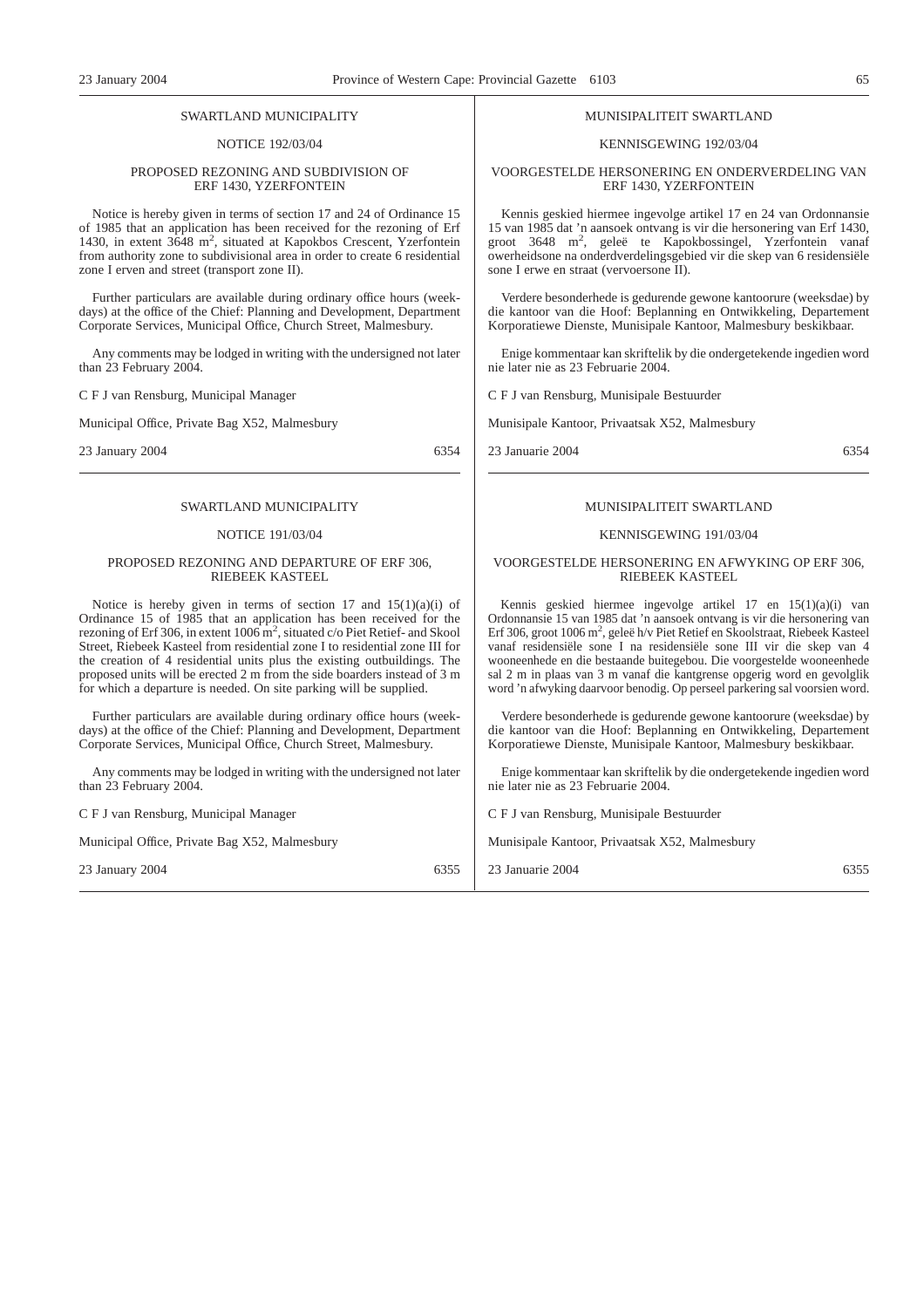# *SUID-AFRIKA EERSTE –* KOOP SUID-AFRIKAANS VERVAARDIGDE GOEDERE

# *SOUTH AFRICA FIRST –* BUY SOUTH AFRICAN MANUFACTURED GOODS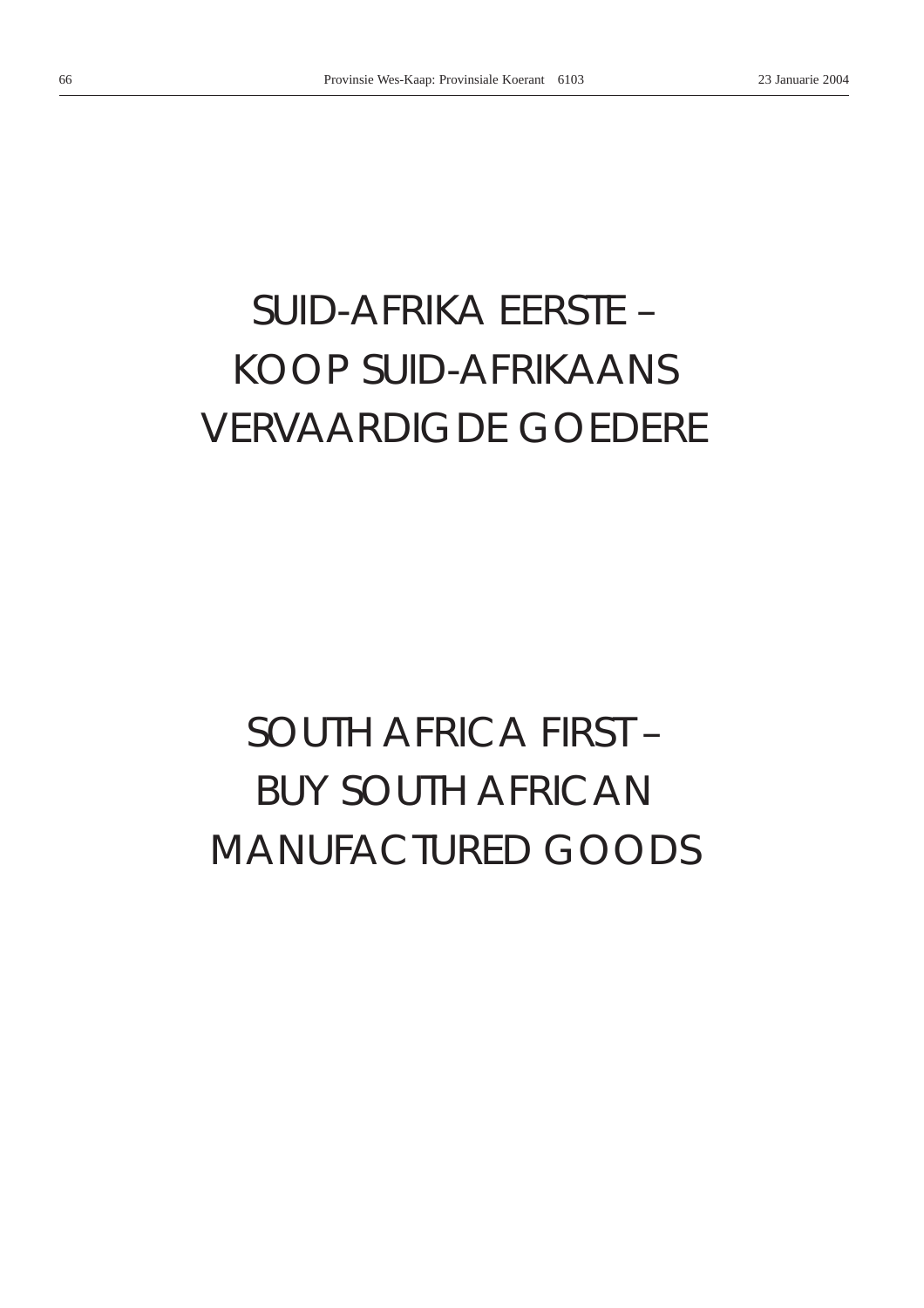# **The ''Provincial Gazette'' of the Western Cape** appears every Friday, or if that day is a public holiday, on the last preceding working day. ———— *Subscription Rates* R46,00 per half-year, throughout the Republic of South Africa. R46,00 + postage per half-year, Foreign Countries. R92,00 per annum, throughout the Republic of South Africa. R92,00 + postage per annum, Foreign Countries. Subscriptions are payable in advance. *Single copies* are obtainable at Room 12-06, Provincial Building, 4 Dorp Street, Cape Town 8001, at R3,00 per copy. ———— *Advertisement Tariff* First insertion, R13,00 per cm, double column. Repeats R10,00 per cm, double column. Fractions of cm are reckoned as a cm. ———— Notices must reach the Director-General not later than 10:00 on the last working day but one before the issue of the *Gazette*. **Die ''Provinsiale Koerant'' van die Wes-Kaap** verskyn elke Vrydag of, as die dag 'n openbare vakansiedag is, op die laaste vorige werkdag. ———— *Tarief van Intekengelde* R46,00 per halfjaar, in the Republiek van Suid-Afrika. R46,00 + posgeld per halfjaar, Buiteland. R92,00 per jaar, in die Republiek van Suid-Afrika. R92,00 + posgeld per jaar, Buiteland. Intekengeld moet vooruitbetaal word. *Los eksemplare* is verkrygbaar by Kamer 12-06, Provinsiale-gebou, Dorpstraat 4, Kaapstad 8001, teen R3,00 per eksemplaar. ———— *Advertensietarief* Eerste plasing, R13,00 per cm, dubbelkolom. Herhaling, R10,00 per cm, dubbelkolom. Gedeeltes van 'n cm word as een cm beskou. ———— Kennisgewings moet die Direkteur-generaal uiterlik om 10:00 op die voorlaaste werkdag voor die uitgawe van die *Koerant* bereik. Hoewel alle pogings aangewend sal word om te sorg dat kennisgewings soos 23 January 2004 Province of Western Cape: Provincial Gazette 6103 67

publiseer nie.

Whilst every effort will be made to ensure that notices are published as submitted and on the date desired, the Administration does not accept responsibility for errors, omissions, late publications or failure to publish.

All correspondence must be addressed to the Director-General, P.O. Box 659, Cape Town 8000, and cheques, bank drafts, postal orders and money orders must be made payable to the Provincial Administration Western Cape.

Alle briefwisseling moet aan die Direkteur-generaal, Posbus 659, Kaapstad 8000, gerig word en tjeks, bankwissels, posorders en poswissels moet aan die Provinsiale Administrasie Wes-Kaap.

ingedien en op die verlange datum gepubliseer word, aanvaar die Administrasie nie verantwoordelikheid vir foute, weglatings, laat publikasies of versuim om dit te